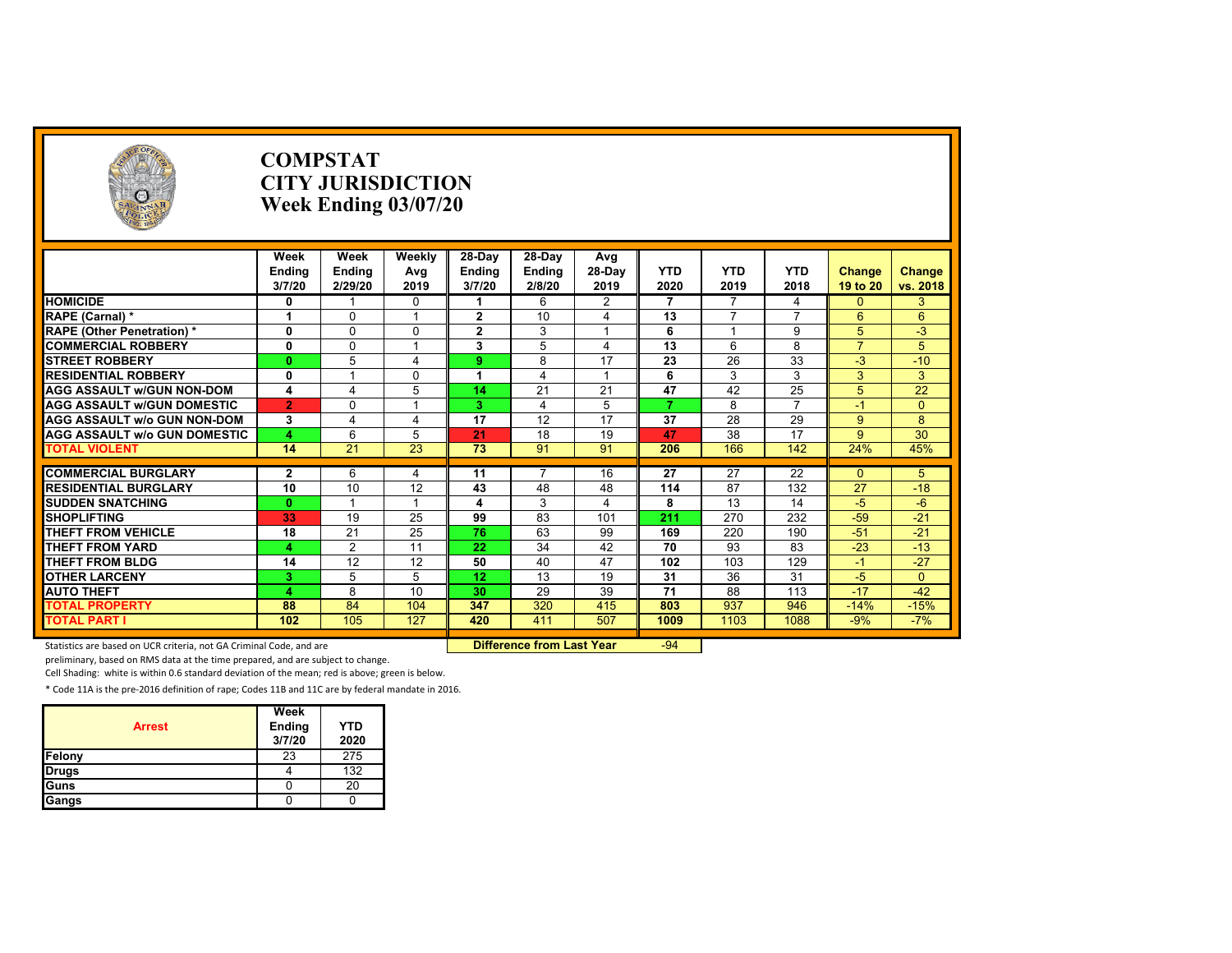

#### **COMPSTATNORTH PRECINCTWeek Ending 03/07/20**

#### **PRECINCT COMMANDER:**

**CAPT. CARY HILL**



|                                     | Week<br><b>Endina</b><br>3/7/20 | Week<br><b>Ending</b><br>2/29/20 | Weekly<br>Avg<br>2019 | 28-Day<br><b>Ending</b><br>3/7/20 | 28-Day<br><b>Endina</b><br>2/8/20 | Avg<br>$28-Dav$<br>2019 | <b>YTD</b><br>2020 | <b>YTD</b><br>2019       | <b>YTD</b><br>2018 | <b>Change</b><br>19 to 20 | <b>Change</b><br>vs. 2018 |
|-------------------------------------|---------------------------------|----------------------------------|-----------------------|-----------------------------------|-----------------------------------|-------------------------|--------------------|--------------------------|--------------------|---------------------------|---------------------------|
| <b>HOMICIDE</b>                     | 0                               | 0                                | $\Omega$              | 0                                 | 0                                 | $\Omega$                | 0                  |                          |                    | -1                        | $-1$                      |
| RAPE (Carnal) *                     | $\mathbf 0$                     | $\Omega$                         | $\Omega$              |                                   | 4                                 |                         | 5                  | 2                        |                    | 3                         | $\overline{4}$            |
| <b>RAPE (Other Penetration) *</b>   | $\mathbf{0}$                    | $\Omega$                         | $\Omega$              | $\bf{0}$                          | $\Omega$                          | $\Omega$                | 0                  | $\Omega$                 |                    | $\Omega$                  | $-1$                      |
| <b>COMMERCIAL ROBBERY</b>           | 0                               | $\Omega$                         | 0                     | $\overline{2}$                    | $\Omega$                          |                         | $\mathbf{2}$       |                          | $\overline{2}$     |                           | $\Omega$                  |
| <b>STREET ROBBERY</b>               | $\mathbf 0$                     | 3                                |                       | 6                                 | 0                                 | 5                       | 9                  | 5                        | 19                 | 4                         | $-10$                     |
| <b>RESIDENTIAL ROBBERY</b>          | $\mathbf{0}$                    | $\Omega$                         | <sup>0</sup>          | 0                                 |                                   | 0                       | 1                  | $\Omega$                 |                    |                           | $\overline{0}$            |
| <b>AGG ASSAULT w/GUN NON-DOM</b>    | 3                               |                                  |                       | 8                                 | 5                                 | 4                       | 16                 | $\overline{ }$           | 5                  | 9                         | 11                        |
| <b>AGG ASSAULT W/GUN DOMESTIC</b>   | 4                               | $\Omega$                         | 0                     | $\overline{2}$                    | 0                                 |                         | $\overline{2}$     | $\overline{\phantom{a}}$ | $\overline{2}$     |                           | $\overline{0}$            |
| <b>AGG ASSAULT w/o GUN NON-DOM</b>  | $\mathbf{0}$                    |                                  |                       | 7                                 | 5                                 | 6                       | 15                 | 13                       | 10                 | $\overline{2}$            | 5                         |
| <b>AGG ASSAULT w/o GUN DOMESTIC</b> | $\mathbf{0}$                    |                                  |                       | $\overline{2}$                    | 4                                 | 5                       | 7                  | 8                        | 6                  | $-1$                      | $\mathbf{1}$              |
| <b>TOTAL VIOLENT</b>                | 4                               | 6                                | 6                     | 28                                | 19                                | 24                      | 57                 | 38                       | 48                 | 50%                       | 19%                       |
|                                     |                                 |                                  |                       |                                   |                                   |                         |                    |                          |                    |                           |                           |
| <b>COMMERCIAL BURGLARY</b>          | 0                               | 2                                |                       | 4                                 | 3                                 | 4                       | 9                  | 8                        | 3                  |                           | 6                         |
| <b>RESIDENTIAL BURGLARY</b>         | $\overline{2}$                  | 5                                | 2                     | 15                                | 10                                | 7                       | 25                 | 9                        | 18                 | 16                        | $\overline{7}$            |
| <b>SUDDEN SNATCHING</b>             | 0                               |                                  | 0                     | 3                                 | $\Omega$                          | $\overline{\mathbf{A}}$ | 4                  | 4                        | 5                  | $\Omega$                  | $-1$                      |
| <b>SHOPLIFTING</b>                  | 1                               | $\overline{4}$                   | 3                     | 13                                | 6                                 | 12                      | 22                 | 33                       | 57                 | $-11$                     | $-35$                     |
| <b>THEFT FROM VEHICLE</b>           | $\overline{2}$                  |                                  | 6                     | 8.                                | 13                                | 24                      | 29                 | 43                       | 34                 | $-14$                     | $-5$                      |
| <b>THEFT FROM YARD</b>              | 1                               | $\Omega$                         | 3                     | 8                                 | 9                                 | 11                      | 18                 | 28                       | 25                 | $-10$                     | $-7$                      |
| <b>THEFT FROM BLDG</b>              | 3                               | $\Omega$                         | 3                     | 9                                 | 9                                 | 11                      | 21                 | 24                       | 41                 | $-3$                      | $-20$                     |
| <b>OTHER LARCENY</b>                | 1                               | $\Omega$                         |                       | 3                                 | $\overline{2}$                    | $\overline{4}$          | 6                  | 8                        | $\overline{ }$     | $-2$                      | $-1$                      |
| <b>AUTO THEFT</b>                   | 1                               | $\overline{2}$                   | $\overline{2}$        | 6                                 | $\overline{7}$                    | 8                       | 15                 | 10                       | 12                 | 5                         | 3                         |
| TOTAL PROPERTY                      | 11                              | 15                               | 21                    | 69                                | 59                                | 82                      | 149                | 167                      | 202                | $-11%$                    | $-26%$                    |
| <b>TOTAL PART I</b>                 | 15                              | $\overline{21}$                  | 26                    | 97                                | 78                                | 106                     | 206                | 205                      | 250                | $0\%$                     | $-18%$                    |

Statistics are based on UCR criteria, not GA Criminal Code, and are **Difference from Last Year** 1

preliminary, based on RMS data at the time prepared, and are subject to change.

Cell Shading: white is within 0.6 standard deviation of the mean; red is above; green is below.

| <b>Arrests</b> | Week<br>Ending<br>3/7/20 | <b>YTD</b><br>2020 |
|----------------|--------------------------|--------------------|
| Felony         |                          | 94                 |
| <b>Drugs</b>   |                          | 42                 |
| Guns           |                          |                    |
| Gangs          |                          |                    |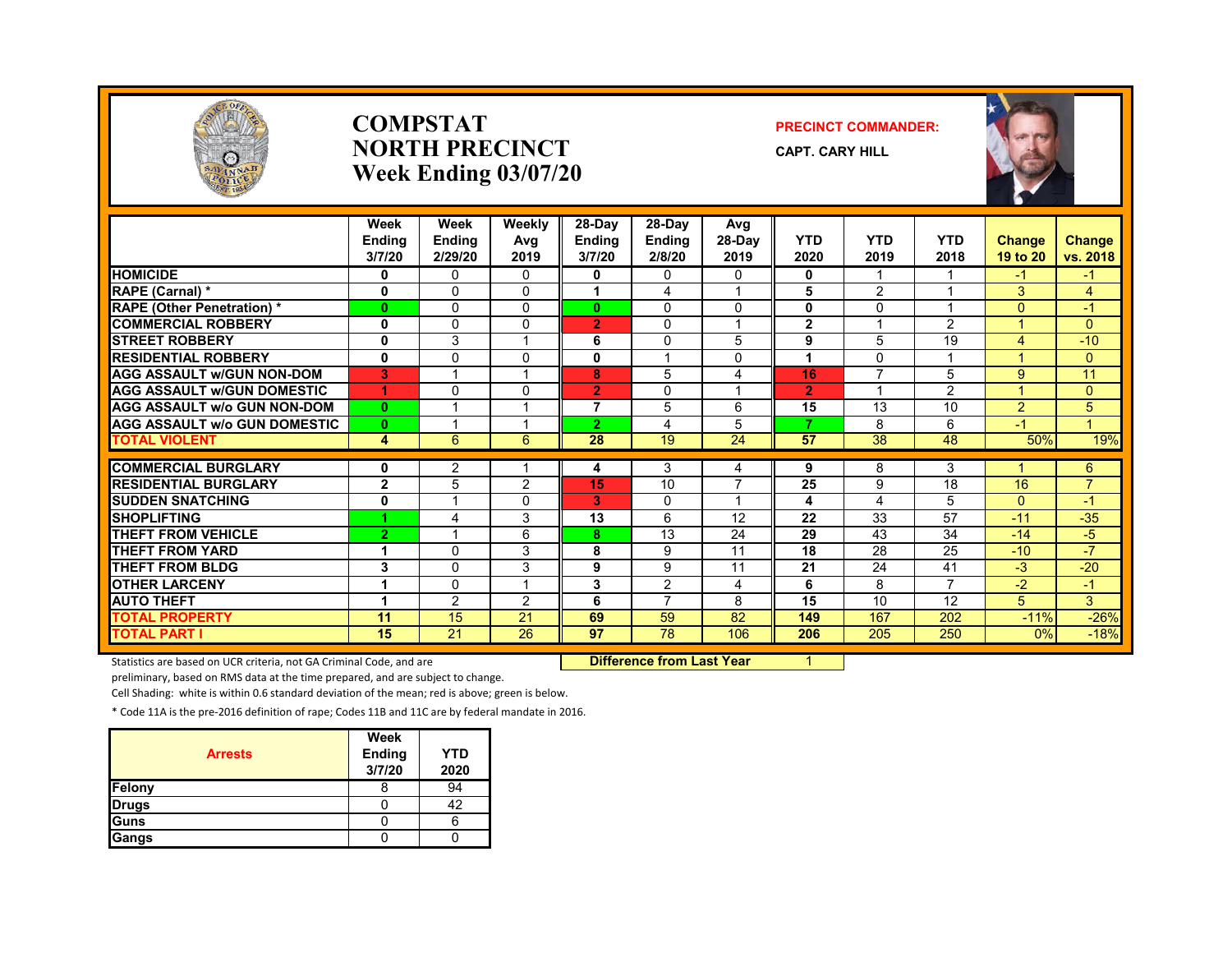

#### **COMPSTATCENTRAL PRECINCTWeek Ending 03/07/20**

#### **PRECINCT COMMANDER:**

**CAPT. TONYA REID**



|                                     | Week<br><b>Ending</b><br>3/7/20 | Week<br><b>Ending</b><br>2/29/20 | Weekly<br>Avg<br>2019 | 28-Day<br><b>Ending</b><br>3/7/20 | 28-Day<br><b>Ending</b><br>2/8/20 | Avg<br>$28-Dav$<br>2019 | <b>YTD</b><br>2020 | <b>YTD</b><br>2019       | <b>YTD</b><br>2018 | Change<br>19 to 20 | Change<br>vs. 2018 |
|-------------------------------------|---------------------------------|----------------------------------|-----------------------|-----------------------------------|-----------------------------------|-------------------------|--------------------|--------------------------|--------------------|--------------------|--------------------|
| <b>HOMICIDE</b>                     | 0                               |                                  | 0                     | 1                                 | 5                                 | 0                       | 6                  | -1                       | $\Omega$           | 5                  | $6^{\circ}$        |
| RAPE (Carnal) *                     | 1                               | $\Omega$                         | 0                     | 1                                 | 4                                 | $\overline{ }$          | 6                  | 2                        | 2                  | 4                  | $\overline{4}$     |
| <b>RAPE (Other Penetration) *</b>   | 0                               | $\Omega$                         | 0                     | $\mathbf{0}$                      |                                   | $\mathbf{0}$            | 1                  |                          | 2                  | $\Omega$           | $-1$               |
| <b>COMMERCIAL ROBBERY</b>           | 0                               | $\mathbf{0}$                     | 0                     | $\mathbf{0}$                      |                                   | 2                       | $\mathbf{2}$       |                          | $\Omega$           | 1                  | $\overline{2}$     |
| <b>STREET ROBBERY</b>               | $\mathbf{0}$                    |                                  |                       | $\mathbf{2}$                      |                                   | 5                       | 4                  | $\overline{\phantom{a}}$ | 9                  | $-3$               | $-5$               |
| <b>RESIDENTIAL ROBBERY</b>          | 0                               | $\Omega$                         | 0                     | 0                                 | и                                 | $\Omega$                | 1                  | ×,                       |                    | $\mathbf{0}$       | $\Omega$           |
| <b>AGG ASSAULT W/GUN NON-DOM</b>    | 4                               | $\Omega$                         | $\overline{2}$        | $\overline{2}$                    | 8                                 | $\overline{7}$          | 13                 | 16                       | 6                  | $-3$               | $\overline{7}$     |
| <b>AGG ASSAULT W/GUN DOMESTIC</b>   | $\mathbf{0}$                    | $\Omega$                         | 0                     | $\mathbf{0}$                      | 3                                 | $\overline{\mathbf{A}}$ | 3                  | 4                        | 2                  | $-1$               | $\mathbf{1}$       |
| <b>AGG ASSAULT W/o GUN NON-DOM</b>  | 1                               |                                  |                       | 4                                 | 2                                 | 4                       | 8                  | 5                        | 9                  | 3                  | $-1$               |
| <b>AGG ASSAULT W/o GUN DOMESTIC</b> | 3                               | 3                                |                       | 8                                 | 5                                 | 5                       | 14                 | 10                       | $\overline{2}$     | 4                  | 12                 |
| <b>TOTAL VIOLENT</b>                | 6                               | 6                                | 6                     | 18                                | 31                                | 26                      | 58                 | 48                       | 33                 | 21%                | 76%                |
|                                     |                                 |                                  |                       |                                   |                                   |                         |                    |                          |                    |                    |                    |
| <b>COMMERCIAL BURGLARY</b>          | 0                               | 3                                |                       | 4                                 | 3                                 | 6                       | 9                  | 5                        | 9                  | 4                  | $\mathbf{0}$       |
| <b>RESIDENTIAL BURGLARY</b>         | 4                               | 3                                | 4                     | 12                                | 16                                | 16                      | 39                 | 27                       | 28                 | 12                 | 11                 |
| <b>SUDDEN SNATCHING</b>             | 0                               | $\Omega$                         | 0                     | $\mathbf{0}$                      |                                   |                         | 1                  | 2                        | $\overline{2}$     | $-1$               | $-1$               |
| <b>SHOPLIFTING</b>                  | 6                               | $\overline{2}$                   | 5                     | 16                                | 15                                | 19                      | 35                 | 45                       | 24                 | $-10$              | 11                 |
| <b>THEFT FROM VEHICLE</b>           | 5                               | 5                                | 6                     | 17                                | 11                                | 25                      | 34                 | 38                       | 55                 | $-4$               | $-21$              |
| THEFT FROM YARD                     | 4                               | $\overline{A}$                   | 4                     | 5.                                | 13                                | 15                      | 24                 | 31                       | 28                 | $-7$               | $-4$               |
| <b>THEFT FROM BLDG</b>              | 4                               | 5                                | 3                     | 11                                | 9                                 | 10                      | 21                 | 23                       | 34                 | $-2$               | $-13$              |
| <b>OTHER LARCENY</b>                | $\mathbf{2}$                    | 4                                | $\overline{2}$        | 8                                 |                                   | $\overline{7}$          | 11                 | 13                       | 3                  | $-2$               | 8                  |
| <b>AUTO THEFT</b>                   | 1                               |                                  | $\overline{2}$        | 7                                 | 15                                | 10                      | 28                 | 27                       | 36                 | 1                  | $-8$               |
| <b>TOTAL PROPERTY</b>               | $\overline{23}$                 | 24                               | 27                    | 80                                | 84                                | 107                     | 202                | 211                      | 219                | $-4%$              | $-8%$              |
| <b>TOTAL PART I</b>                 | 29                              | 30                               | 33                    | 98                                | 115                               | 133                     | 260                | 259                      | 252                | 0%                 | 3%                 |

Statistics are based on UCR criteria, not GA Criminal Code, and are **Difference from Last Year** 1

preliminary, based on RMS data at the time prepared, and are subject to change.

Cell Shading: white is within 0.6 standard deviation of the mean; red is above; green is below.

|                | Week             |                    |
|----------------|------------------|--------------------|
| <b>Arrests</b> | Ending<br>3/7/20 | <b>YTD</b><br>2020 |
| Felony         | 10               | 98                 |
| <b>Drugs</b>   |                  | 46                 |
| Guns           |                  |                    |
| Gangs          |                  |                    |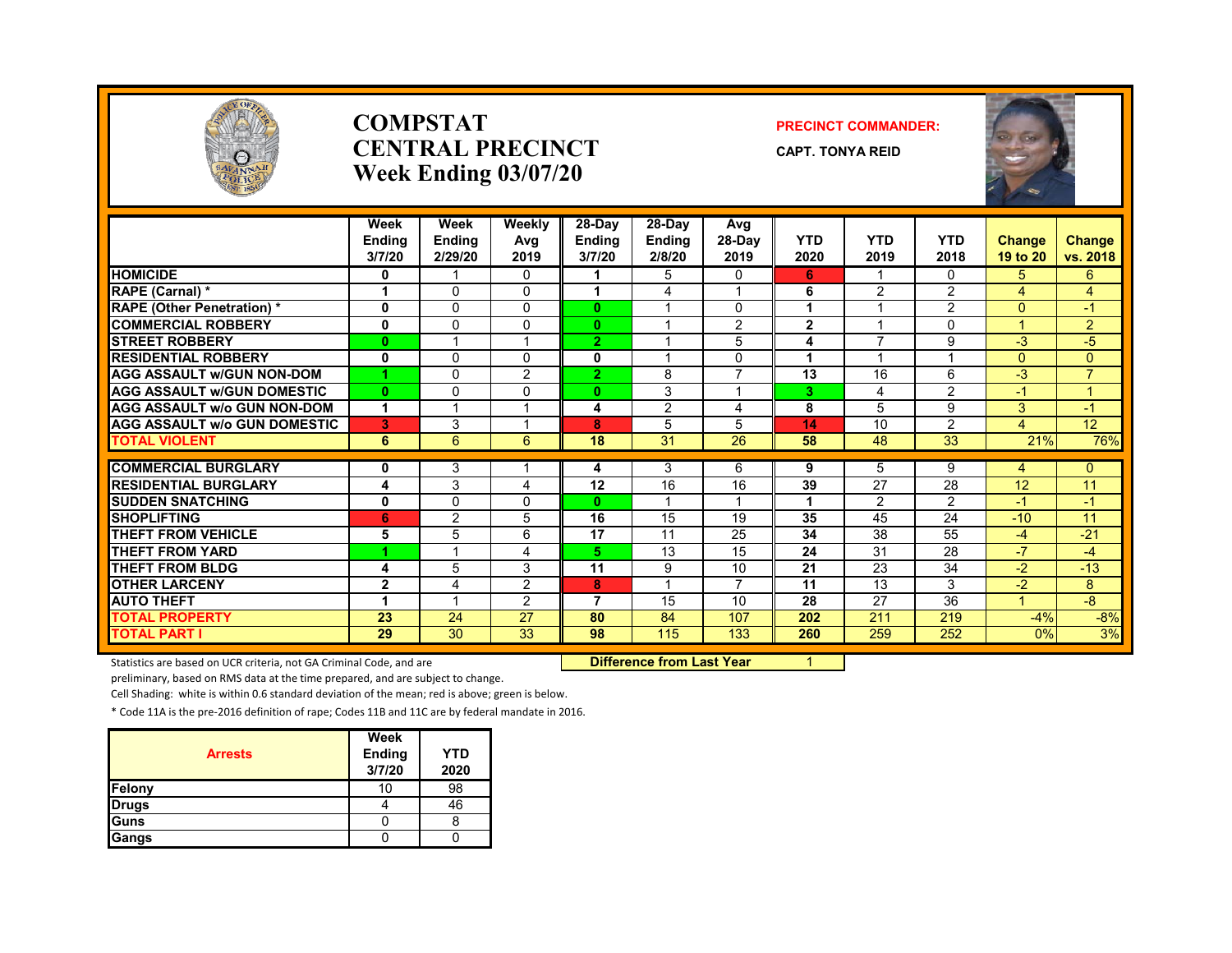

#### **COMPSTATSOUTH PRECINCTWeek Ending 03/07/20**

#### **PRECINCT COMMANDER:**

**CAPT. MICHELLE HALFORD**



|                                     | Week<br><b>Endina</b><br>3/7/20 | Week<br><b>Ending</b><br>2/29/20 | Weekly<br>Avg<br>2019 | $28-Day$<br><b>Ending</b><br>3/7/20 | 28-Day<br><b>Ending</b><br>2/8/20 | Avg<br>28-Day<br>2019 | <b>YTD</b><br>2020 | <b>YTD</b><br>2019 | <b>YTD</b><br>2018 | Change<br>19 to 20 | <b>Change</b><br>vs. 2018 |
|-------------------------------------|---------------------------------|----------------------------------|-----------------------|-------------------------------------|-----------------------------------|-----------------------|--------------------|--------------------|--------------------|--------------------|---------------------------|
| <b>HOMICIDE</b>                     | 0                               | $\mathbf{0}$                     | $\mathbf{0}$          | 0                                   |                                   |                       | 1                  | 4                  | 0                  | $-3$               |                           |
| RAPE (Carnal) *                     | $\mathbf 0$                     | $\Omega$                         | 0                     | $\mathbf{0}$                        | $\overline{2}$                    | $\overline{ }$        | $\overline{2}$     |                    | 3                  | $\overline{A}$     | $-1$                      |
| <b>RAPE</b> (Other Penetration) *   | $\bf{0}$                        | $\mathbf{0}$                     | 0                     | 4.                                  | 2                                 | $\mathbf{0}$          | 4                  | $\Omega$           | 3                  | 4                  | -1                        |
| <b>COMMERCIAL ROBBERY</b>           | 0                               | $\Omega$                         | 0                     | 1                                   | 3                                 |                       | 6                  | 3                  | 4                  | 3                  | $\overline{2}$            |
| <b>STREET ROBBERY</b>               | 0                               |                                  |                       | 1                                   | 3                                 | 3                     | 5                  | 8                  | 3                  | $-3$               | $\overline{2}$            |
| <b>RESIDENTIAL ROBBERY</b>          | $\mathbf{0}$                    |                                  | 0                     | 1                                   |                                   | $\Omega$              | 3                  | 0                  | -4                 | 3                  | $\overline{2}$            |
| <b>AGG ASSAULT w/GUN NON-DOM</b>    | $\mathbf{0}$                    | 3                                |                       | 4                                   | 4                                 | 3                     | 11                 | 5                  |                    | 6                  | 10                        |
| <b>AGG ASSAULT W/GUN DOMESTIC</b>   | 1                               | $\Omega$                         | 0                     |                                     | $\Omega$                          | $\overline{ }$        | и                  | 2                  | 4                  | $-1$               | $\mathbf{0}$              |
| <b>AGG ASSAULT w/o GUN NON-DOM</b>  | $\mathbf{0}$                    |                                  |                       | $\mathbf{2}$                        | 2                                 | 2                     | 4                  | 3                  | 5                  | $\overline{A}$     | $-1$                      |
| <b>AGG ASSAULT w/o GUN DOMESTIC</b> | $\mathbf{0}$                    | $\Omega$                         |                       | 5                                   | 3                                 | 4                     | 10                 | 8                  | 3                  | 2                  | $\overline{7}$            |
| <b>TOTAL VIOLENT</b>                | и                               | 6                                | 4                     | 16                                  | 21                                | 17                    | 47                 | 34                 | 24                 | 38%                | 96%                       |
|                                     |                                 |                                  |                       |                                     |                                   |                       |                    |                    |                    |                    |                           |
| <b>COMMERCIAL BURGLARY</b>          | 0                               |                                  |                       | 7                                   | 0                                 | 5                     | $\mathbf{2}$       | 11                 | 6                  | -9                 | $-4$                      |
| <b>RESIDENTIAL BURGLARY</b>         | $\mathbf 2$                     |                                  | 2                     |                                     | 9<br>$\overline{ }$               | 9<br>$\overline{ }$   | $\overline{22}$    | 8                  | 40                 | 14                 | $-18$                     |
| <b>SUDDEN SNATCHING</b>             | 0                               | $\mathbf{0}$                     | 0                     | $\bf{0}$                            |                                   |                       | 4                  | 4                  | 3                  | $-3$               | $-2$                      |
| <b>SHOPLIFTING</b>                  | 16                              | $\overline{7}$                   | 12                    | 38                                  | 34                                | 48                    | 85                 | 147                | 102                | $-62$              | $-17$                     |
| <b>THEFT FROM VEHICLE</b>           | 4                               | 5                                |                       | 24                                  | 16                                | 26                    | 46                 | 65                 | 57                 | $-19$              | $-11$                     |
| <b>THEFT FROM YARD</b>              |                                 | $\Omega$                         |                       | 5                                   | $\overline{2}$                    | 6                     | 10                 | 15                 | 13                 | -5                 | $-3$                      |
| <b>THEFT FROM BLDG</b>              | 5                               | 3                                | 3                     | 15                                  | 6                                 | 13                    | 25                 | 32                 | 22                 | $-7$               | 3                         |
| <b>OTHER LARCENY</b>                | $\bf{0}$                        | $\mathbf 0$                      |                       | $\mathbf{0}$                        | 3                                 | $\overline{4}$        | 4                  | 5                  | $\overline{7}$     | $-1$               | $-3$                      |
| <b>AUTO THEFT</b>                   | 4                               | 2                                | 3                     | 9                                   | 5                                 | 11                    | 14                 | 22                 | 31                 | -8                 | $-17$                     |
| <b>TOTAL PROPERTY</b>               | 29                              | 19                               | 31                    | 99                                  | 76                                | 123                   | 209                | 309                | 281                | $-32%$             | $-26%$                    |
| <b>TOTAL PART I</b>                 | 30                              | 25                               | 35                    | 115                                 | 97                                | 141                   | 256                | 343                | 305                | $-25%$             | $-16%$                    |

Statistics are based on UCR criteria, not GA Criminal Code, and are **Difference from Last Year** -87

preliminary, based on RMS data at the time prepared, and are subject to change.

Cell Shading: white is within 0.6 standard deviation of the mean; red is above; green is below.

| <b>Arrests</b> | Week<br><b>Ending</b><br>3/7/20 | <b>YTD</b><br>2020 |
|----------------|---------------------------------|--------------------|
| Felony         | 5                               | 60                 |
| <b>Drugs</b>   |                                 | 25                 |
| Guns           |                                 |                    |
| Gangs          |                                 |                    |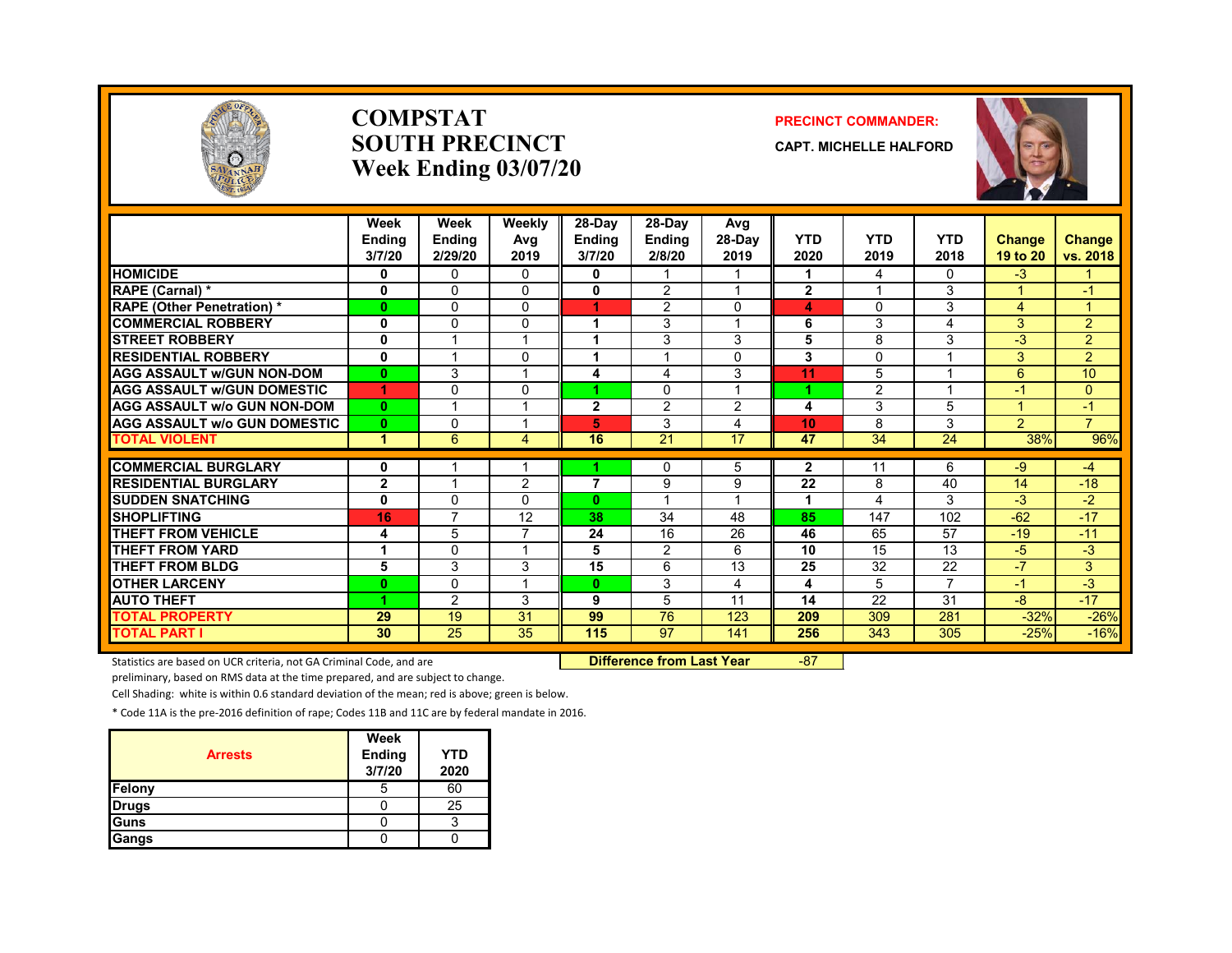

#### **COMPSTATEAST PRECINCTWeek Ending 03/07/20**

#### **PRECINCT COMMANDER:**

**CAPT. GEORGE GUNDICH**



|                                     | Week<br>Endina<br>3/7/20 | Week<br><b>Ending</b><br>2/29/20 | Weekly<br>Ava<br>2019 | $28-Day$<br><b>Ending</b><br>3/7/20 | 28-Day<br><b>Endina</b><br>2/8/20 | Avg<br>28-Day<br>2019 | <b>YTD</b><br>2020 | <b>YTD</b><br>2019 | <b>YTD</b><br>2018 | <b>Change</b><br>19 to 20 | <b>Change</b><br>vs. 2018 |
|-------------------------------------|--------------------------|----------------------------------|-----------------------|-------------------------------------|-----------------------------------|-----------------------|--------------------|--------------------|--------------------|---------------------------|---------------------------|
| <b>HOMICIDE</b>                     | 0                        | $\Omega$                         | $\Omega$              | 0                                   | 0                                 | $\Omega$              | $\bf{0}$           | -1                 | 3                  | -1                        | $-3$                      |
| RAPE (Carnal) *                     | 0                        | $\Omega$                         | $\Omega$              | 0                                   | 0                                 | 1                     | 0                  | 2                  |                    | $-2$                      | $-1$                      |
| <b>RAPE (Other Penetration)</b> *   | $\mathbf{0}$             | $\Omega$                         | $\Omega$              | 4                                   | 0                                 | 0                     | 1                  | $\Omega$           | 3                  | $\blacktriangleleft$      | $-2$                      |
| <b>COMMERCIAL ROBBERY</b>           | $\mathbf 0$              | $\Omega$                         | 0                     | 0                                   |                                   |                       | 3                  |                    | $\overline{2}$     | 2                         | 1                         |
| <b>STREET ROBBERY</b>               | $\mathbf{0}$             | $\Omega$                         | 1                     | $\bf{0}$                            | 4                                 | 4                     | 5                  | 6                  | $\overline{2}$     | $-1$                      | 3                         |
| <b>RESIDENTIAL ROBBERY</b>          | 0                        | $\Omega$                         | 0                     | 0                                   |                                   |                       |                    | 2                  | U                  | $\blacktriangle$ 1        | 1                         |
| <b>AGG ASSAULT W/GUN NON-DOM</b>    | $\mathbf{0}$             | $\Omega$                         | 2                     | $\mathbf{0}$                        | 4                                 | 6                     | 7                  | 14                 | 13                 | $-7$                      | $-6$                      |
| <b>AGG ASSAULT W/GUN DOMESTIC</b>   | $\mathbf{0}$             | $\Omega$                         | $\Omega$              | $\mathbf{0}$                        | $\overline{A}$                    | 2                     | 1                  |                    | $\overline{2}$     | $\Omega$                  | $-1$                      |
| <b>AGG ASSAULT w/o GUN NON-DOM</b>  | $\overline{2}$           | $\overline{\phantom{a}}$         | 1                     | 4                                   | 3                                 | 5                     | 10                 | $\overline{7}$     | 5                  | 3                         | 5                         |
| <b>AGG ASSAULT w/o GUN DOMESTIC</b> | 4                        | 2                                | 4                     | 6                                   | 6                                 | 5                     | 16                 | 12                 | 6                  | 4                         | 10 <sup>1</sup>           |
| <b>TOTAL VIOLENT</b>                | $\mathbf{3}$             | 3                                | 6                     | 11                                  | 20                                | 24                    | 44                 | 46                 | 37                 | $-4%$                     | 19%                       |
|                                     |                          |                                  |                       |                                     |                                   |                       |                    |                    |                    |                           |                           |
| <b>COMMERCIAL BURGLARY</b>          | $\overline{2}$           | $\Omega$                         | 0                     | $\mathbf{2}$                        |                                   | 2                     | 7                  | 3                  | 4                  | 4                         | 3                         |
| <b>RESIDENTIAL BURGLARY</b>         | $\overline{2}$           | 1                                | 4                     | 9.                                  | 13                                | 17                    | 28                 | 43                 | 46                 | $-15$                     | $-18$                     |
| <b>SUDDEN SNATCHING</b>             | 0                        | $\Omega$                         | 0                     |                                     |                                   | 1                     | $\mathbf{2}$       | 3                  | 4                  | $-1$                      | $-2$                      |
| <b>SHOPLIFTING</b>                  | 10                       | 6                                | 6                     | 32                                  | 28                                | 23                    | 69                 | 45                 | 49                 | 24                        | 20                        |
| <b>THEFT FROM VEHICLE</b>           | $\overline{7}$           | 10                               | 6                     | 27                                  | 23                                | 24                    | 60                 | 74                 | 44                 | $-14$                     | 16                        |
| <b>THEFT FROM YARD</b>              | $\mathbf{1}$             |                                  | 2                     | 4                                   | 10                                | 10                    | 18                 | 19                 | 17                 | $\blacktriangleleft$      | $\mathbf{1}$              |
| <b>THEFT FROM BLDG</b>              | $\overline{2}$           | 4                                | 3                     | 15                                  | 16                                | 12                    | 35                 | 24                 | 32                 | 11                        | 3                         |
| <b>OTHER LARCENY</b>                | $\mathbf{0}$             |                                  | 1                     | 4.                                  | 7                                 | 5                     | 10                 | 10                 | 14                 | $\Omega$                  | $-4$                      |
| <b>AUTO THEFT</b>                   | 1                        | 3                                | $\overline{2}$        | 8                                   | 2                                 | 10                    | 14                 | 29                 | 34                 | $-15$                     | $-20$                     |
| <b>TOTAL PROPERTY</b>               | 25                       | 26                               | 26                    | 99                                  | 101                               | 103                   | 243                | 250                | 244                | $-3%$                     | 0%                        |
| <b>TOTAL PART I</b>                 | 28                       | 29                               | 32                    | 110                                 | 121                               | 127                   | 287                | 296                | 281                | $-3%$                     | 2%                        |

Statistics are based on UCR criteria, not GA Criminal Code, and are **Difference from Last Year** -9

preliminary, based on RMS data at the time prepared, and are subject to change.

Cell Shading: white is within 0.6 standard deviation of the mean; red is above; green is below.

| <b>Arrests</b> | Week<br>Ending<br>3/7/20 | <b>YTD</b><br>2020 |
|----------------|--------------------------|--------------------|
| Felony         |                          | 23                 |
| <b>Drugs</b>   |                          | 19                 |
| <b>Guns</b>    |                          | я                  |
| Gangs          |                          |                    |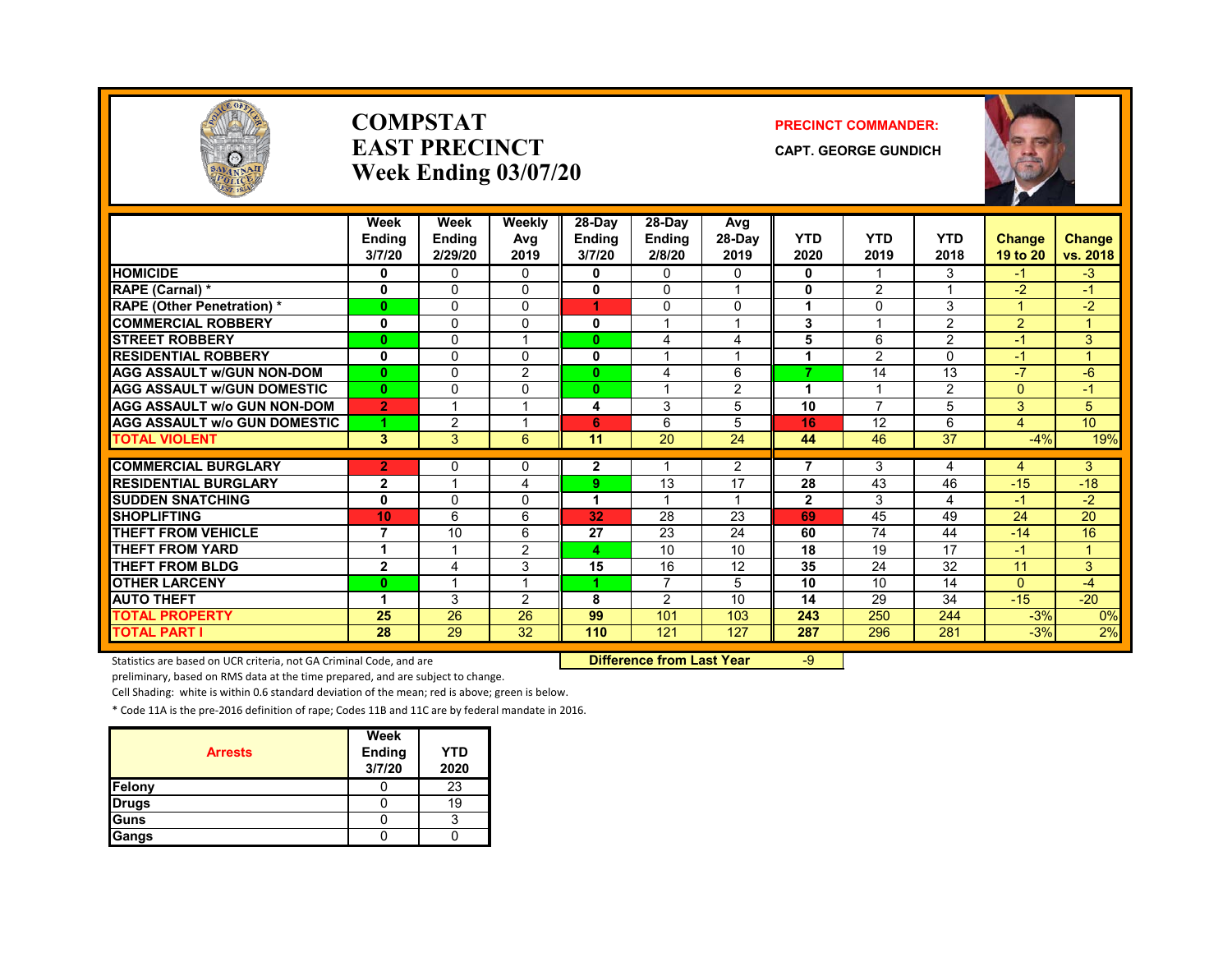# **BEAT 21North PrecinctWeek Ending 03/07/20**

|                                     |               | <b>Last 4 Weeks</b> |               |                   | 28 Days        | 28 Day  |                |                |                |                |                |
|-------------------------------------|---------------|---------------------|---------------|-------------------|----------------|---------|----------------|----------------|----------------|----------------|----------------|
|                                     | <b>Endina</b> | <b>Ending</b>       | <b>Endina</b> | <b>Endina</b>     | <b>Endina</b>  | Average | <b>YTD</b>     | <b>YTD</b>     | <b>YTD</b>     | <b>Change</b>  | <b>Change</b>  |
|                                     | 02/15/20      | 02/22/20            |               | 02/29/20 03/07/20 | 03/07/20       | 2019    | 2020           | 2019           | 2018           | 19 to 20       | vs. 2018       |
| <b>HOMICIDE</b>                     | $\Omega$      | $\mathbf{0}$        | $\Omega$      | $\mathbf{0}$      | $\mathbf{0}$   | 0.0     | $\mathbf{0}$   | $\Omega$       | $\Omega$       | $\mathbf{0}$   | $\mathbf{0}$   |
| RAPE (Carnal) *                     | $\Omega$      | $\Omega$            | $\Omega$      | $\Omega$          | $\Omega$       | 0.2     | $\mathbf{1}$   | $\Omega$       | $\Omega$       | $\overline{1}$ | $\overline{1}$ |
| <b>RAPE (Other Penetration)*</b>    | $\Omega$      | $\Omega$            | $\Omega$      | $\Omega$          | $\Omega$       | 0.0     | $\Omega$       | $\Omega$       | $\Omega$       | $\Omega$       | $\Omega$       |
| <b>COMMERCIAL ROBBERY</b>           | 0             | 0                   | 0             | $\mathbf{0}$      | 0              | 0.0     | 0              | 0              | 0              | $\mathbf{0}$   | $\Omega$       |
| <b>STREET ROBBERY</b>               | 0             | $\Omega$            | 0             | $\Omega$          | 0              | 0.0     | $\mathbf{1}$   | 0              | $\Omega$       | $\mathbf 1$    | 1              |
| <b>RESIDENTIAL ROBBERY</b>          | $\Omega$      | 0                   | $\Omega$      | $\Omega$          | $\Omega$       | 0.0     | 0              | $\Omega$       | $\Omega$       | $\Omega$       | $\Omega$       |
| <b>AGG ASSAULT W/GUN NON-DOM</b>    | $\Omega$      | $\Omega$            | $\Omega$      | $\mathbf{1}$      | $\mathbf{1}$   | 0.1     | $\mathbf{1}$   | $\Omega$       | $\Omega$       | $\overline{1}$ | $\overline{1}$ |
| <b>AGG ASSAULT W/GUN DOMESTIC</b>   | $\Omega$      | $\Omega$            | $\Omega$      | $\Omega$          | $\Omega$       | 0.0     | $\Omega$       | $\Omega$       | $\Omega$       | $\Omega$       | $\Omega$       |
| <b>AGG ASSAULT w/o GUN NON-DOM</b>  | 0             | 0                   | 0             | 0                 | 0              | 0.2     | 0              | 0              | $\mathbf{1}$   | $\mathbf{0}$   | $-1$           |
| <b>AGG ASSAULT W/o GUN DOMESTIC</b> | 0             | 0                   | 0             | 0                 | 0              | 0.4     | $\overline{2}$ | 0              | $\Omega$       | 2              | $\overline{2}$ |
| <b>TOTAL VIOLENT</b>                | $\mathbf{0}$  | $\mathbf{0}$        | $\mathbf{0}$  | $\mathbf{1}$      | $\mathbf{1}$   | 0.8     | 5              | $\mathbf{0}$   | $\mathbf{1}$   | #DIV/0!        | 400%           |
|                                     |               |                     |               |                   |                |         |                |                |                |                |                |
| <b>COMMERCIAL BURGLARY</b>          | 0             | 0                   | 0             | 0                 | 0              | 0.1     | 1              | $\mathbf{1}$   | 0              | $\mathbf{0}$   | 1              |
| <b>RESIDENTIAL BURGLARY</b>         | 0             | 1                   | 0             | 0                 | $\mathbf{1}$   | 1.3     | 3              | $\overline{4}$ | $\overline{4}$ | $-1$           | $-1$           |
| <b>SUDDEN SNATCHING</b>             | 0             | $\mathbf 0$         | $\Omega$      | $\Omega$          | $\Omega$       | 0.0     | $\mathbf 0$    | $\Omega$       | $\mathbf 0$    | $\Omega$       | $\mathbf{0}$   |
| <b>SHOPLIFTING</b>                  | $\Omega$      | $\Omega$            | $\Omega$      | $\Omega$          | $\Omega$       | 0.5     | $\Omega$       | $\Omega$       | $\mathbf{1}$   | $\Omega$       | $-1$           |
| THEFT FROM VEHICLE                  | 0             | $\Omega$            | $\Omega$      | $\Omega$          | $\Omega$       | 3.8     | $\mathbf{1}$   | 5              | 5              | $-4$           | $-4$           |
| <b>THEFT FROM YARD</b>              | 0             | 0                   | $\Omega$      | $\Omega$          | 0              | 0.6     | 0              | 1              | 1              | $-1$           | $-1$           |
| <b>THEFT FROM BLDG</b>              | 0             | 0                   | $\Omega$      | 0                 | $\Omega$       | 0.5     | $\mathbf{1}$   | $\mathbf{1}$   | 5              | $\Omega$       | $-4$           |
| <b>OTHER LARCENY</b>                | 0             | $\Omega$            | 0             | $\mathbf{0}$      | $\Omega$       | 0.6     | $\Omega$       | 0              | 0              | $\Omega$       | $\Omega$       |
| <b>AUTO THEFT</b>                   | 0             | $\Omega$            | $\Omega$      | 0                 | $\Omega$       | 1.5     | $\Omega$       | $\overline{2}$ | $\mathbf{1}$   | $-2$           | $-1$           |
| <b>TOTAL PROPERTY</b>               | $\Omega$      | $\mathbf{1}$        | $\Omega$      | $\Omega$          | $\mathbf{1}$   | 8.7     | 6              | 14             | 17             | $-57%$         | $-65%$         |
| <b>TOTAL PART I</b>                 | $\Omega$      | $\mathbf{1}$        | $\mathbf{0}$  | $\mathbf{1}$      | $\overline{2}$ | 9.5     | 11             | 14             | 18             | $-21%$         | $-39%$         |

 **Difference from Last Year**r -3

Statistics are based on UCR criteria, not GA Criminal Code.

\* Rape Code 11A is the historical definition of rape (aka Legacy Rape); Rape Codes 11B and 11C are those moved from Part II to Part I in 2017.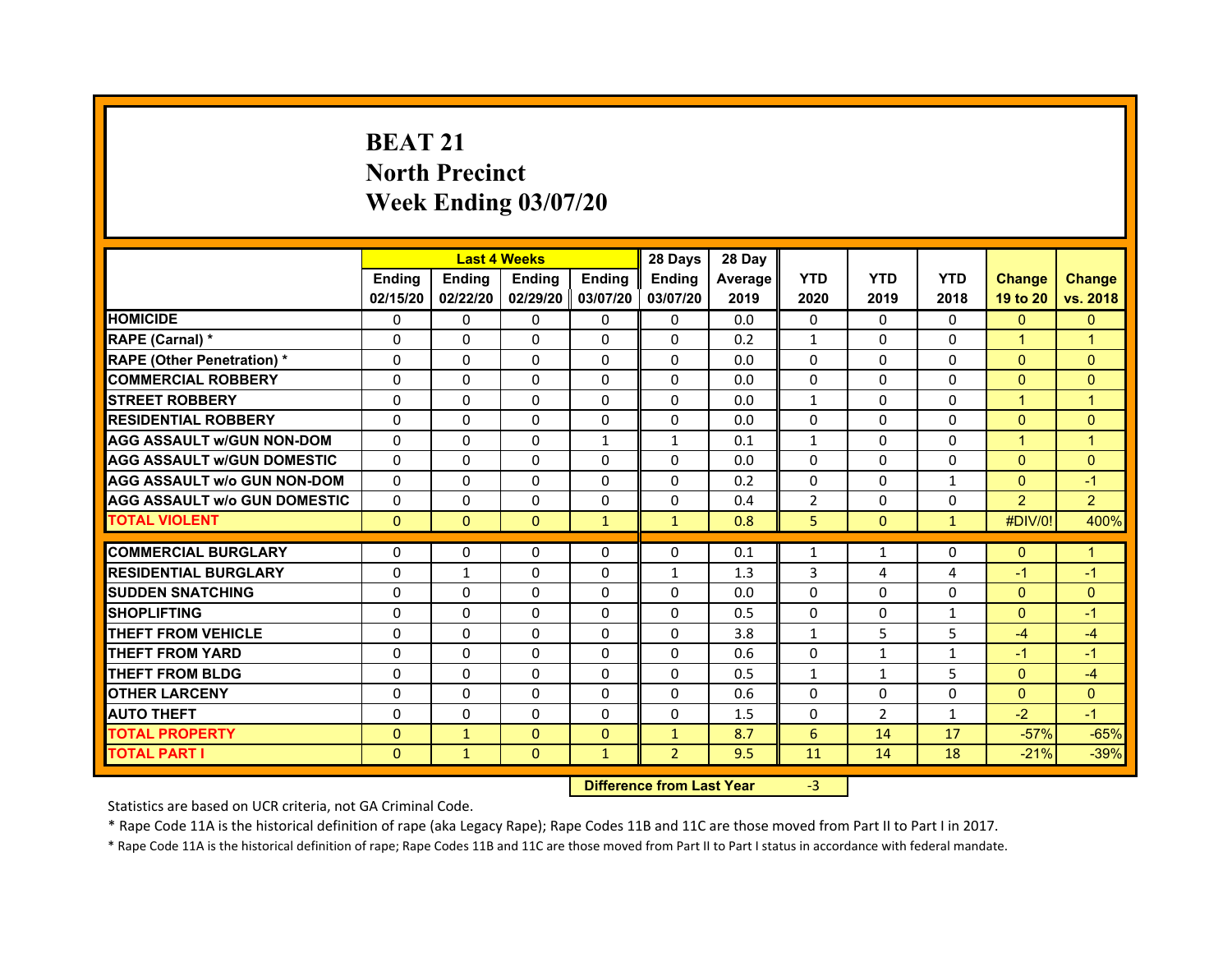# **BEAT 22North Precinct Week Ending 03/07/20**

|                                     |                | <b>Last 4 Weeks</b> |                |                | 28 Days        | 28 Day  |                |                |                |               |                |
|-------------------------------------|----------------|---------------------|----------------|----------------|----------------|---------|----------------|----------------|----------------|---------------|----------------|
|                                     | <b>Endina</b>  | <b>Ending</b>       | <b>Endina</b>  | <b>Endina</b>  | <b>Endina</b>  | Average | <b>YTD</b>     | <b>YTD</b>     | <b>YTD</b>     | <b>Change</b> | <b>Change</b>  |
|                                     | 02/15/20       | 02/22/20            | 02/29/20       | 03/07/20       | 03/07/20       | 2019    | 2020           | 2019           | 2018           | 19 to 20      | vs. 2018       |
| <b>HOMICIDE</b>                     | 0              | $\Omega$            | $\Omega$       | 0              | 0              | 0.1     | 0              | $\mathbf{1}$   | $\mathbf{1}$   | $-1$          | $-1$           |
| RAPE (Carnal) *                     | $\Omega$       | $\mathbf{1}$        | $\Omega$       | $\Omega$       | $\mathbf{1}$   | 0.2     | $\mathbf{1}$   | $\Omega$       | $\Omega$       | $\mathbf{1}$  | $\overline{1}$ |
| <b>RAPE (Other Penetration) *</b>   | $\Omega$       | $\Omega$            | $\Omega$       | 0              | $\Omega$       | 0.0     | $\Omega$       | 0              | $\Omega$       | $\Omega$      | $\Omega$       |
| <b>COMMERCIAL ROBBERY</b>           | $\Omega$       | $\Omega$            | 0              | $\Omega$       | $\Omega$       | 0.2     | $\Omega$       | $\Omega$       | 0              | $\Omega$      | $\Omega$       |
| <b>STREET ROBBERY</b>               | $\Omega$       | $\Omega$            | $\Omega$       | $\Omega$       | $\Omega$       | 0.7     | $\Omega$       | $\overline{2}$ | 3              | $-2$          | $-3$           |
| <b>RESIDENTIAL ROBBERY</b>          | 0              | 0                   | 0              | 0              | 0              | 0.1     | 0              | 0              | 0              | $\Omega$      | $\Omega$       |
| <b>AGG ASSAULT W/GUN NON-DOM</b>    | $\mathbf{1}$   | $\overline{2}$      | $\Omega$       | $\overline{2}$ | 5              | 1.5     | 9              | 4              | $\mathbf{1}$   | 5             | 8              |
| <b>AGG ASSAULT W/GUN DOMESTIC</b>   | $\Omega$       | $\Omega$            | $\Omega$       | $\Omega$       | $\Omega$       | 0.4     | $\Omega$       | $\Omega$       | $\Omega$       | $\Omega$      | $\Omega$       |
| <b>AGG ASSAULT w/o GUN NON-DOM</b>  | $\Omega$       | $\Omega$            | $\Omega$       | 0              | 0              | 1.2     | $\mathbf{1}$   | $\mathbf{1}$   | $\mathbf{1}$   | $\Omega$      | $\Omega$       |
| <b>AGG ASSAULT W/o GUN DOMESTIC</b> | $\Omega$       | $\Omega$            | $\mathbf{1}$   | $\Omega$       | $\mathbf{1}$   | 1.6     | $\mathbf{1}$   | 3              | $\overline{2}$ | $-2$          | $-1$           |
| <b>TOTAL VIOLENT</b>                | $\mathbf{1}$   | $\overline{3}$      | $\mathbf{1}$   | $\overline{2}$ | $\overline{7}$ | 5.8     | 12             | 11             | 8              | 9%            | 50%            |
|                                     |                |                     |                |                |                |         |                |                |                |               |                |
| <b>COMMERCIAL BURGLARY</b>          | 0              | 0                   | 0              | 0              | 0              | 0.5     | $\mathbf{1}$   | 2              | 0              | $-1$          | $\mathbf{1}$   |
| <b>RESIDENTIAL BURGLARY</b>         | $\mathbf{1}$   | $\mathbf{1}$        | $\overline{2}$ | 0              | 4              | 1.3     | 9              | 3              | 5              | 6             | $\overline{4}$ |
| <b>SUDDEN SNATCHING</b>             | $\Omega$       | $\Omega$            | $\Omega$       | $\Omega$       | $\Omega$       | 0.2     | $\Omega$       | $\Omega$       | $\Omega$       | $\Omega$      | $\Omega$       |
| <b>SHOPLIFTING</b>                  | $\mathbf{1}$   | $\Omega$            | $\Omega$       | $\mathbf{1}$   | $\overline{2}$ | 0.9     | $\overline{3}$ | 3              | $\overline{7}$ | $\Omega$      | $-4$           |
| <b>THEFT FROM VEHICLE</b>           | $\overline{2}$ | $\Omega$            | $\Omega$       | $\mathbf{1}$   | 3              | 2.8     | 10             | 5              | $\overline{7}$ | 5             | 3              |
| <b>THEFT FROM YARD</b>              | $\Omega$       | $\Omega$            | $\Omega$       | 0              | $\Omega$       | 1.4     | 0              | 6              | 1              | $-6$          | $-1$           |
| <b>THEFT FROM BLDG</b>              | $\Omega$       | 3                   | $\Omega$       | $\mathbf{1}$   | 4              | 1.8     | 6              | 6              | 4              | $\mathbf{0}$  | $\overline{2}$ |
| <b>OTHER LARCENY</b>                | $\Omega$       | $\Omega$            | $\Omega$       | $\Omega$       | $\Omega$       | 0.2     | $\Omega$       | $\Omega$       | $\Omega$       | $\Omega$      | $\Omega$       |
| <b>AUTO THEFT</b>                   | $\overline{2}$ | $\Omega$            | $\mathbf{1}$   | $\Omega$       | 3              | 1.8     | 5              | $\overline{2}$ | 4              | 3             | $\mathbf{1}$   |
| <b>TOTAL PROPERTY</b>               | 6              | 4                   | 3              | 3              | 16             | 10.9    | 34             | 27             | 28             | 26%           | 21%            |
| <b>TOTAL PART I</b>                 | $\overline{7}$ | $\overline{7}$      | 4              | 5              | 23             | 16.7    | 46             | 38             | 36             | 21%           | 28%            |

 **Difference from Last Year**r 8

Statistics are based on UCR criteria, not GA Criminal Code.

\* Rape Code 11A is the historical definition of rape (aka Legacy Rape); Rape Codes 11B and 11C are those moved from Part II to Part I in 2017.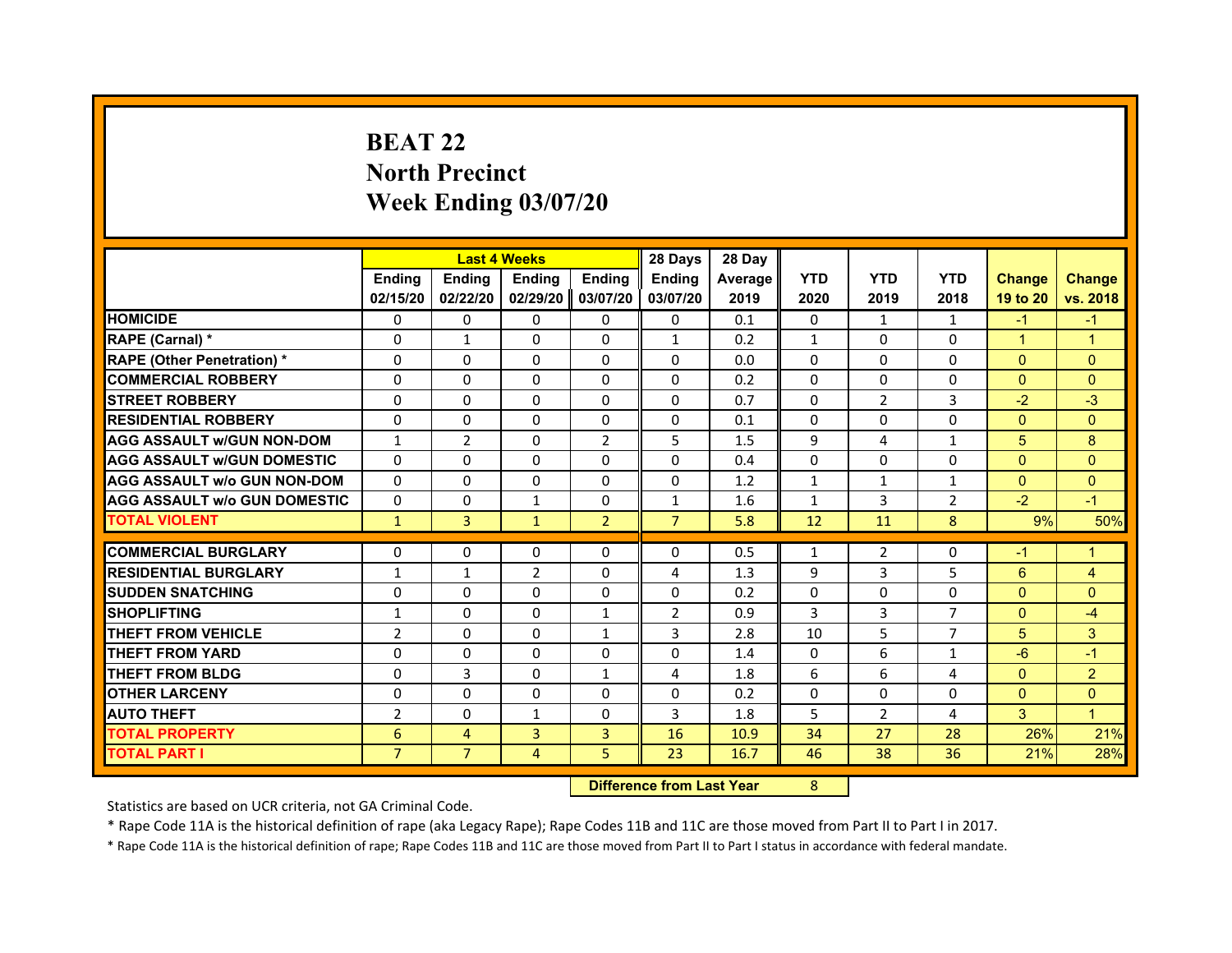# **BEAT 23North Precinct Week Ending 03/07/20**

|                                     |               | <b>Last 4 Weeks</b> |                |               | 28 Days        | 28 Day  |                |                |                |                      |                |
|-------------------------------------|---------------|---------------------|----------------|---------------|----------------|---------|----------------|----------------|----------------|----------------------|----------------|
|                                     | <b>Endina</b> | <b>Endina</b>       | <b>Endina</b>  | <b>Ending</b> | <b>Endina</b>  | Average | <b>YTD</b>     | <b>YTD</b>     | <b>YTD</b>     | <b>Change</b>        | <b>Change</b>  |
|                                     | 02/15/20      | 02/22/20            | 02/29/20 ll    | 03/07/20      | 03/07/20       | 2019    | 2020           | 2019           | 2018           | 19 to 20             | vs. 2018       |
| <b>HOMICIDE</b>                     | 0             | 0                   | 0              | 0             | $\mathbf{0}$   | 0.2     | $\mathbf{0}$   | 0              | $\mathbf{0}$   | $\mathbf{0}$         | $\mathbf{0}$   |
| RAPE (Carnal) *                     | $\Omega$      | $\Omega$            | $\Omega$       | $\mathbf{0}$  | $\mathbf{0}$   | 0.1     | $\Omega$       | $\mathbf{1}$   | $\Omega$       | $-1$                 | $\mathbf{0}$   |
| <b>RAPE (Other Penetration) *</b>   | $\Omega$      | $\Omega$            | $\Omega$       | $\mathbf{0}$  | $\Omega$       | 0.0     | $\Omega$       | $\Omega$       | $\Omega$       | $\Omega$             | $\mathbf{0}$   |
| <b>COMMERCIAL ROBBERY</b>           | 0             | 0                   | $\Omega$       | 0             | 0              | 0.0     | 0              | 0              | 0              | $\Omega$             | $\Omega$       |
| <b>STREET ROBBERY</b>               | $\Omega$      | $\overline{2}$      | $\overline{2}$ | $\mathbf{0}$  | 4              | 0.2     | 4              | $\mathbf{1}$   | 3              | 3                    | $\overline{1}$ |
| <b>RESIDENTIAL ROBBERY</b>          | $\Omega$      | $\Omega$            | 0              | $\mathbf{0}$  | $\Omega$       | 0.0     | $\mathbf{1}$   | $\mathbf{0}$   | 0              | $\overline{1}$       | $\overline{1}$ |
| <b>AGG ASSAULT w/GUN NON-DOM</b>    | $\Omega$      | $\Omega$            | $\Omega$       | 0             | $\mathbf 0$    | 1.0     | $\mathbf{1}$   | $\overline{2}$ | $\overline{2}$ | $-1$                 | $-1$           |
| <b>AGG ASSAULT W/GUN DOMESTIC</b>   | $\Omega$      | $\Omega$            | $\Omega$       | $\mathbf{1}$  | $\mathbf{1}$   | 0.2     | $\mathbf{1}$   | $\mathbf{0}$   | $\mathbf{1}$   | $\blacktriangleleft$ | $\mathbf{0}$   |
| <b>AGG ASSAULT w/o GUN NON-DOM</b>  | $\mathbf{1}$  | $\Omega$            | $\Omega$       | $\Omega$      | $\mathbf{1}$   | 1.2     | $\mathbf{1}$   | 4              | $\Omega$       | $-3$                 | $\overline{1}$ |
| <b>AGG ASSAULT W/o GUN DOMESTIC</b> | $\Omega$      | 0                   | 0              | $\mathbf{0}$  | $\Omega$       | 0.8     | $\Omega$       | 1              | 3              | $-1$                 | $-3$           |
| <b>TOTAL VIOLENT</b>                | $\mathbf{1}$  | $\overline{2}$      | $\overline{2}$ | $\mathbf{1}$  | 6              | 3.6     | 8              | 9              | $\overline{9}$ | $-11%$               | $-11%$         |
|                                     |               |                     |                |               |                |         |                |                |                |                      |                |
| <b>COMMERCIAL BURGLARY</b>          | $\mathbf{1}$  | $\mathbf{1}$        | $\mathbf{1}$   | 0             | 3              | 1.3     | 3              | $\overline{2}$ | $\Omega$       | $\overline{1}$       | 3              |
| <b>RESIDENTIAL BURGLARY</b>         | 0             | $\overline{2}$      | $\Omega$       | 0             | $\overline{2}$ | 0.8     | 4              | $\overline{2}$ | 4              | $\overline{2}$       | $\mathbf{0}$   |
| <b>SUDDEN SNATCHING</b>             | $\Omega$      | $\Omega$            | $\mathbf{1}$   | 0             | $\mathbf{1}$   | 0.2     | $\mathbf{1}$   | 0              | $\mathbf{1}$   | $\blacktriangleleft$ | $\Omega$       |
| <b>SHOPLIFTING</b>                  | $\mathbf{1}$  | $\Omega$            | 0              | $\mathbf{0}$  | $\mathbf{1}$   | 1.5     | $\mathbf{1}$   | $\overline{2}$ | 3              | $-1$                 | $-2$           |
| <b>THEFT FROM VEHICLE</b>           | $\Omega$      | $\Omega$            | $\Omega$       | $\mathbf{0}$  | $\Omega$       | 2.5     | 5              | 3              | 5              | $\overline{2}$       | $\mathbf{0}$   |
| <b>THEFT FROM YARD</b>              | $\mathbf{1}$  | $\mathbf{1}$        | $\Omega$       | $\Omega$      | $\overline{2}$ | 1.0     | 6              | $\mathbf{1}$   | $\overline{2}$ | 5                    | $\overline{4}$ |
| <b>THEFT FROM BLDG</b>              | 1             | $\Omega$            | 0              | 0             | 1              | 1.0     | $\overline{2}$ | 2              | 4              | $\mathbf{0}$         | $-2$           |
| <b>OTHER LARCENY</b>                | 0             | $\Omega$            | 0              | $\mathbf{0}$  | 0              | 0.2     | $\Omega$       | $\Omega$       | $\overline{2}$ | $\mathbf{0}$         | $-2$           |
| <b>AUTO THEFT</b>                   | $\Omega$      | $\Omega$            | $\Omega$       | $\mathbf{0}$  | $\Omega$       | 1.1     | $\overline{2}$ | 4              | $\overline{2}$ | $-2$                 | $\Omega$       |
| <b>TOTAL PROPERTY</b>               | 4             | $\overline{4}$      | $\overline{2}$ | $\mathbf{0}$  | 10             | 9.6     | 24             | 16             | 23             | 50%                  | 4%             |
| <b>TOTAL PART I</b>                 | 5             | 6                   | 4              | $\mathbf{1}$  | 16             | 13.2    | 32             | 25             | 32             | 28%                  | 0%             |

 **Difference from Last Year**r 7

Statistics are based on UCR criteria, not GA Criminal Code.

\* Rape Code 11A is the historical definition of rape (aka Legacy Rape); Rape Codes 11B and 11C are those moved from Part II to Part I in 2017.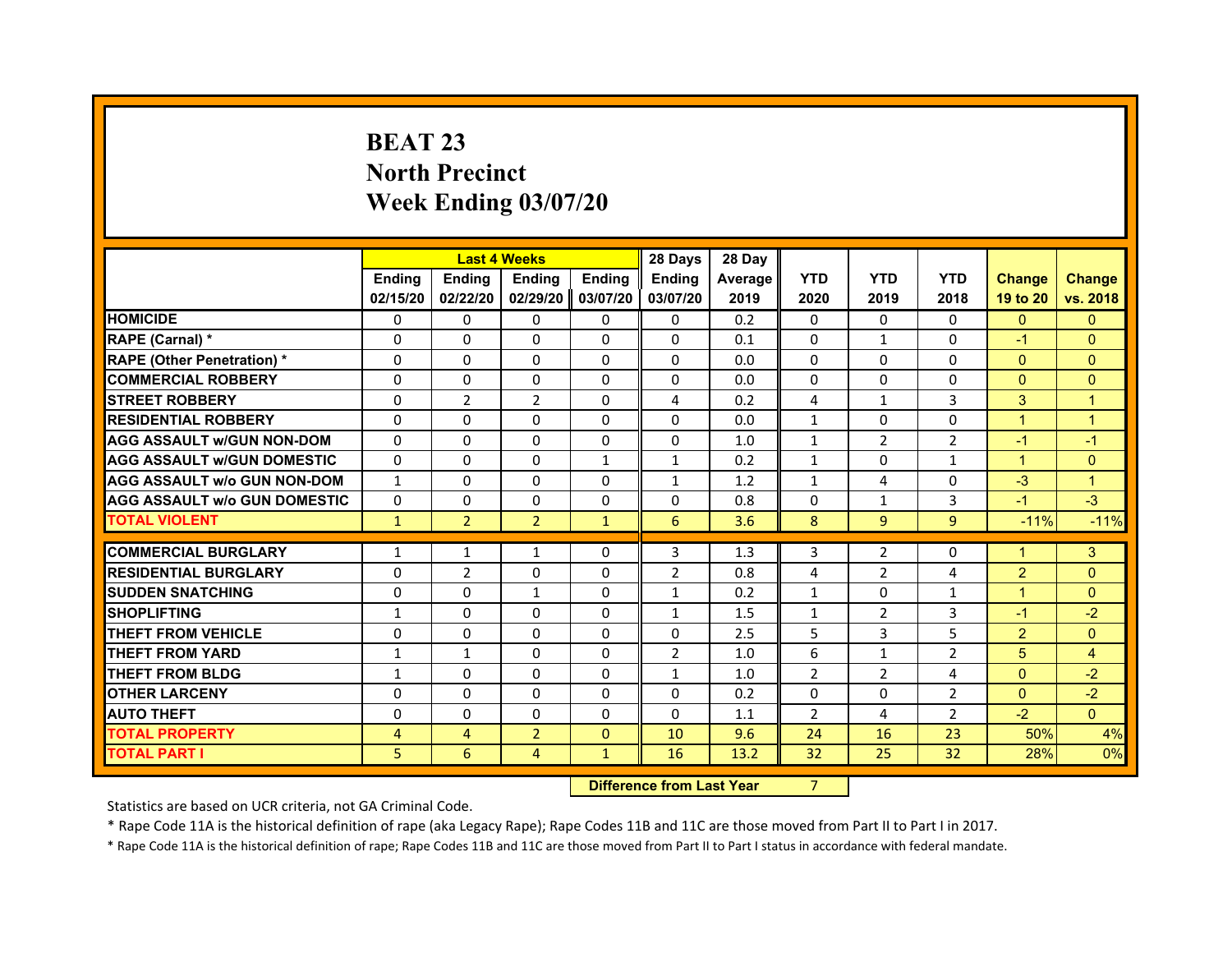# **BEAT 24North Precinct Week Ending 03/07/20**

|                                     |               |                | <b>Last 4 Weeks</b> |               | 28 Days        | 28 Day  |                |              |                |                |                |
|-------------------------------------|---------------|----------------|---------------------|---------------|----------------|---------|----------------|--------------|----------------|----------------|----------------|
|                                     | <b>Endina</b> | <b>Endina</b>  | <b>Endina</b>       | <b>Endina</b> | <b>Endina</b>  | Average | <b>YTD</b>     | <b>YTD</b>   | <b>YTD</b>     | <b>Change</b>  | <b>Change</b>  |
|                                     | 02/15/20      | 02/22/20       | 02/29/20            | 03/07/20      | 03/07/20       | 2019    | 2020           | 2019         | 2018           | 19 to 20       | vs. 2018       |
| <b>HOMICIDE</b>                     | 0             | 0              | 0                   | 0             | 0              | 0.0     | 0              | 0            | 0              | $\mathbf{0}$   | $\Omega$       |
| RAPE (Carnal) *                     | $\Omega$      | $\Omega$       | $\Omega$            | $\Omega$      | $\Omega$       | 0.2     | $\Omega$       | $\Omega$     | $\Omega$       | $\Omega$       | $\Omega$       |
| <b>RAPE (Other Penetration) *</b>   | $\Omega$      | $\Omega$       | $\Omega$            | $\Omega$      | $\Omega$       | 0.2     | $\Omega$       | $\Omega$     | $\Omega$       | $\Omega$       | $\Omega$       |
| <b>COMMERCIAL ROBBERY</b>           | $\mathbf{1}$  | $\Omega$       | $\Omega$            | 0             | $\mathbf{1}$   | 0.2     | $\mathbf{1}$   | $\Omega$     | 0              | $\mathbf{1}$   | 1              |
| <b>STREET ROBBERY</b>               | $\Omega$      | $\Omega$       | $\Omega$            | $\Omega$      | $\Omega$       | 0.8     | $\Omega$       | $\Omega$     | $\overline{2}$ | $\Omega$       | $-2$           |
| <b>RESIDENTIAL ROBBERY</b>          | 0             | 0              | 0                   | $\Omega$      | 0              | 0.1     | $\Omega$       | 0            | 0              | $\Omega$       | $\Omega$       |
| <b>AGG ASSAULT w/GUN NON-DOM</b>    | $\mathbf{1}$  | $\Omega$       | $\Omega$            | $\Omega$      | $\mathbf{1}$   | 0.3     | $\overline{2}$ | $\Omega$     | $\Omega$       | $\overline{2}$ | $\overline{2}$ |
| <b>AGG ASSAULT W/GUN DOMESTIC</b>   | $\Omega$      | $\Omega$       | $\Omega$            | $\Omega$      | $\Omega$       | 0.0     | $\Omega$       | $\Omega$     | $\Omega$       | $\Omega$       | $\Omega$       |
| <b>AGG ASSAULT W/o GUN NON-DOM</b>  | $\mathbf{1}$  | $\Omega$       | $\Omega$            | $\Omega$      | $\mathbf{1}$   | 0.4     | $\overline{2}$ | $\Omega$     | 1              | 2              | $\overline{1}$ |
| <b>AGG ASSAULT W/o GUN DOMESTIC</b> | $\Omega$      | $\Omega$       | $\Omega$            | $\Omega$      | $\Omega$       | 0.5     | 1              | $\Omega$     | 1              | 1              | $\Omega$       |
| <b>TOTAL VIOLENT</b>                | 3             | $\Omega$       | $\Omega$            | $\Omega$      | $\overline{3}$ | 2.7     | 6              | $\mathbf{0}$ | $\overline{4}$ | #DIV/0!        | 50%            |
|                                     |               |                |                     |               |                |         |                |              |                |                |                |
| <b>COMMERCIAL BURGLARY</b>          | $\Omega$      | $\Omega$       | 1                   | $\Omega$      | $\mathbf{1}$   | 0.4     | $\mathbf{1}$   | $\Omega$     | $\Omega$       | 1              | $\mathbf{1}$   |
| <b>RESIDENTIAL BURGLARY</b>         | 1             | 0              | 1                   | $\Omega$      | $\overline{2}$ | 1.2     | $\overline{2}$ | 0            | 1              | $\overline{2}$ | 1              |
| <b>SUDDEN SNATCHING</b>             | $\Omega$      | $\Omega$       | $\Omega$            | $\Omega$      | $\Omega$       | 0.2     | $\mathbf{1}$   | $\Omega$     | $\mathbf{1}$   | 1              | $\Omega$       |
| <b>SHOPLIFTING</b>                  | 0             | 0              | $\mathbf{1}$        | 0             | $\mathbf{1}$   | 2.1     | 3              | 9            | 37             | $-6$           | $-34$          |
| <b>THEFT FROM VEHICLE</b>           | $\Omega$      | $\mathbf{1}$   | $\Omega$            | $\Omega$      | $\mathbf{1}$   | 3.6     | $\overline{4}$ | 10           | 5              | $-6$           | $-1$           |
| <b>THEFT FROM YARD</b>              | $\mathbf{1}$  | $\Omega$       | $\Omega$            | $\Omega$      | $\mathbf{1}$   | 4.1     | $\overline{a}$ | 10           | 4              | $-6$           | $\Omega$       |
| <b>THEFT FROM BLDG</b>              | 0             | 1              | 0                   | 0             | 1              | 1.1     | 3              | 2            | 8              | 1              | $-5$           |
| <b>OTHER LARCENY</b>                | $\mathbf{1}$  | $\Omega$       | 0                   | $\mathbf{1}$  | $\overline{2}$ | 1.4     | $\overline{4}$ | 4            | $\mathbf{1}$   | $\Omega$       | 3              |
| <b>AUTO THEFT</b>                   | $\Omega$      | $\Omega$       | $\Omega$            | $\Omega$      | $\Omega$       | 0.7     | $\overline{2}$ | $\mathbf{1}$ | $\Omega$       | $\mathbf{1}$   | $\overline{2}$ |
| <b>TOTAL PROPERTY</b>               | 3             | $\overline{2}$ | 3                   | $\mathbf{1}$  | 9              | 14.8    | 24             | 36           | 57             | $-33%$         | $-58%$         |
| <b>TOTAL PART I</b>                 | 6             | $\overline{2}$ | 3                   | $\mathbf{1}$  | 12             | 17.5    | 30             | 36           | 61             | $-17%$         | $-51%$         |

 **Difference from Last Year**‐6

Statistics are based on UCR criteria, not GA Criminal Code.

\* Rape Code 11A is the historical definition of rape (aka Legacy Rape); Rape Codes 11B and 11C are those moved from Part II to Part I in 2017.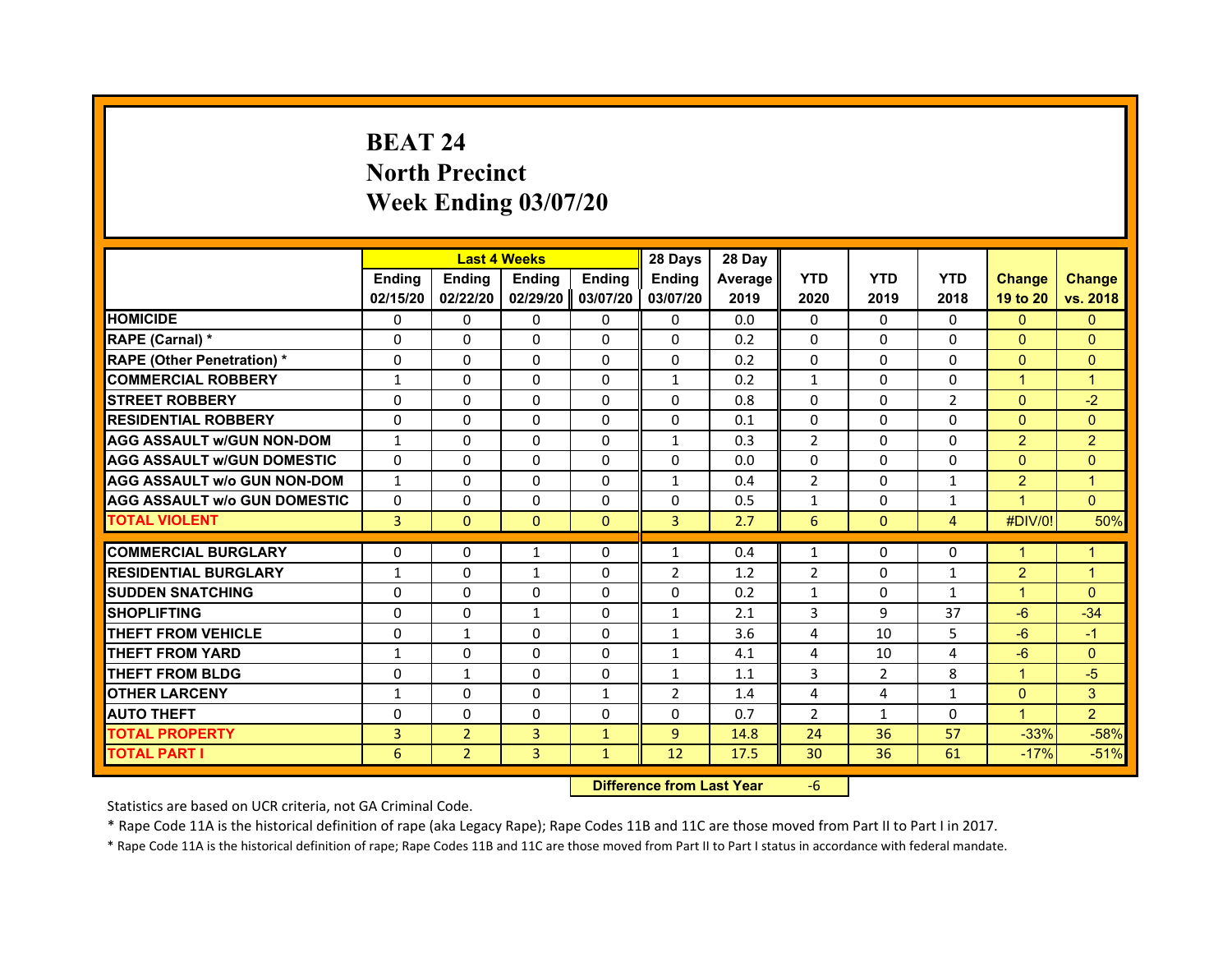# **BEAT 25North Precinct Week Ending 03/07/20**

|                                     |               |                | <b>Last 4 Weeks</b> |              | 28 Days        | 28 Day  |                |                |                |                      |                      |
|-------------------------------------|---------------|----------------|---------------------|--------------|----------------|---------|----------------|----------------|----------------|----------------------|----------------------|
|                                     | <b>Ending</b> | Ending         | <b>Ending</b>       | Ending       | Ending         | Average | <b>YTD</b>     | <b>YTD</b>     | <b>YTD</b>     | <b>Change</b>        | Change               |
|                                     | 02/15/20      | 02/22/20       | 02/29/20            | 03/07/20     | 03/07/20       | 2019    | 2020           | 2019           | 2018           | 19 to 20             | vs. 2018             |
| <b>HOMICIDE</b>                     | 0             | $\Omega$       | 0                   | $\mathbf{0}$ | $\mathbf{0}$   | 0.0     | $\Omega$       | 0              | 0              | $\mathbf{0}$         | $\mathbf{0}$         |
| RAPE (Carnal) *                     | $\Omega$      | $\Omega$       | $\Omega$            | $\Omega$     | $\Omega$       | 0.1     | $\mathbf{1}$   | $\mathbf{1}$   | $\Omega$       | $\Omega$             | $\overline{1}$       |
| <b>RAPE (Other Penetration)*</b>    | $\Omega$      | $\Omega$       | $\Omega$            | $\Omega$     | $\Omega$       | 0.0     | $\Omega$       | $\Omega$       | $\Omega$       | $\Omega$             | $\Omega$             |
| <b>COMMERCIAL ROBBERY</b>           | $\Omega$      | $\Omega$       | $\Omega$            | $\Omega$     | 0              | 0.1     | 0              | $\mathbf{1}$   | $\Omega$       | $-1$                 | $\Omega$             |
| <b>STREET ROBBERY</b>               | $\Omega$      | $\Omega$       | 0                   | $\Omega$     | 0              | 0.5     | 0              | $\Omega$       | $\overline{7}$ | $\Omega$             | $-7$                 |
| <b>RESIDENTIAL ROBBERY</b>          | $\Omega$      | $\Omega$       | 0                   | $\Omega$     | $\Omega$       | 0.0     | $\Omega$       | $\Omega$       | $\Omega$       | $\Omega$             | $\Omega$             |
| <b>AGG ASSAULT W/GUN NON-DOM</b>    | $\Omega$      | $\Omega$       | 0                   | $\Omega$     | $\Omega$       | 0.2     | $\Omega$       | $\Omega$       | $\Omega$       | $\Omega$             | $\mathbf{0}$         |
| <b>AGG ASSAULT w/GUN DOMESTIC</b>   | $\Omega$      | 0              | $\Omega$            | $\Omega$     | $\Omega$       | 0.0     | $\Omega$       | $\Omega$       | $\mathbf{1}$   | $\Omega$             | $-1$                 |
| <b>AGG ASSAULT W/o GUN NON-DOM</b>  | $\Omega$      | $\mathbf{1}$   | 0                   | $\Omega$     | $\mathbf{1}$   | 0.2     | 3              | $\mathbf{1}$   | $\Omega$       | 2                    | 3                    |
| <b>AGG ASSAULT W/o GUN DOMESTIC</b> | $\mathbf{1}$  | $\Omega$       | 0                   | $\Omega$     | $\mathbf{1}$   | 0.2     | $\mathbf{1}$   | $\Omega$       | $\Omega$       | $\blacktriangleleft$ | $\blacktriangleleft$ |
| <b>TOTAL VIOLENT</b>                | $\mathbf{1}$  | $\mathbf{1}$   | $\mathbf{0}$        | $\mathbf{0}$ | $\overline{2}$ | 1.2     | 5              | 3              | 8              | 67%                  | $-38%$               |
| <b>COMMERCIAL BURGLARY</b>          | $\Omega$      | $\Omega$       | 0                   | $\Omega$     | $\Omega$       | 0.8     | $\overline{2}$ | 0              | $\Omega$       | $\overline{2}$       | $\overline{c}$       |
| <b>RESIDENTIAL BURGLARY</b>         | $\mathbf{1}$  | 0              | 2                   | $\mathbf{0}$ | 3              | 1.4     | 3              | 0              | 0              | 3                    | 3                    |
| <b>SUDDEN SNATCHING</b>             | $\mathbf 0$   | $\mathbf{1}$   | 0                   | $\Omega$     | $\mathbf{1}$   | 0.1     | $\mathbf{1}$   | 0              | 0              | $\blacktriangleleft$ | 1                    |
| <b>SHOPLIFTING</b>                  | $\mathbf{1}$  | 0              | $\overline{2}$      | $\Omega$     | 3              | 1.5     | 4              | 5              | $\mathbf{1}$   | $-1$                 | 3                    |
| <b>THEFT FROM VEHICLE</b>           | $\mathbf{1}$  | $\mathbf{1}$   | $\Omega$            | $\Omega$     | $\overline{2}$ | 5.0     | $\overline{2}$ | $\overline{7}$ | 9              | $-5$                 | $-7$                 |
| <b>THEFT FROM YARD</b>              | $\mathbf{1}$  | $\mathbf{1}$   | $\Omega$            | $\Omega$     | $\overline{2}$ | 1.8     | 3              | 4              | 6              | $-1$                 | $-3$                 |
| <b>THEFT FROM BLDG</b>              | 0             | 0              | 0                   | $\mathbf{0}$ | 0              | 2.0     | 4              | 3              | 6              | $\blacktriangleleft$ | $-2$                 |
| <b>OTHER LARCENY</b>                | $\mathbf{1}$  | $\Omega$       | 0                   | $\Omega$     | $\mathbf{1}$   | 0.5     | $\overline{2}$ | $\overline{2}$ | 3              | $\Omega$             | $-1$                 |
| <b>AUTO THEFT</b>                   | 0             | 0              | $\Omega$            | $\Omega$     | 0              | 1.3     | $\mathbf{1}$   | $\mathbf{1}$   | $\Omega$       | $\Omega$             | $\mathbf{1}$         |
| <b>TOTAL PROPERTY</b>               | 5             | 3              | 4                   | $\mathbf{0}$ | 12             | 14.3    | 22             | 22             | 25             | 0%                   | $-12%$               |
| <b>TOTAL PART I</b>                 | 6             | $\overline{4}$ | 4                   | $\mathbf{0}$ | 14             | 15.4    | 27             | 25             | 33             | 8%                   | $-18%$               |

 **Difference from Last Year**r 2

Statistics are based on UCR criteria, not GA Criminal Code.

\* Rape Code 11A is the historical definition of rape (aka Legacy Rape); Rape Codes 11B and 11C are those moved from Part II to Part I in 2017.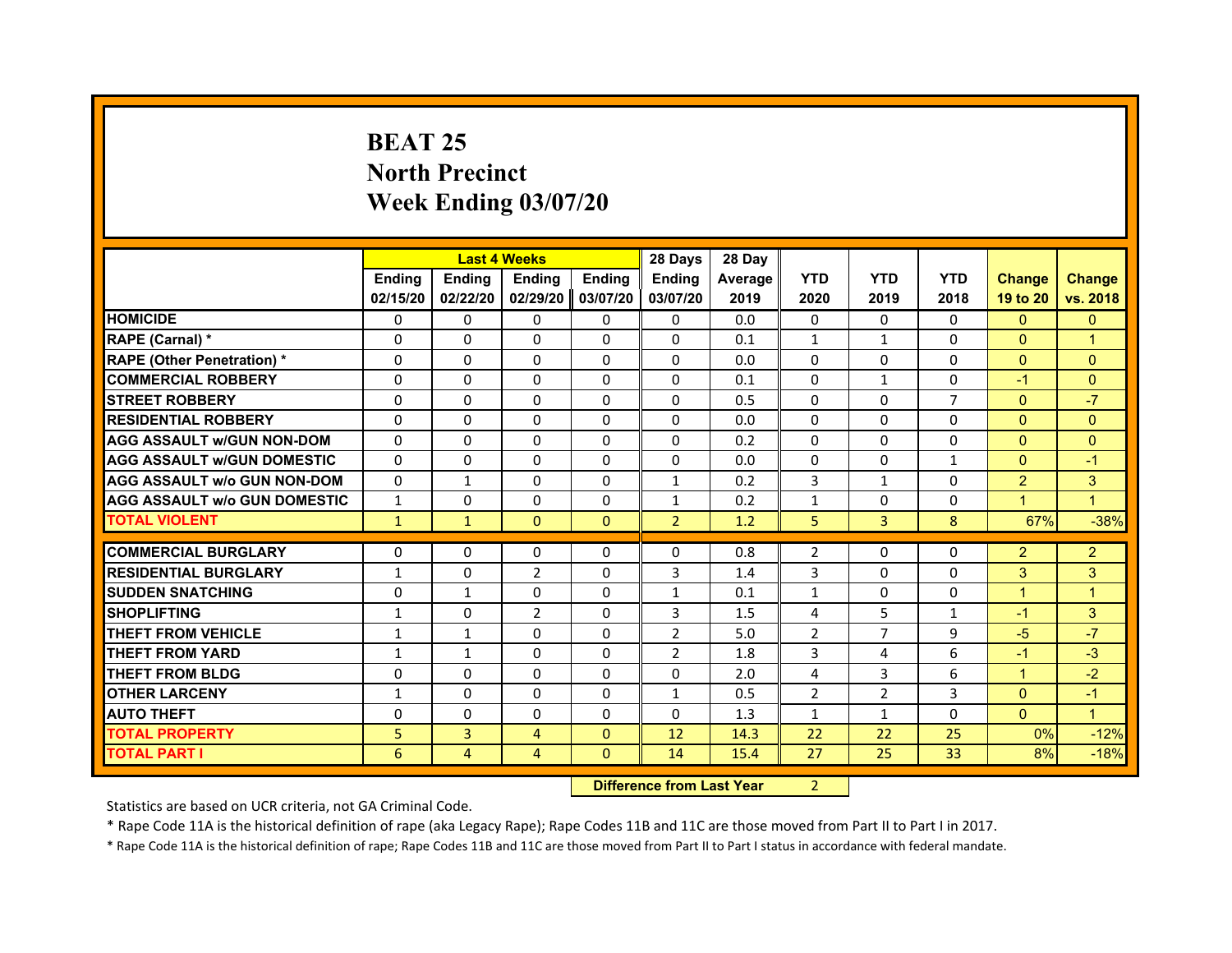# **BEAT 26North Precinct Week Ending 03/07/20**

|                                     |                | <b>Last 4 Weeks</b> |                |                | 28 Days        | 28 Day  |                |                |                |                      |                |
|-------------------------------------|----------------|---------------------|----------------|----------------|----------------|---------|----------------|----------------|----------------|----------------------|----------------|
|                                     | <b>Endina</b>  | <b>Endina</b>       | <b>Endina</b>  | <b>Ending</b>  | <b>Endina</b>  | Average | <b>YTD</b>     | <b>YTD</b>     | <b>YTD</b>     | <b>Change</b>        | <b>Change</b>  |
|                                     | 02/15/20       | 02/22/20            | 02/29/20 ll    | 03/07/20       | 03/07/20       | 2019    | 2020           | 2019           | 2018           | 19 to 20             | vs. 2018       |
| <b>HOMICIDE</b>                     | 0              | 0                   | 0              | 0              | 0              | 0.1     | $\mathbf{0}$   | 0              | $\mathbf{0}$   | $\mathbf{0}$         | $\mathbf{0}$   |
| RAPE (Carnal) *                     | $\Omega$       | $\Omega$            | $\Omega$       | $\mathbf{0}$   | $\mathbf{0}$   | 0.2     | $\mathbf{1}$   | $\mathbf{0}$   | $\mathbf{1}$   | $\mathbf{1}$         | $\mathbf{0}$   |
| <b>RAPE (Other Penetration) *</b>   | $\Omega$       | $\Omega$            | $\Omega$       | $\mathbf{0}$   | $\Omega$       | 0.0     | $\Omega$       | $\Omega$       | $\Omega$       | $\Omega$             | $\mathbf{0}$   |
| <b>COMMERCIAL ROBBERY</b>           | $\mathbf{1}$   | 0                   | $\Omega$       | 0              | $\mathbf{1}$   | 0.1     | $\mathbf{1}$   | 0              | 0              | $\overline{1}$       | $\overline{1}$ |
| <b>STREET ROBBERY</b>               | $\Omega$       | $\Omega$            | $\mathbf{1}$   | $\mathbf{0}$   | $\mathbf{1}$   | 1.2     | 3              | $\overline{2}$ | 3              | $\overline{1}$       | $\Omega$       |
| <b>RESIDENTIAL ROBBERY</b>          | $\Omega$       | $\Omega$            | 0              | $\mathbf{0}$   | $\Omega$       | 0.0     | $\Omega$       | $\mathbf{0}$   | 0              | $\mathbf{0}$         | $\mathbf{0}$   |
| <b>AGG ASSAULT w/GUN NON-DOM</b>    | $\Omega$       | $\Omega$            | $\Omega$       | $\Omega$       | $\Omega$       | 0.4     | 0              | $\mathbf{1}$   | $\Omega$       | $-1$                 | $\mathbf{0}$   |
| <b>AGG ASSAULT W/GUN DOMESTIC</b>   | $\Omega$       | $\Omega$            | $\Omega$       | $\Omega$       | $\Omega$       | 0.0     | $\Omega$       | $\Omega$       | 0              | $\mathbf{0}$         | $\Omega$       |
| <b>AGG ASSAULT w/o GUN NON-DOM</b>  | $\Omega$       | $\overline{2}$      | $\mathbf{1}$   | $\Omega$       | 3              | 1.2     | 4              | 3              | 5              | $\blacktriangleleft$ | $-1$           |
| <b>AGG ASSAULT W/o GUN DOMESTIC</b> | $\Omega$       | 0                   | 0              | $\Omega$       | $\Omega$       | 0.2     | $\Omega$       | $\mathbf{1}$   | 0              | $-1$                 | $\Omega$       |
| <b>TOTAL VIOLENT</b>                | $\mathbf{1}$   | $\overline{2}$      | $\overline{2}$ | $\mathbf{0}$   | 5              | 3.4     | 9              | $\overline{7}$ | 9              | 29%                  | 0%             |
|                                     |                |                     |                |                |                |         |                |                |                |                      |                |
| <b>COMMERCIAL BURGLARY</b>          | $\Omega$       | $\Omega$            | $\Omega$       | 0              | $\Omega$       | 0.5     | $\mathbf{1}$   | $\mathbf{1}$   | $\mathbf{1}$   | $\Omega$             | $\mathbf{0}$   |
| <b>RESIDENTIAL BURGLARY</b>         | 0              | $\Omega$            | $\Omega$       | $\Omega$       | $\Omega$       | 0.2     | $\Omega$       | 0              | $\Omega$       | $\mathbf{0}$         | $\mathbf{0}$   |
| <b>SUDDEN SNATCHING</b>             | $\Omega$       | $\Omega$            | 0              | 0              | 0              | 0.5     | 0              | $\overline{2}$ | $\overline{2}$ | $-2$                 | $-2$           |
| <b>SHOPLIFTING</b>                  | $\mathbf{1}$   | $\mathbf{1}$        | $\mathbf{1}$   | $\Omega$       | 3              | 2.6     | 6              | 6              | $\overline{2}$ | $\mathbf{0}$         | $\overline{4}$ |
| <b>THEFT FROM VEHICLE</b>           | $\Omega$       | $\Omega$            | $\mathbf{1}$   | $\Omega$       | $\mathbf{1}$   | 2.9     | 4              | 4              | $\mathbf{1}$   | $\mathbf{0}$         | 3              |
| <b>THEFT FROM YARD</b>              | $\mathbf{1}$   | $\Omega$            | $\Omega$       | 1              | $\overline{2}$ | 1.7     | 4              | 5              | 5              | $-1$                 | $-1$           |
| <b>THEFT FROM BLDG</b>              | 0              | $\Omega$            | 0              | 1              | 1              | 2.5     | $\overline{2}$ | 2              | 8              | $\mathbf{0}$         | $-6$           |
| <b>OTHER LARCENY</b>                | 0              | $\Omega$            | 0              | 0              | 0              | 0.4     | 0              | $\overline{2}$ | $\mathbf{1}$   | $-2$                 | $-1$           |
| <b>AUTO THEFT</b>                   | $\Omega$       | $\Omega$            | $\Omega$       | $\Omega$       | $\Omega$       | 0.7     | $\mathbf{1}$   | 0              | $\overline{3}$ | $\mathbf{1}$         | $-2$           |
| <b>TOTAL PROPERTY</b>               | $\overline{2}$ | $\mathbf{1}$        | $\overline{2}$ | $\overline{2}$ | $\overline{7}$ | 11.9    | 18             | 22             | 23             | $-18%$               | $-22%$         |
| <b>TOTAL PART I</b>                 | 3              | 3                   | 4              | $\overline{2}$ | 12             | 15.3    | 27             | 29             | 32             | $-7%$                | $-16%$         |

#### **Difference from Last Year**‐2

Statistics are based on UCR criteria, not GA Criminal Code.

\* Rape Code 11A is the historical definition of rape (aka Legacy Rape); Rape Codes 11B and 11C are those moved from Part II to Part I in 2017.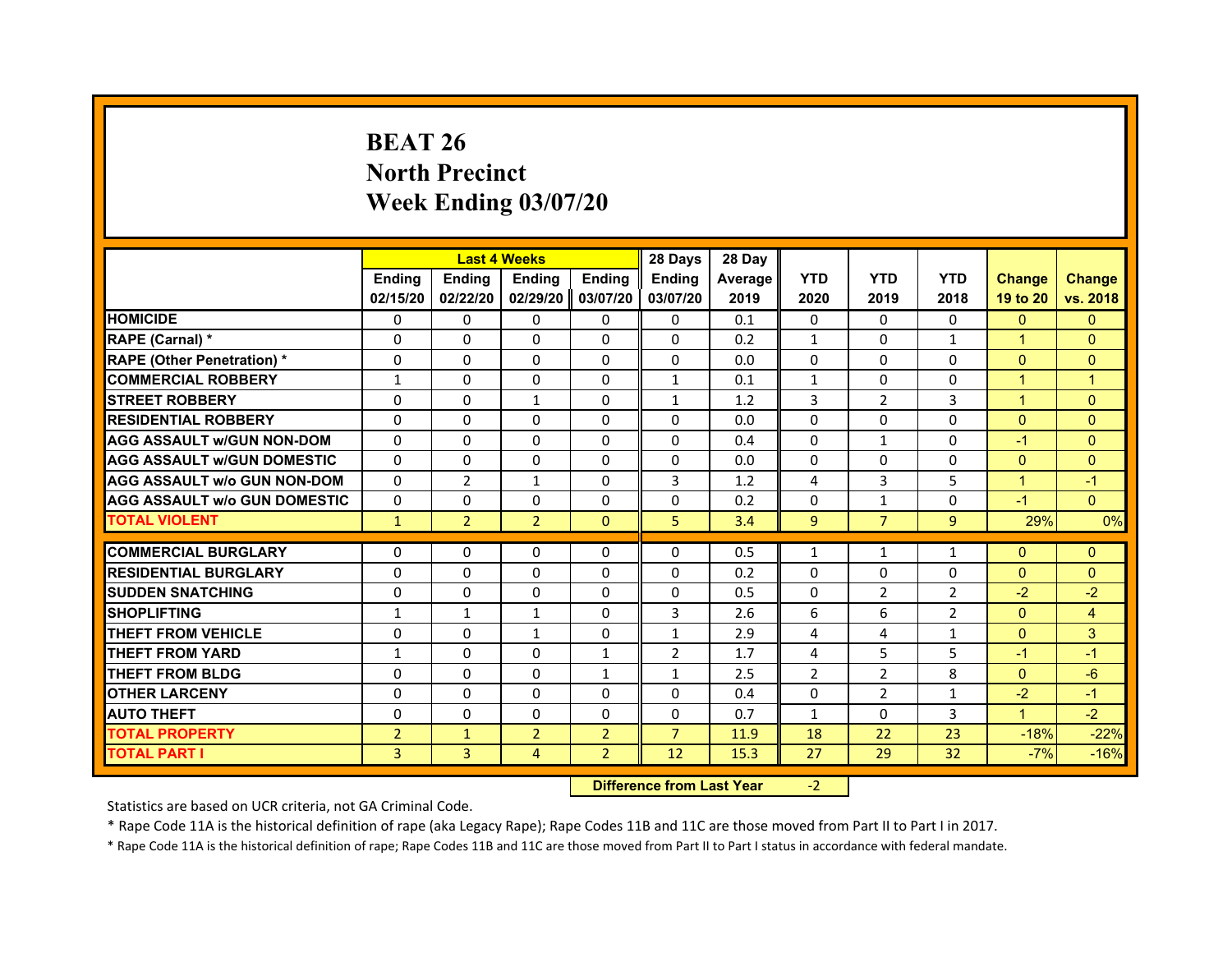# **BEAT 27North PrecinctWeek Ending 03/07/20**

|                                     |                | <b>Last 4 Weeks</b> |                |                   | 28 Days        | 28 Day  |                |                |                |                |                |
|-------------------------------------|----------------|---------------------|----------------|-------------------|----------------|---------|----------------|----------------|----------------|----------------|----------------|
|                                     | <b>Endina</b>  | <b>Ending</b>       | <b>Endina</b>  | <b>Endina</b>     | <b>Endina</b>  | Average | <b>YTD</b>     | <b>YTD</b>     | <b>YTD</b>     | <b>Change</b>  | <b>Change</b>  |
|                                     | 02/15/20       | 02/22/20            |                | 02/29/20 03/07/20 | 03/07/20       | 2019    | 2020           | 2019           | 2018           | 19 to 20       | vs. 2018       |
| <b>HOMICIDE</b>                     | $\Omega$       | $\mathbf{0}$        | $\Omega$       | $\mathbf{0}$      | $\mathbf{0}$   | 0.1     | $\mathbf{0}$   | $\Omega$       | $\Omega$       | $\mathbf{0}$   | $\mathbf{0}$   |
| RAPE (Carnal) *                     | $\Omega$       | $\Omega$            | $\Omega$       | $\Omega$          | $\Omega$       | 0.3     | $\mathbf{1}$   | $\Omega$       | $\Omega$       | $\mathbf{1}$   | $\overline{1}$ |
| <b>RAPE (Other Penetration)*</b>    | $\Omega$       | $\Omega$            | $\Omega$       | $\Omega$          | $\Omega$       | 0.2     | $\Omega$       | $\Omega$       | $\mathbf{1}$   | $\Omega$       | $-1$           |
| <b>COMMERCIAL ROBBERY</b>           | 0              | 0                   | 0              | $\mathbf{0}$      | 0              | 0.1     | 0              | 0              | 2              | $\mathbf{0}$   | $-2$           |
| <b>STREET ROBBERY</b>               | $\mathbf{1}$   | $\Omega$            | 0              | $\Omega$          | $\mathbf{1}$   | 1.4     | $\mathbf{1}$   | 0              | $\mathbf{1}$   | $\mathbf 1$    | $\Omega$       |
| <b>RESIDENTIAL ROBBERY</b>          | 0              | 0                   | $\Omega$       | $\Omega$          | $\Omega$       | 0.1     | $\Omega$       | $\Omega$       | $\mathbf{1}$   | $\Omega$       | $-1$           |
| <b>AGG ASSAULT W/GUN NON-GUN</b>    | $\Omega$       | $\Omega$            | $\mathbf{1}$   | $\mathbf{0}$      | $\mathbf{1}$   | 1.0     | 3              | $\Omega$       | $\overline{2}$ | 3              | $\overline{1}$ |
| <b>AGG ASSAULT W/GUN DOMESTIC</b>   | $\mathbf{1}$   | $\Omega$            | $\Omega$       | $\Omega$          | $\mathbf{1}$   | 0.2     | $\mathbf{1}$   | $\mathbf{1}$   | $\Omega$       | $\Omega$       | $\overline{1}$ |
| <b>AGG ASSAULT w/o GUN NON-DOM</b>  | $\mathbf{1}$   | 0                   | 0              | 0                 | $\mathbf{1}$   | 1.5     | 4              | 4              | 2              | $\mathbf{0}$   | $\overline{2}$ |
| <b>AGG ASSAULT W/o GUN DOMESTIC</b> | 0              | 0                   | 0              | 0                 | 0              | 1.3     | $\overline{2}$ | 3              | 0              | $-1$           | $\overline{2}$ |
| <b>TOTAL VIOLENT</b>                | 3              | $\mathbf{0}$        | $\mathbf{1}$   | $\mathbf{0}$      | 4              | 6.2     | 12             | 8              | 9              | 50%            | 33%            |
|                                     |                |                     |                |                   |                |         |                |                |                |                |                |
| <b>COMMERCIAL BURGLARY</b>          | 0              | 0                   | 0              | 0                 | 0              | 0.7     | 0              | 2              | 2              | $-2$           | $-2$           |
| <b>RESIDENTIAL BURGLARY</b>         | $\mathbf{1}$   | 0                   | 0              | $\overline{2}$    | 3              | 0.5     | 4              | 0              | 4              | $\overline{4}$ | $\Omega$       |
| <b>SUDDEN SNATCHING</b>             | 0              | 1                   | $\Omega$       | 0                 | $\mathbf{1}$   | 0.3     | $\mathbf{1}$   | $\overline{2}$ | $\mathbf{1}$   | $-1$           | $\mathbf{0}$   |
| <b>SHOPLIFTING</b>                  | $\overline{2}$ | $\mathbf{1}$        | $\Omega$       | $\mathbf{0}$      | 3              | 3.1     | 5              | 8              | 6              | $-3$           | $-1$           |
| THEFT FROM VEHICLE                  | 0              | $\Omega$            | $\Omega$       | $\mathbf{1}$      | $\mathbf{1}$   | 3.1     | 3              | 9              | 2              | $-6$           | $\overline{1}$ |
| <b>THEFT FROM YARD</b>              | 0              | 1                   | $\Omega$       | 0                 | $\mathbf{1}$   | 0.8     | 1              | 1              | 6              | $\Omega$       | $-5$           |
| <b>THEFT FROM BLDG</b>              | 1              | $\Omega$            | $\Omega$       | 1                 | $\overline{2}$ | 2.4     | 3              | 8              | 6              | $-5$           | $-3$           |
| <b>OTHER LARCENY</b>                | 0              | $\Omega$            | 0              | $\mathbf{0}$      | $\Omega$       | 0.2     | 0              | 0              | 0              | $\Omega$       | $\Omega$       |
| <b>AUTO THEFT</b>                   | $\mathbf{1}$   | $\Omega$            | $\mathbf{1}$   | $\mathbf{1}$      | 3              | 0.9     | 4              | 0              | $\overline{2}$ | $\overline{4}$ | $\overline{2}$ |
| <b>TOTAL PROPERTY</b>               | 5              | 3                   | $\mathbf{1}$   | 5                 | 14             | 12.0    | 21             | 30             | 29             | $-30%$         | $-28%$         |
| <b>TOTAL PART I</b>                 | 8              | 3                   | $\overline{2}$ | 5                 | 18             | 18.3    | 33             | 38             | 38             | $-13%$         | $-13%$         |

 **Difference from Last Year**‐5

Statistics are based on UCR criteria, not GA Criminal Code.

\* Rape Code 11A is the historical definition of rape (aka Legacy Rape); Rape Codes 11B and 11C are those moved from Part II to Part I in 2017.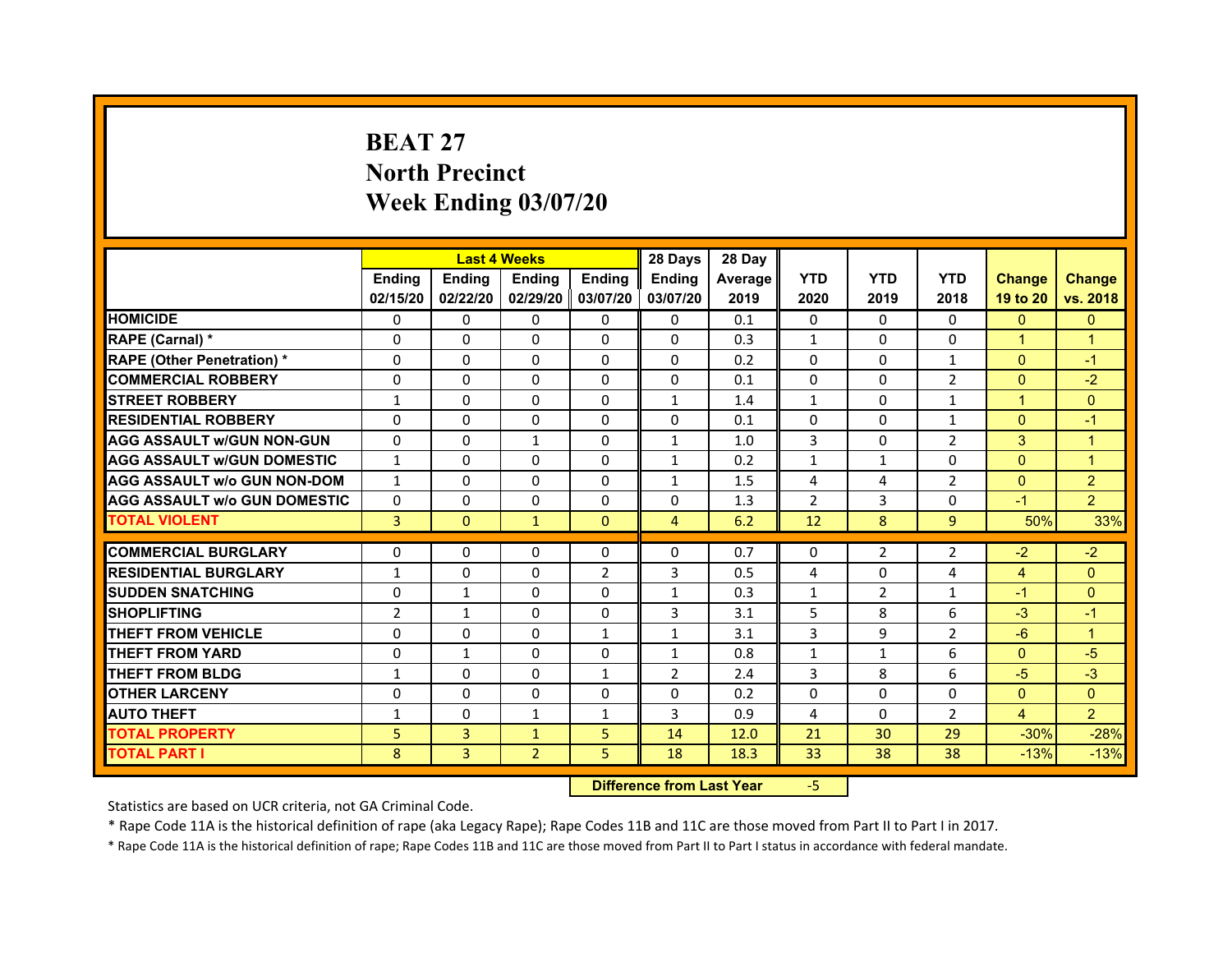# **BEAT 31Central PrecinctWeek Ending 03/07/20**

|                                     |                | <b>Last 4 Weeks</b> |                   |               | 28 Days        | 28 Day  |                |                |                |                |                      |
|-------------------------------------|----------------|---------------------|-------------------|---------------|----------------|---------|----------------|----------------|----------------|----------------|----------------------|
|                                     | <b>Endina</b>  | <b>Ending</b>       | <b>Endina</b>     | <b>Endina</b> | <b>Endina</b>  | Average | <b>YTD</b>     | <b>YTD</b>     | <b>YTD</b>     | <b>Change</b>  | <b>Change</b>        |
|                                     | 02/15/20       | 02/22/20            | 02/29/20 03/07/20 |               | 03/07/20       | 2019    | 2020           | 2019           | 2018           | 19 to 20       | vs. 2018             |
| <b>HOMICIDE</b>                     | 0              | 0                   | $\mathbf{0}$      | 0             | 0              | 0.1     | $\mathbf{1}$   | 0              | 0              | 1              | 1                    |
| RAPE (Carnal) *                     | $\Omega$       | $\Omega$            | $\Omega$          | $\Omega$      | $\Omega$       | 0.3     | 3              | $\mathbf{1}$   | $\Omega$       | $\overline{2}$ | 3                    |
| <b>RAPE (Other Penetration) *</b>   | 0              | $\Omega$            | $\Omega$          | $\Omega$      | $\Omega$       | 0.2     | $\Omega$       | $\Omega$       | $\mathbf{1}$   | $\Omega$       | $-1$                 |
| <b>COMMERCIAL ROBBERY</b>           | 0              | 0                   | $\Omega$          | 0             | $\Omega$       | 0.0     | $\Omega$       | $\Omega$       | $\Omega$       | $\Omega$       | $\Omega$             |
| <b>STREET ROBBERY</b>               | 0              | $\Omega$            | 0                 | $\Omega$      | 0              | 0.7     | $\Omega$       | 0              | $\overline{a}$ | $\Omega$       | $-4$                 |
| <b>RESIDENTIAL ROBBERY</b>          | 0              | $\Omega$            | 0                 | 0             | 0              | 0.0     | 0              | 0              | 0              | $\Omega$       | $\Omega$             |
| <b>AGG ASSAULT w/GUN NON-DOM</b>    | $\Omega$       | $\mathbf{1}$        | $\Omega$          | $\mathbf{0}$  | $\mathbf{1}$   | 1.1     | 3              | $\overline{2}$ | $\overline{2}$ | $\overline{1}$ | $\overline{1}$       |
| <b>AGG ASSAULT W/GUN DOMESTIC</b>   | $\Omega$       | $\Omega$            | $\Omega$          | $\mathbf{0}$  | $\Omega$       | 0.2     | $\Omega$       | $\Omega$       | $\mathbf{1}$   | $\Omega$       | $-1$                 |
| <b>AGG ASSAULT W/o GUN NON-DOM</b>  | $\Omega$       | 0                   | $\Omega$          | 0             | $\Omega$       | 0.7     | $\mathbf{1}$   | $\overline{2}$ | 1              | $-1$           | $\Omega$             |
| <b>AGG ASSAULT W/o GUN DOMESTIC</b> | $\mathbf{1}$   | 0                   | $\Omega$          | $\mathbf{0}$  | $\mathbf{1}$   | 0.9     | $\overline{2}$ | $\overline{2}$ | 1              | $\Omega$       | $\blacktriangleleft$ |
| <b>TOTAL VIOLENT</b>                | $\mathbf{1}$   | $\mathbf{1}$        | $\mathbf{0}$      | $\mathbf{0}$  | $\overline{2}$ | 4.1     | 10             | $\overline{7}$ | 10             | 43%            | 0%                   |
|                                     |                |                     |                   |               |                |         |                |                |                |                |                      |
| <b>COMMERCIAL BURGLARY</b>          | 0              | 0                   | $\overline{2}$    | 0             | $\overline{2}$ | 1.2     | 3              | $\mathbf{1}$   | 6              | 2              | $-3$                 |
| <b>RESIDENTIAL BURGLARY</b>         | 0              | 0                   | $\mathbf{1}$      | $\mathbf{1}$  | $\overline{2}$ | 3.5     | 11             | 4              | $\overline{2}$ | $\overline{7}$ | 9                    |
| <b>SUDDEN SNATCHING</b>             | 0              | 0                   | $\Omega$          | $\Omega$      | $\Omega$       | 0.3     | $\Omega$       | $\mathbf{1}$   | $\Omega$       | $-1$           | $\Omega$             |
| <b>SHOPLIFTING</b>                  | $\mathbf 0$    | 0                   | 0                 | $\Omega$      | 0              | 0.4     | $\mathbf{1}$   | $\mathbf{1}$   | $\Omega$       | $\Omega$       | $\overline{1}$       |
| <b>THEFT FROM VEHICLE</b>           | $\mathbf{1}$   | $\Omega$            | $\overline{2}$    | $\mathbf{0}$  | 3              | 4.3     | 5              | 9              | 9              | $-4$           | $-4$                 |
| <b>THEFT FROM YARD</b>              | 0              | 0                   | $\mathbf{1}$      | $\mathbf{1}$  | $\overline{2}$ | 4.4     | 6              | 4              | $\overline{7}$ | $\overline{2}$ | $-1$                 |
| <b>THEFT FROM BLDG</b>              | 0              | 0                   | 0                 | 1             | 1              | 1.5     | $\overline{2}$ | 4              | 6              | $-2$           | $-4$                 |
| <b>OTHER LARCENY</b>                | 1              | $\Omega$            | $\mathbf{1}$      | 0             | $\overline{2}$ | 1.9     | $\overline{2}$ | 4              | $\Omega$       | $-2$           | $\overline{2}$       |
| <b>AUTO THEFT</b>                   | $\overline{2}$ | 0                   | $\Omega$          | $\Omega$      | $\overline{2}$ | 1.1     | 6              | 4              | 3              | $\overline{2}$ | 3                    |
| <b>TOTAL PROPERTY</b>               | 4              | $\mathbf{0}$        | $\overline{7}$    | 3             | 14             | 18.6    | 36             | 32             | 33             | 13%            | 9%                   |
| <b>TOTAL PART I</b>                 | 5              | $\mathbf{1}$        | $\overline{7}$    | 3             | 16             | 22.7    | 46             | 39             | 43             | 18%            | 7%                   |

 **Difference from Last Year**r 7

Statistics are based on UCR criteria, not GA Criminal Code.

\* Rape Code 11A is the historical definition of rape (aka Legacy Rape); Rape Codes 11B and 11C are those moved from Part II to Part I in 2017.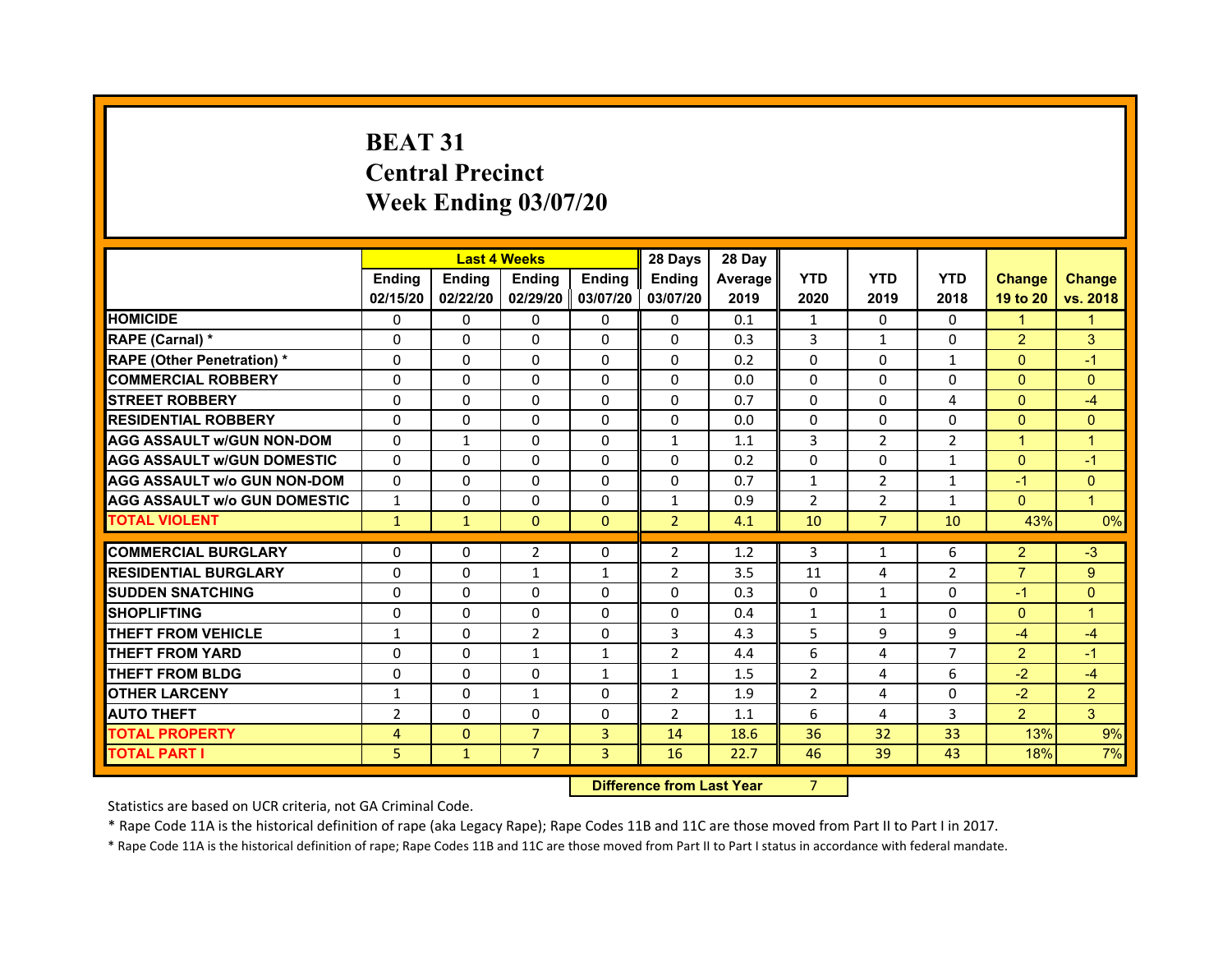# **BEAT 32Central Precinct Week Ending 03/07/20**

|                                     |                | <b>Last 4 Weeks</b> |                |                   | 28 Days       | 28 Day  |                |                |                |                |                |
|-------------------------------------|----------------|---------------------|----------------|-------------------|---------------|---------|----------------|----------------|----------------|----------------|----------------|
|                                     | <b>Endina</b>  | Ending              | <b>Endina</b>  | <b>Endina</b>     | <b>Endina</b> | Average | <b>YTD</b>     | <b>YTD</b>     | <b>YTD</b>     | <b>Change</b>  | <b>Change</b>  |
|                                     | 02/15/20       | 02/22/20            |                | 02/29/20 03/07/20 | 03/07/20      | 2019    | 2020           | 2019           | 2018           | 19 to 20       | vs. 2018       |
| <b>HOMICIDE</b>                     | 0              | $\Omega$            | $\Omega$       | 0                 | 0             | 0.1     | 0              | 0              | $\Omega$       | $\Omega$       | $\mathbf{0}$   |
| RAPE (Carnal) *                     | $\Omega$       | $\Omega$            | $\Omega$       | $\Omega$          | $\Omega$      | 0.2     | $\Omega$       | $\mathbf{1}$   | $\Omega$       | $-1$           | $\Omega$       |
| <b>RAPE (Other Penetration)*</b>    | $\Omega$       | 0                   | $\Omega$       | 0                 | $\Omega$      | 0.1     | $\Omega$       | 0              | $\Omega$       | $\mathbf{0}$   | $\Omega$       |
| <b>COMMERCIAL ROBBERY</b>           | 0              | 0                   | $\Omega$       | $\Omega$          | $\Omega$      | 0.9     | $\overline{2}$ | $\mathbf{1}$   | $\Omega$       | 1              | $\overline{2}$ |
| <b>STREET ROBBERY</b>               | $\Omega$       | 0                   | $\Omega$       | $\Omega$          | $\Omega$      | 0.2     | $\Omega$       | 0              | $\mathbf{1}$   | $\Omega$       | $-1$           |
| <b>RESIDENTIAL ROBBERY</b>          | 0              | $\Omega$            | $\Omega$       | 0                 | 0             | 0.0     | 0              | 0              | 0              | $\Omega$       | $\Omega$       |
| <b>AGG ASSAULT w/GUN NON-DOM</b>    | $\Omega$       | $\Omega$            | $\Omega$       | $\Omega$          | $\Omega$      | 0.2     | $\overline{2}$ | $\overline{2}$ | $\Omega$       | $\Omega$       | $\overline{2}$ |
| <b>AGG ASSAULT W/GUN DOMESTIC</b>   | $\Omega$       | $\Omega$            | $\Omega$       | $\Omega$          | $\Omega$      | 0.0     | $\mathbf{1}$   | $\Omega$       | $\Omega$       | $\mathbf{1}$   | $\overline{1}$ |
| <b>AGG ASSAULT W/o GUN NON-DOM</b>  | $\Omega$       | $\Omega$            | $\Omega$       | $\Omega$          | $\Omega$      | 0.3     | $\Omega$       | $\Omega$       | 1              | $\Omega$       | $-1$           |
| <b>AGG ASSAULT W/o GUN DOMESTIC</b> | $\Omega$       | 0                   | $\Omega$       | 0                 | $\Omega$      | 0.4     | $\Omega$       | 0              | $\Omega$       | $\Omega$       | $\Omega$       |
| <b>TOTAL VIOLENT</b>                | $\Omega$       | $\mathbf{0}$        | $\mathbf{0}$   | $\Omega$          | $\Omega$      | 2.5     | 5              | $\overline{4}$ | $\overline{2}$ | 25%            | 150%           |
|                                     |                |                     |                |                   |               |         |                |                |                |                |                |
| <b>COMMERCIAL BURGLARY</b>          | 0              | 0                   | 0              | 0                 | 0             | 0.3     | $\mathbf{1}$   | 0              | 0              | 1              | 1              |
| <b>RESIDENTIAL BURGLARY</b>         | $\Omega$       | 0                   | $\mathbf{1}$   | 0                 | $\mathbf{1}$  | 1.8     | 5              | 4              | 5              | 1              | $\Omega$       |
| <b>SUDDEN SNATCHING</b>             | $\Omega$       | $\Omega$            | $\Omega$       | $\Omega$          | $\Omega$      | 0.2     | $\Omega$       | $\Omega$       | $\Omega$       | $\Omega$       | $\Omega$       |
| <b>SHOPLIFTING</b>                  | $\mathbf{1}$   | $\Omega$            | $\Omega$       | $\Omega$          | $\mathbf{1}$  | 3.1     | 6              | 10             | 12             | $-4$           | $-6$           |
| <b>THEFT FROM VEHICLE</b>           | $\Omega$       | $\mathbf{1}$        | $\mathbf{1}$   | 3                 | 5             | 4.9     | $\overline{7}$ | 11             | 17             | $-4$           | $-10$          |
| <b>THEFT FROM YARD</b>              | $\Omega$       | $\Omega$            | $\Omega$       | $\Omega$          | $\Omega$      | 2.6     | 4              | 3              | $\overline{7}$ | $\mathbf 1$    | $-3$           |
| <b>THEFT FROM BLDG</b>              | 0              | $\mathbf{1}$        | 3              | 0                 | 4             | 2.5     | 5              | $\overline{2}$ | 7              | 3              | $-2$           |
| <b>OTHER LARCENY</b>                | $\mathbf{1}$   | $\Omega$            | $\overline{2}$ | 2                 | 5             | 0.8     | $\overline{7}$ | $\Omega$       | $\mathbf{1}$   | $\overline{7}$ | 6              |
| <b>AUTO THEFT</b>                   | $\Omega$       | $\Omega$            | $\Omega$       | $\Omega$          | $\Omega$      | 1.2     | $\mathbf{1}$   | 5              | 6              | $-4$           | $-5$           |
| <b>TOTAL PROPERTY</b>               | $\overline{2}$ | $\overline{2}$      | $\overline{7}$ | 5                 | 16            | 17.3    | 36             | 35             | 55             | 3%             | $-35%$         |
| <b>TOTAL PART I</b>                 | $\overline{2}$ | $\overline{2}$      | $\overline{7}$ | 5.                | 16            | 19.8    | 41             | 39             | 57             | 5%             | $-28%$         |

 **Difference from Last Year**r 2

Statistics are based on UCR criteria, not GA Criminal Code.

\* Rape Code 11A is the historical definition of rape (aka Legacy Rape); Rape Codes 11B and 11C are those moved from Part II to Part I in 2017.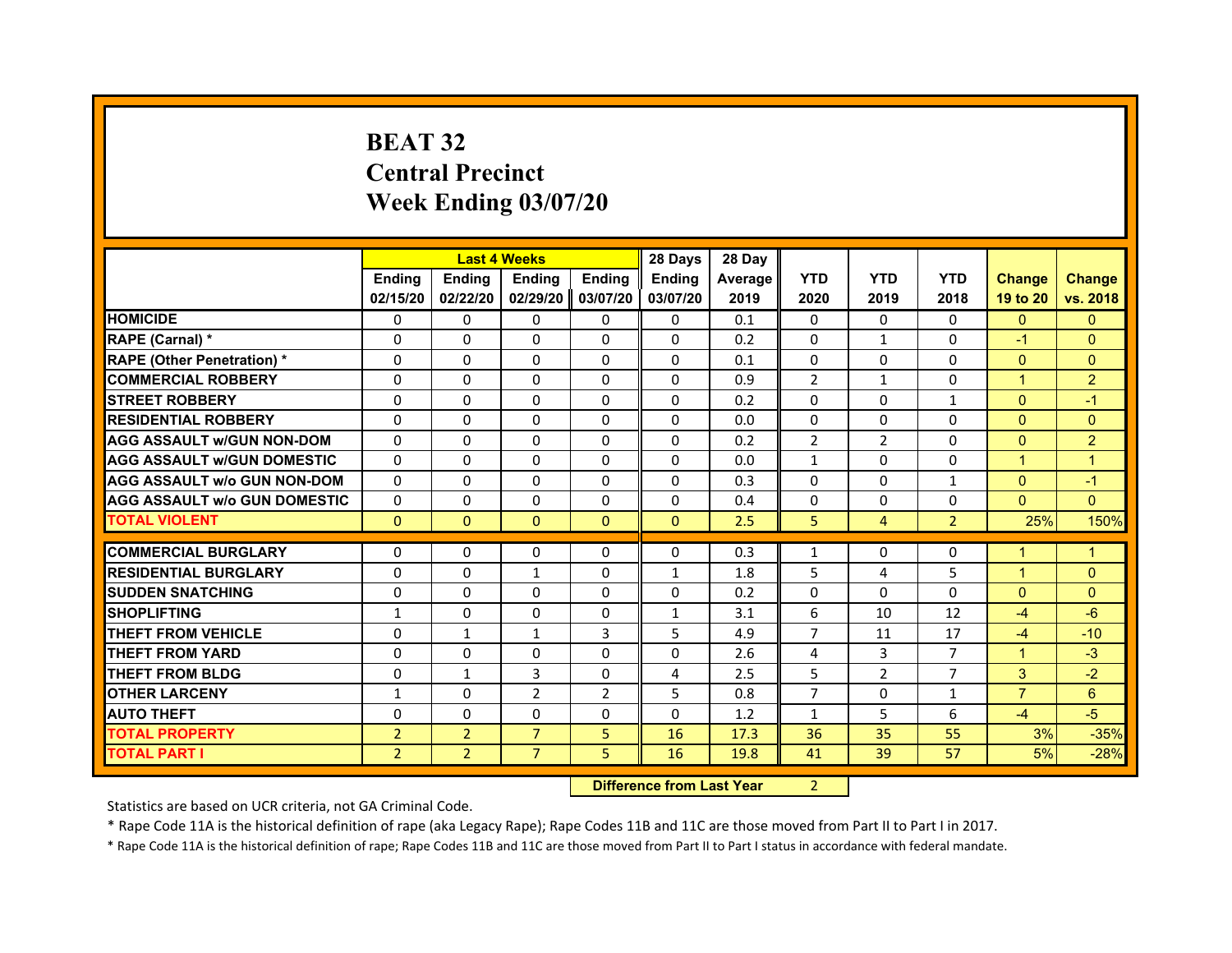# **BEAT 33Central PrecinctWeek Ending 03/07/20**

|                                                           |               | <b>Last 4 Weeks</b> |                     |                | 28 Days        | 28 Day  |                |              |                     |                |                |
|-----------------------------------------------------------|---------------|---------------------|---------------------|----------------|----------------|---------|----------------|--------------|---------------------|----------------|----------------|
|                                                           | <b>Ending</b> | <b>Ending</b>       | <b>Ending</b>       | Ending         | <b>Endina</b>  | Average | <b>YTD</b>     | <b>YTD</b>   | <b>YTD</b>          | <b>Change</b>  | <b>Change</b>  |
|                                                           | 02/15/20      | 02/22/20            | 02/29/20   03/07/20 |                | 03/07/20       | 2019    | 2020           | 2019         | 2018                | 19 to 20       | vs. 2018       |
| <b>HOMICIDE</b>                                           | $\Omega$      | $\Omega$            | $\Omega$            | 0              | 0              | 0.2     | $\Omega$       | $\mathbf{1}$ | $\Omega$            | $-1$           | $\mathbf{0}$   |
| RAPE (Carnal) *                                           | $\Omega$      | $\Omega$            | $\mathbf 0$         | $\Omega$       | $\Omega$       | 0.0     | $\Omega$       | $\Omega$     | $\Omega$            | $\Omega$       | $\mathbf{0}$   |
| <b>RAPE (Other Penetration) *</b>                         | $\Omega$      | $\Omega$            | $\Omega$            | $\Omega$       | $\Omega$       | 0.1     | $\Omega$       | $\Omega$     | $\mathbf{1}$        | $\Omega$       | $-1$           |
| <b>COMMERCIAL ROBBERY</b>                                 | 0             | 0                   | 0                   | 0              | $\Omega$       | 0.3     | $\Omega$       | $\Omega$     | $\Omega$            | $\Omega$       | $\mathbf{0}$   |
| <b>STREET ROBBERY</b>                                     | 1             | 0                   | 0                   | 0              | 1              | 1.3     | 2              | 2            | 3                   | $\Omega$       | $-1$           |
| <b>RESIDENTIAL ROBBERY</b>                                | 0             | $\Omega$            | 0                   | 0              | 0              | 0.0     | $\Omega$       | $\Omega$     | $\Omega$            | $\Omega$       | $\Omega$       |
| <b>AGG ASSAULT W/GUN NON-DOM</b>                          | $\Omega$      | 0                   | $\Omega$            | 0              | $\Omega$       | 1.0     | 3              | 3            | $\mathbf{1}$        | $\Omega$       | $\overline{2}$ |
| <b>AGG ASSAULT W/GUN DOMESTIC</b>                         | $\Omega$      | $\Omega$            | $\Omega$            | $\Omega$       | $\Omega$       | 0.2     | $\Omega$       | $\Omega$     | $\Omega$            | $\Omega$       | $\mathbf{0}$   |
| <b>AGG ASSAULT W/o GUN NON-DOM</b>                        | $\Omega$      | $\Omega$            | $\mathbf{1}$        | $\Omega$       | 1              | 0.9     | $\mathcal{P}$  | 3            | $\overline{2}$      | $-1$           | $\Omega$       |
| <b>AGG ASSAULT w/o GUN DOMESTIC</b>                       | 0             | $\Omega$            | 0                   | 1              | 1              | 0.7     | $\overline{2}$ | 3            | 0                   | $-1$           | $\overline{2}$ |
| <b>TOTAL VIOLENT</b>                                      | $\mathbf{1}$  | $\mathbf{0}$        | $\mathbf{1}$        | $\mathbf{1}$   | $\overline{3}$ | 4.7     | 9              | 12           | $\overline{7}$      | $-25%$         | 29%            |
|                                                           |               |                     |                     |                |                |         |                |              |                     |                |                |
| <b>COMMERCIAL BURGLARY</b><br><b>RESIDENTIAL BURGLARY</b> | 1             | 0                   | 1                   | 0              | $\overline{2}$ | 1.3     | $\overline{4}$ | 1            | $\mathbf{1}$        | 3              | 3              |
|                                                           | 0             | $\mathbf 0$         | 0                   | 0              | 0              | 1.8     | $\overline{2}$ | 4            | $\Omega$            | $-2$           | $\overline{2}$ |
| <b>SUDDEN SNATCHING</b>                                   | 0             | 0                   | 0                   | 0              | 0              | 0.1     | 0              | 0            | 0                   | $\Omega$       | $\mathbf{0}$   |
| <b>SHOPLIFTING</b>                                        | 0             | $\overline{2}$      | 0                   | $\mathbf{1}$   | 3              | 7.9     | 8              | 17           | 3                   | $-9$           | 5              |
| <b>THEFT FROM VEHICLE</b>                                 | 1             | $\mathbf{1}$        | $\mathbf{1}$        | $\Omega$       | 3              | 3.4     | 5              | 3            | 9                   | $\overline{2}$ | $-4$           |
| <b>THEFT FROM YARD</b>                                    | $\mathbf{1}$  | $\overline{2}$      | $\Omega$            | $\Omega$       | 3              | 3.6     | 9              | 10           | 5<br>$\overline{7}$ | $-1$           | $\overline{4}$ |
| <b>THEFT FROM BLDG</b>                                    | 0             | 0                   | $\mathbf{1}$        | 1              | $\overline{2}$ | 1.7     | $\overline{2}$ | 3            |                     | $-1$           | $-5$           |
| <b>OTHER LARCENY</b>                                      | 0             | $\Omega$            | 0                   | $\Omega$       | 0              | 2.0     | $\Omega$       | 5            | $\Omega$            | $-5$           | $\Omega$       |
| <b>AUTO THEFT</b>                                         | $\Omega$      | $\Omega$            | 0                   | 0              | 0              | 1.4     | 5              | 5            | 6                   | $\Omega$       | $-1$           |
| <b>TOTAL PROPERTY</b>                                     | 3             | 5                   | 3                   | $\overline{2}$ | 13             | 23.2    | 35             | 48           | 31                  | $-27%$         | 13%            |
| <b>TOTAL PART I</b>                                       | 4             | 5                   | 4                   | 3              | 16             | 27.8    | 44             | 60           | 38                  | $-27%$         | 16%            |

#### **Difference from Last Year**r -16

Statistics are based on UCR criteria, not GA Criminal Code.

\* Rape Code 11A is the historical definition of rape (aka Legacy Rape); Rape Codes 11B and 11C are those moved from Part II to Part I in 2017.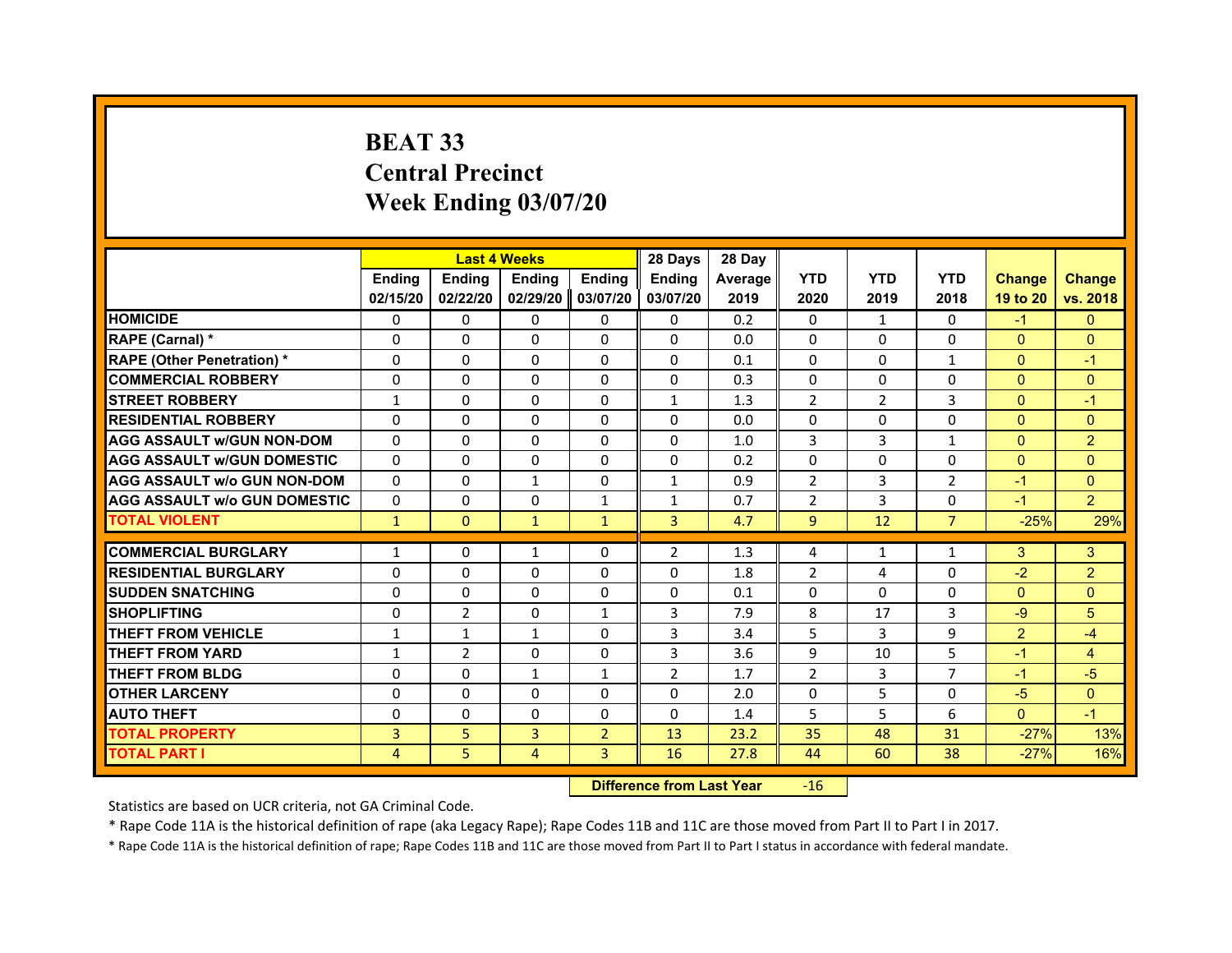# **BEAT 34Central Precinct Week Ending 03/07/20**

|                                     |                | <b>Last 4 Weeks</b> |                   |                | 28 Days        | 28 Day  |                |                |                |                |                |
|-------------------------------------|----------------|---------------------|-------------------|----------------|----------------|---------|----------------|----------------|----------------|----------------|----------------|
|                                     | <b>Endina</b>  | <b>Endina</b>       | <b>Endina</b>     | <b>Endina</b>  | <b>Endina</b>  | Average | <b>YTD</b>     | <b>YTD</b>     | <b>YTD</b>     | <b>Change</b>  | <b>Change</b>  |
|                                     | 02/15/20       | 02/22/20            | 02/29/20 03/07/20 |                | 03/07/20       | 2019    | 2020           | 2019           | 2018           | 19 to 20       | vs. 2018       |
| <b>HOMICIDE</b>                     | 0              | 0                   | 1                 | 0              | $\mathbf{1}$   | 0.1     | 2              | $\Omega$       | $\Omega$       | $\overline{2}$ | $\overline{2}$ |
| RAPE (Carnal) *                     | $\Omega$       | $\Omega$            | $\Omega$          | $\Omega$       | $\Omega$       | 0.2     | $\mathbf{1}$   | $\Omega$       | $\Omega$       | $\overline{1}$ | $\overline{1}$ |
| <b>RAPE (Other Penetration)*</b>    | $\Omega$       | $\Omega$            | $\Omega$          | $\Omega$       | $\Omega$       | 0.1     | $\mathbf{1}$   | $\mathbf{1}$   | $\Omega$       | $\Omega$       | $\overline{1}$ |
| <b>COMMERCIAL ROBBERY</b>           | 0              | 0                   | $\Omega$          | 0              | 0              | 0.0     | 0              | 0              | $\Omega$       | $\mathbf{0}$   | $\Omega$       |
| <b>STREET ROBBERY</b>               | 0              | $\Omega$            | $\mathbf{1}$      | $\Omega$       | $\mathbf{1}$   | 0.9     | $\overline{2}$ | 2              | 0              | $\mathbf{0}$   | $\overline{2}$ |
| <b>RESIDENTIAL ROBBERY</b>          | 0              | $\Omega$            | $\Omega$          | $\Omega$       | $\Omega$       | 0.2     | $\Omega$       | $\Omega$       | $\mathbf{1}$   | $\Omega$       | $\overline{1}$ |
| <b>AGG ASSAULT w/GUN NON-DOM</b>    | $\Omega$       | $\Omega$            | $\Omega$          | $\mathbf{1}$   | $\mathbf{1}$   | 1.8     | 4              | 4              | $\Omega$       | $\Omega$       | $\overline{4}$ |
| <b>AGG ASSAULT W/GUN DOMESTIC</b>   | $\Omega$       | $\Omega$            | $\Omega$          | $\Omega$       | $\Omega$       | 0.5     | $\Omega$       | 3              | $\mathbf{1}$   | $-3$           | $-1$           |
| <b>AGG ASSAULT W/o GUN NON-DOM</b>  | $\overline{2}$ | 0                   | $\Omega$          | $\mathbf{1}$   | 3              | 0.9     | 4              | $\Omega$       | 4              | $\overline{4}$ | $\Omega$       |
| <b>AGG ASSAULT W/o GUN DOMESTIC</b> | 0              | 0                   | 2                 | 2              | 4              | 1.6     | 5              | 2              | 1              | 3              | 4              |
| <b>TOTAL VIOLENT</b>                | $\overline{2}$ | $\Omega$            | $\overline{4}$    | $\overline{4}$ | 10             | 6.2     | 19             | 12             | $\overline{7}$ | 58%            | 171%           |
|                                     |                |                     |                   |                |                |         |                |                |                |                |                |
| <b>COMMERCIAL BURGLARY</b>          | 0              | 0                   | $\Omega$          | 0              | $\Omega$       | 0.5     | $\Omega$       | $\Omega$       | $\Omega$       | $\Omega$       | $\mathbf{0}$   |
| <b>RESIDENTIAL BURGLARY</b>         | 0              | $\Omega$            | 0                 | $\mathbf{1}$   | $\mathbf{1}$   | 3.2     | 4              | 10             | 10             | $-6$           | $-6$           |
| <b>SUDDEN SNATCHING</b>             | 0              | $\Omega$            | $\Omega$          | $\Omega$       | $\Omega$       | 0.2     | $\mathbf{1}$   | $\mathbf{1}$   | $\mathbf{1}$   | $\Omega$       | $\Omega$       |
| <b>SHOPLIFTING</b>                  | $\Omega$       | $\Omega$            | $\Omega$          | $\mathbf{1}$   | $\mathbf{1}$   | 1.2     | $\mathbf{1}$   | $\mathbf{1}$   | $\overline{2}$ | $\mathbf{0}$   | $-1$           |
| <b>THEFT FROM VEHICLE</b>           | 0              | $\mathbf{1}$        | $\mathbf{1}$      | 0              | $\overline{2}$ | 2.3     | 5              | 3              | 5              | $\overline{2}$ | $\Omega$       |
| <b>THEFT FROM YARD</b>              | $\Omega$       | 0                   | $\Omega$          | $\Omega$       | $\Omega$       | 2.3     | 3              | 9              | 3              | $-6$           | $\Omega$       |
| <b>THEFT FROM BLDG</b>              | $\Omega$       | $\Omega$            | 1                 | $\mathbf{0}$   | 1              | 1.4     | 5              | $\overline{2}$ | 5              | 3              | $\Omega$       |
| <b>OTHER LARCENY</b>                | 0              | 0                   | $\Omega$          | $\Omega$       | $\Omega$       | 0.3     | $\Omega$       | $\mathbf{1}$   | $\Omega$       | $-1$           | $\Omega$       |
| <b>AUTO THEFT</b>                   | $\mathbf{1}$   | $\mathbf 0$         | $\Omega$          | $\mathbf{0}$   | $\mathbf{1}$   | 2.0     | $\overline{2}$ | 4              | 8              | $-2$           | $-6$           |
| <b>TOTAL PROPERTY</b>               | $\mathbf{1}$   | $\mathbf{1}$        | $\overline{2}$    | $\overline{2}$ | 6              | 13.3    | 21             | 31             | 34             | $-32%$         | $-38%$         |
| <b>TOTAL PART I</b>                 | 3              | $\mathbf{1}$        | 6                 | 6              | 16             | 19.6    | 40             | 43             | 41             | $-7%$          | $-2%$          |

 **Difference from Last Year**r -3

Statistics are based on UCR criteria, not GA Criminal Code.

\* Rape Code 11A is the historical definition of rape (aka Legacy Rape); Rape Codes 11B and 11C are those moved from Part II to Part I in 2017.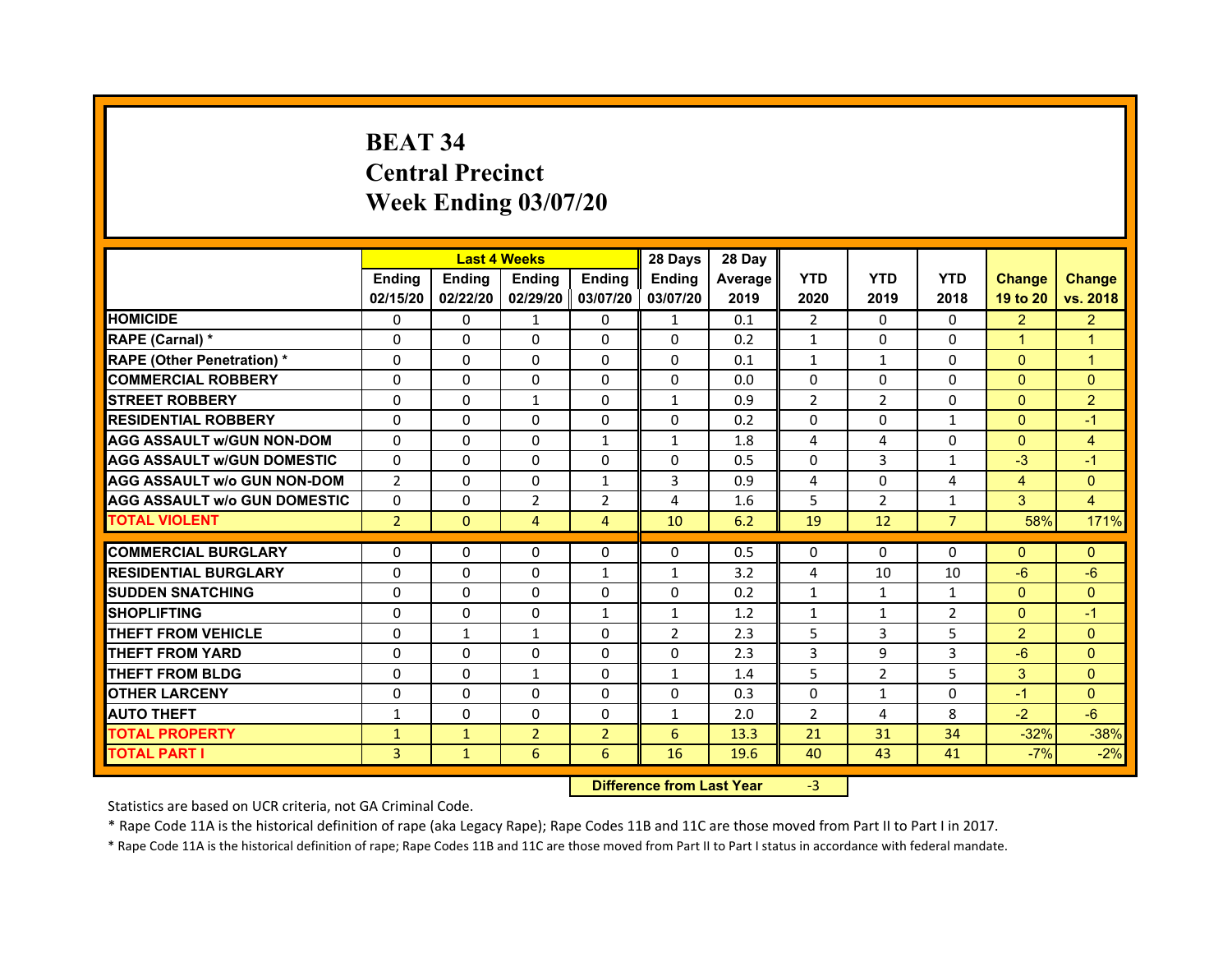# **BEAT 35Central PrecinctWeek Ending 03/07/20**

|                                     |                | <b>Last 4 Weeks</b> |                   |                | 28 Days        | 28 Day  |                |                |                |                |                |
|-------------------------------------|----------------|---------------------|-------------------|----------------|----------------|---------|----------------|----------------|----------------|----------------|----------------|
|                                     | <b>Endina</b>  | <b>Endina</b>       | <b>Endina</b>     | <b>Endina</b>  | <b>Endina</b>  | Average | <b>YTD</b>     | <b>YTD</b>     | <b>YTD</b>     | <b>Change</b>  | <b>Change</b>  |
|                                     | 02/15/20       | 02/22/20            | 02/29/20 03/07/20 |                | 03/07/20       | 2019    | 2020           | 2019           | 2018           | 19 to 20       | vs. 2018       |
| <b>HOMICIDE</b>                     | 0              | 0                   | $\mathbf{0}$      | 0              | 0              | 0.0     | 3              | 0              | $\Omega$       | 3              | 3              |
| RAPE (Carnal) *                     | $\Omega$       | $\Omega$            | $\Omega$          | $\Omega$       | $\Omega$       | 0.0     | $\mathbf{1}$   | $\Omega$       | $\mathbf{1}$   | $\overline{1}$ | $\Omega$       |
| <b>RAPE (Other Penetration) *</b>   | 0              | $\Omega$            | $\Omega$          | $\Omega$       | $\Omega$       | 0.0     | $\Omega$       | $\Omega$       | $\Omega$       | $\Omega$       | $\Omega$       |
| <b>COMMERCIAL ROBBERY</b>           | 0              | 0                   | $\Omega$          | $\Omega$       | $\Omega$       | 0.2     | $\Omega$       | $\Omega$       | $\Omega$       | $\Omega$       | $\Omega$       |
| <b>STREET ROBBERY</b>               | 0              | $\Omega$            | 0                 | $\Omega$       | 0              | 1.1     | $\Omega$       | 2              | $\mathbf{1}$   | $-2$           | $-1$           |
| <b>RESIDENTIAL ROBBERY</b>          | 0              | $\Omega$            | 0                 | $\Omega$       | $\Omega$       | 0.0     | 0              | 0              | 0              | $\mathbf{0}$   | $\Omega$       |
| <b>AGG ASSAULT w/GUN NON-DOM</b>    | $\Omega$       | $\mathbf 0$         | $\Omega$          | $\Omega$       | $\Omega$       | 2.2     | $\mathbf{1}$   | 3              | 3              | $-2$           | $-2$           |
| <b>AGG ASSAULT W/GUN DOMESTIC</b>   | $\Omega$       | $\Omega$            | $\Omega$          | $\mathbf{0}$   | $\Omega$       | 0.2     | $\mathbf{1}$   | $\mathbf{1}$   | $\Omega$       | $\Omega$       | $\overline{1}$ |
| <b>AGG ASSAULT W/o GUN NON-DOM</b>  | $\Omega$       | 0                   | $\Omega$          | 0              | $\Omega$       | 0.6     | $\mathbf{1}$   | $\Omega$       | 1              | 1              | $\Omega$       |
| <b>AGG ASSAULT W/o GUN DOMESTIC</b> | $\Omega$       | $\mathbf{1}$        | $\Omega$          | $\Omega$       | $\mathbf{1}$   | 0.9     | $\overline{2}$ | $\overline{2}$ | $\Omega$       | $\Omega$       | $\overline{2}$ |
| <b>TOTAL VIOLENT</b>                | $\Omega$       | $\mathbf{1}$        | $\mathbf{0}$      | $\mathbf{0}$   | $\mathbf{1}$   | 5.2     | 9              | 8              | 6              | 13%            | 50%            |
|                                     |                |                     |                   |                |                |         |                |                |                |                |                |
| <b>COMMERCIAL BURGLARY</b>          | 0              | 0                   | $\Omega$          | 0              | $\Omega$       | 1.2     | $\mathbf{1}$   | $\mathbf{1}$   | $\mathbf{1}$   | $\Omega$       | $\Omega$       |
| <b>RESIDENTIAL BURGLARY</b>         | $\overline{2}$ | 3                   | $\mathbf{1}$      | $\mathbf{0}$   | 6              | 2.9     | 13             | 5              | 5              | 8              | 8              |
| <b>SUDDEN SNATCHING</b>             | 0              | 0                   | $\Omega$          | $\Omega$       | $\Omega$       | 0.2     | $\Omega$       | $\Omega$       | $\mathbf{1}$   | $\Omega$       | $-1$           |
| <b>SHOPLIFTING</b>                  | $\mathbf 0$    | 3                   | 0                 | $\Omega$       | 3              | 2.4     | $\overline{7}$ | $\overline{7}$ | $\mathbf{1}$   | $\Omega$       | 6              |
| <b>THEFT FROM VEHICLE</b>           | $\Omega$       | $\mathbf{1}$        | $\Omega$          | $\overline{2}$ | 3              | 6.5     | 5              | 6              | $\overline{7}$ | $-1$           | $-2$           |
| <b>THEFT FROM YARD</b>              | 0              | 0                   | $\Omega$          | $\Omega$       | $\Omega$       | 1.4     | $\Omega$       | $\overline{2}$ | 3              | $-2$           | $-3$           |
| <b>THEFT FROM BLDG</b>              | 1              | 0                   | 0                 | 1              | $\overline{2}$ | 1.8     | 3              | 2              | 4              | 1              | $-1$           |
| <b>OTHER LARCENY</b>                | 0              | 0                   | $\Omega$          | 0              | $\Omega$       | 1.2     | $\Omega$       | 3              | $\overline{2}$ | $-3$           | $-2$           |
| <b>AUTO THEFT</b>                   | $\mathbf 0$    | 1                   | $\mathbf{1}$      | $\mathbf{1}$   | 3              | 2.1     | 8              | 5              | 10             | 3              | $-2$           |
| <b>TOTAL PROPERTY</b>               | 3              | 8                   | $\overline{2}$    | 4              | 17             | 19.7    | 37             | 31             | 34             | 19%            | 9%             |
| <b>TOTAL PART I</b>                 | 3              | 9                   | $\overline{2}$    | 4              | 18             | 24.9    | 46             | 39             | 40             | 18%            | 15%            |

#### **Difference from Last Year**r 7

Statistics are based on UCR criteria, not GA Criminal Code.

\* Rape Code 11A is the historical definition of rape (aka Legacy Rape); Rape Codes 11B and 11C are those moved from Part II to Part I in 2017.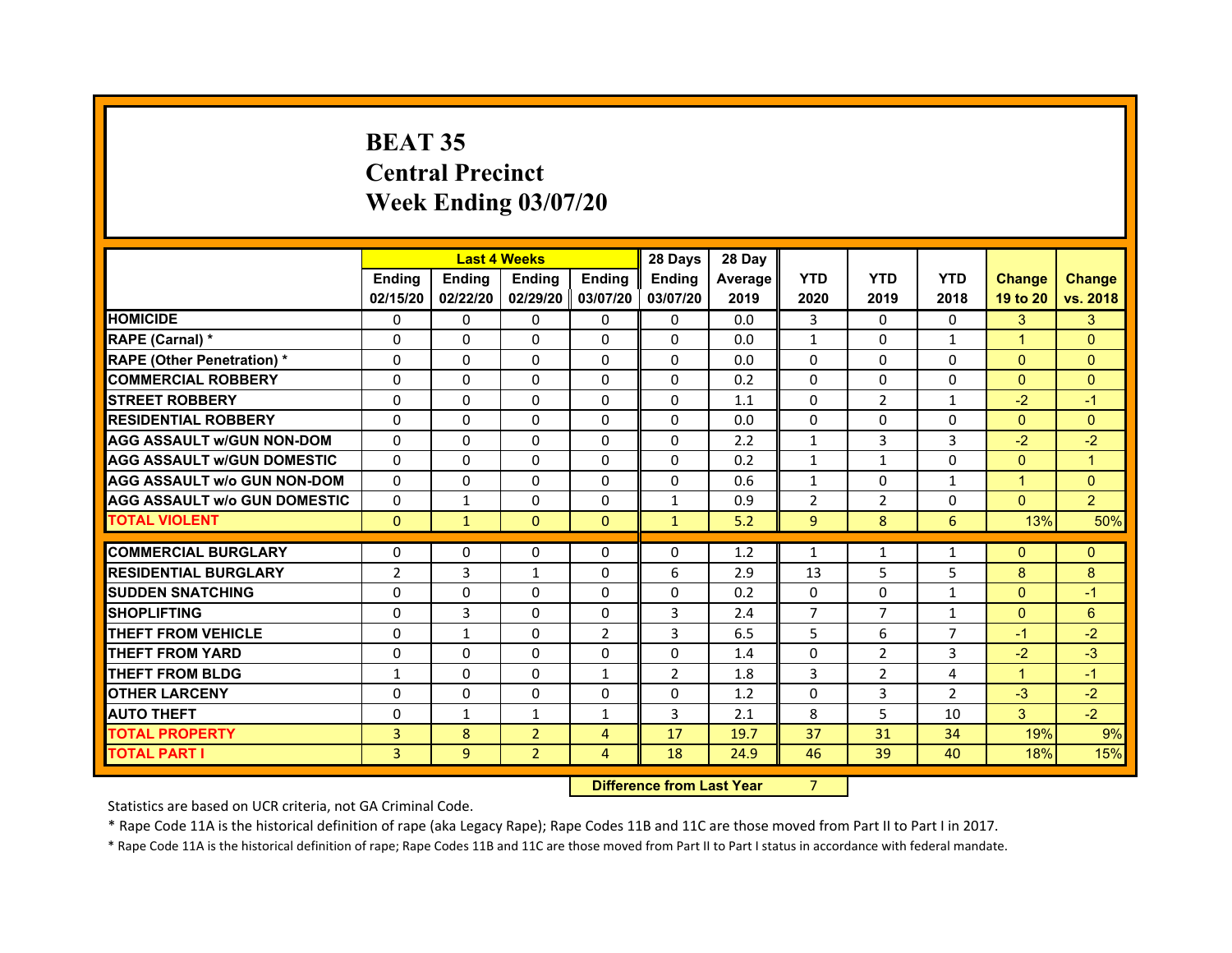#### **BEAT 36Central PrecinctWeek Ending 03/07/20**

|                                     |                |               | <b>Last 4 Weeks</b> |                | 28 Days        | 28 Day  |                |                |              |                      |                |
|-------------------------------------|----------------|---------------|---------------------|----------------|----------------|---------|----------------|----------------|--------------|----------------------|----------------|
|                                     | <b>Ending</b>  | <b>Ending</b> | <b>Endina</b>       | <b>Endina</b>  | <b>Ending</b>  | Average | <b>YTD</b>     | <b>YTD</b>     | <b>YTD</b>   | <b>Change</b>        | <b>Change</b>  |
|                                     | 02/15/20       | 02/22/20      | 02/29/20 03/07/20   |                | 03/07/20       | 2019    | 2020           | 2019           | 2018         | 19 to 20             | vs. 2018       |
| <b>HOMICIDE</b>                     | 0              | $\Omega$      | $\mathbf{0}$        | 0              | 0              | 0.0     | $\Omega$       | $\Omega$       | 0            | $\mathbf{0}$         | $\mathbf{0}$   |
| RAPE (Carnal) *                     | $\Omega$       | $\Omega$      | $\Omega$            | $\mathbf{1}$   | $\mathbf{1}$   | 0.2     | $\mathbf{1}$   | $\Omega$       | $\mathbf{1}$ | $\blacktriangleleft$ | $\Omega$       |
| <b>RAPE (Other Penetration) *</b>   | 0              | $\mathbf{0}$  | 0                   | $\Omega$       | 0              | 0.0     | 0              | 0              | 0            | $\mathbf{0}$         | $\Omega$       |
| <b>COMMERCIAL ROBBERY</b>           | $\Omega$       | $\Omega$      | 0                   | $\mathbf 0$    | 0              | 0.2     | $\Omega$       | $\Omega$       | 0            | $\Omega$             | $\Omega$       |
| <b>STREET ROBBERY</b>               | $\Omega$       | $\Omega$      | $\Omega$            | $\mathbf{0}$   | 0              | 0.6     | $\Omega$       | 1              | $\Omega$     | $-1$                 | $\Omega$       |
| <b>RESIDENTIAL ROBBERY</b>          | $\Omega$       | $\Omega$      | $\Omega$            | $\Omega$       | $\Omega$       | 0.1     | $\mathbf{1}$   | $\mathbf{1}$   | $\Omega$     | $\Omega$             | $\overline{1}$ |
| <b>AGG ASSAULT W/GUN NON-DOM</b>    | $\Omega$       | $\Omega$      | $\Omega$            | 0              | 0              | 0.8     | $\Omega$       | $\overline{2}$ | $\Omega$     | $-2$                 | $\Omega$       |
| <b>AGG ASSAULT w/GUN DOMESTIC</b>   | $\Omega$       | $\Omega$      | 0                   | $\mathbf 0$    | 0              | 0.2     | $\mathbf{1}$   | 0              | $\Omega$     | $\blacktriangleleft$ | 1              |
| <b>AGG ASSAULT w/o GUN NON-DOM</b>  | $\Omega$       | $\mathbf{0}$  | $\Omega$            | 0              | 0              | 0.5     | $\Omega$       | $\Omega$       | $\Omega$     | $\Omega$             | $\Omega$       |
| <b>AGG ASSAULT w/o GUN DOMESTIC</b> | $\Omega$       | 0             | $\mathbf{1}$        | $\mathbf 0$    | 1              | 0.3     | 3              | 1              | 0            | $\overline{2}$       | 3              |
| <b>TOTAL VIOLENT</b>                | $\mathbf{0}$   | $\mathbf{0}$  | $\mathbf{1}$        | $\mathbf{1}$   | $\overline{2}$ | 2.9     | 6              | 5              | $\mathbf{1}$ | 20%                  | 500%           |
|                                     |                |               |                     |                |                |         |                |                |              |                      |                |
| <b>COMMERCIAL BURGLARY</b>          | 0              | 0             | 0                   | $\Omega$       | 0              | 1.1     | 0              | $\overline{2}$ | 1            | $-2$                 | $-1$           |
| <b>RESIDENTIAL BURGLARY</b>         | 0              | 0             | $\Omega$            | $\overline{2}$ | $\overline{2}$ | 2.3     | $\overline{4}$ | 0              | 6            | $\overline{4}$       | $-2$           |
| <b>SUDDEN SNATCHING</b>             | 0              | $\Omega$      | $\Omega$            | $\Omega$       | $\Omega$       | 0.1     | $\Omega$       | $\Omega$       | $\Omega$     | $\Omega$             | $\Omega$       |
| <b>SHOPLIFTING</b>                  | $\overline{2}$ | $\Omega$      | $\overline{2}$      | 4              | 8              | 3.7     | 12             | 9              | 6            | 3                    | 6              |
| <b>THEFT FROM VEHICLE</b>           | $\mathbf{1}$   | $\Omega$      | $\Omega$            | 0              | 1              | 3.3     | $\overline{7}$ | 6              | 8            | $\blacktriangleleft$ | $-1$           |
| <b>THEFT FROM YARD</b>              | $\Omega$       | $\Omega$      | 0                   | $\Omega$       | 0              | 0.7     | $\overline{2}$ | 3              | 3            | $-1$                 | $-1$           |
| <b>THEFT FROM BLDG</b>              | $\Omega$       | $\Omega$      | $\Omega$            | $\mathbf{1}$   | $\mathbf{1}$   | 1.5     | $\overline{4}$ | 10             | 5            | $-6$                 | $-1$           |
| <b>OTHER LARCENY</b>                | 0              | $\mathbf{0}$  | $\mathbf{1}$        | $\Omega$       | $\mathbf{1}$   | 0.3     | $\overline{2}$ | 0              | $\Omega$     | $\overline{2}$       | $\overline{2}$ |
| <b>AUTO THEFT</b>                   | $\mathbf{1}$   | $\Omega$      | $\Omega$            | $\Omega$       | $\mathbf{1}$   | 1.8     | 6              | 4              | 3            | $\overline{2}$       | 3              |
| <b>TOTAL PROPERTY</b>               | 4              | $\mathbf{0}$  | 3                   | $\overline{7}$ | 14             | 14.8    | 37             | 34             | 32           | 9%                   | 16%            |
| <b>TOTAL PART I</b>                 | 4              | $\mathbf{0}$  | 4                   | 8              | 16             | 17.7    | 43             | 39             | 33           | 10%                  | 30%            |

 **Difference from Last Yearr** 4

Statistics are based on UCR criteria, not GA Criminal Code.

\* Rape Code 11A is the historical definition of rape (aka Legacy Rape); Rape Codes 11B and 11C are those moved from Part II to Part I in 2017.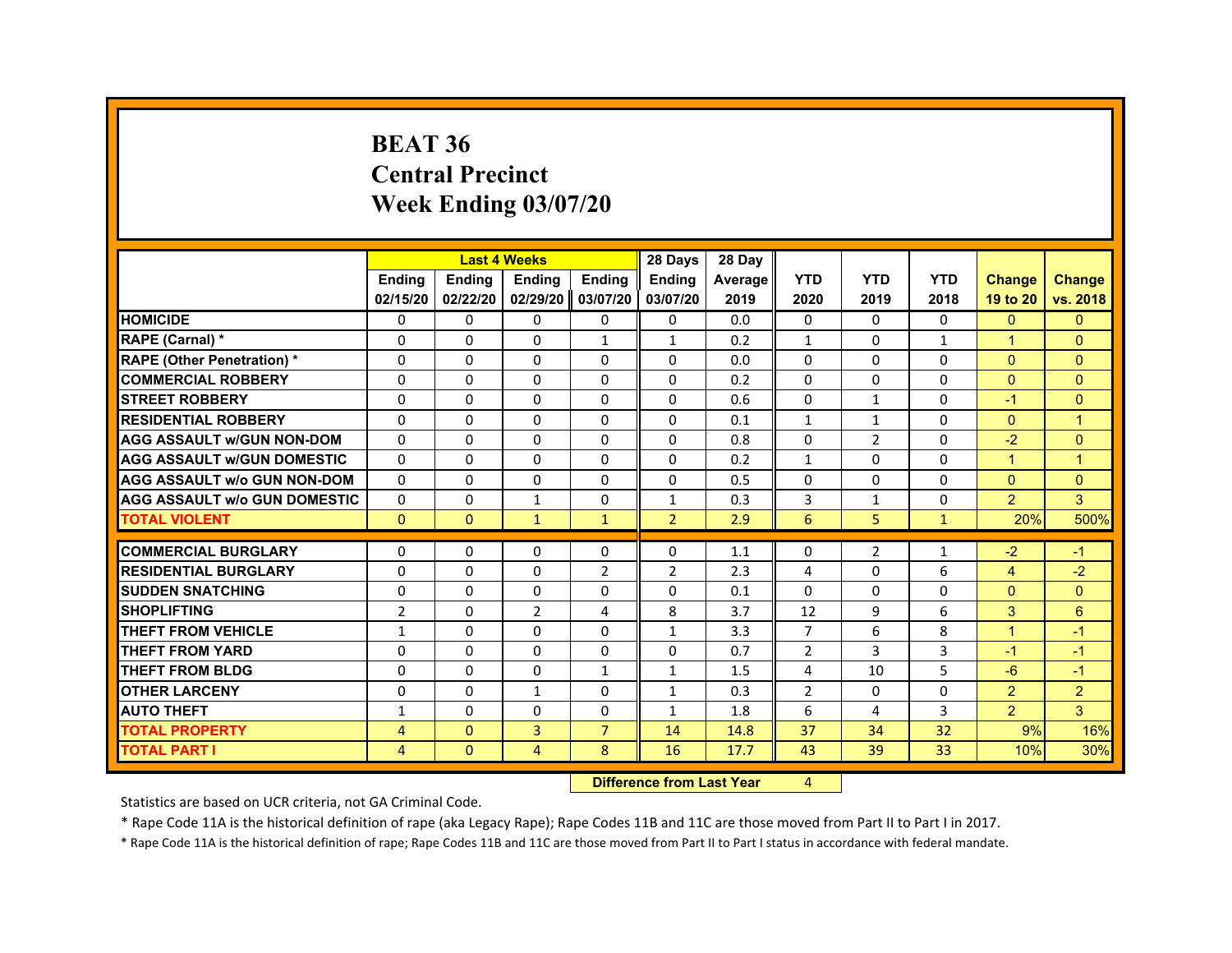# **BEAT 41South Precinct Week Ending 03/07/20**

|                                     |               | <b>Last 4 Weeks</b> |               |               | 28 Days        | 28 Day  |                |              |                |                |               |
|-------------------------------------|---------------|---------------------|---------------|---------------|----------------|---------|----------------|--------------|----------------|----------------|---------------|
|                                     | <b>Endina</b> | Ending              | <b>Endina</b> | <b>Endina</b> | <b>Endina</b>  | Average | <b>YTD</b>     | <b>YTD</b>   | <b>YTD</b>     | <b>Change</b>  | <b>Change</b> |
|                                     | 02/15/20      | 02/22/20            | 02/29/20      | 03/07/20      | 03/07/20       | 2019    | 2020           | 2019         | 2018           | 19 to 20       | vs. 2018      |
| <b>HOMICIDE</b>                     | $\Omega$      | $\Omega$            | $\Omega$      | 0             | 0              | 0.1     | $\mathbf{0}$   | $\Omega$     | $\Omega$       | $\Omega$       | $\mathbf{0}$  |
| RAPE (Carnal) *                     | $\Omega$      | $\Omega$            | $\mathbf{0}$  | $\Omega$      | $\Omega$       | 0.2     | $\Omega$       | $\Omega$     | $\Omega$       | $\Omega$       | $\Omega$      |
| <b>RAPE (Other Penetration)*</b>    | $\Omega$      | $\Omega$            | $\Omega$      | 0             | $\Omega$       | 0.0     | $\Omega$       | $\mathbf{0}$ | $\Omega$       | $\Omega$       | $\Omega$      |
| <b>COMMERCIAL ROBBERY</b>           | $\Omega$      | $\Omega$            | $\Omega$      | $\Omega$      | $\Omega$       | 0.6     | 0              | $\Omega$     | $\Omega$       | $\Omega$       | $\Omega$      |
| <b>STREET ROBBERY</b>               | $\Omega$      | $\Omega$            | $\Omega$      | $\Omega$      | $\Omega$       | 0.9     | $\mathbf{1}$   | 2            | 1              | $-1$           | $\Omega$      |
| <b>RESIDENTIAL ROBBERY</b>          | 0             | 0                   | 0             | 0             | 0              | 0.1     | $\Omega$       | $\mathbf{0}$ | 0              | $\Omega$       | $\Omega$      |
| <b>AGG ASSAULT w/GUN NON-DOM</b>    | $\Omega$      | $\Omega$            | $\Omega$      | $\Omega$      | $\Omega$       | 0.2     | $\Omega$       | $\Omega$     | $\Omega$       | $\Omega$       | $\Omega$      |
| <b>AGG ASSAULT W/GUN DOMESTIC</b>   | $\Omega$      | $\Omega$            | $\Omega$      | $\Omega$      | $\Omega$       | 0.1     | $\Omega$       | $\mathbf{0}$ | $\Omega$       | $\Omega$       | $\Omega$      |
| <b>AGG ASSAULT W/o GUN NON-DOM</b>  | $\Omega$      | $\Omega$            | $\Omega$      | $\Omega$      | $\Omega$       | 0.3     | $\mathbf{1}$   | $\mathbf{1}$ | $\mathbf{1}$   | $\Omega$       | $\Omega$      |
| <b>AGG ASSAULT W/o GUN DOMESTIC</b> | $\Omega$      | $\Omega$            | $\Omega$      | $\Omega$      | $\Omega$       | 0.5     | $\Omega$       | $\Omega$     | $\Omega$       | $\Omega$       | $\Omega$      |
| <b>TOTAL VIOLENT</b>                | $\Omega$      | $\Omega$            | $\mathbf{0}$  | $\Omega$      | $\mathbf{0}$   | 3.0     | $\overline{2}$ | 3            | $\overline{2}$ | $-33%$         | 0%            |
|                                     |               |                     |               |               |                |         |                |              |                |                |               |
| <b>COMMERCIAL BURGLARY</b>          | 0             | 0                   | 0             | 0             | 0              | 1.1     | 0              | $\mathbf{1}$ | $\mathbf{1}$   | $-1$           | $-1$          |
| <b>RESIDENTIAL BURGLARY</b>         | $\Omega$      | $\mathbf{1}$        | $\Omega$      | 0             | $\mathbf{1}$   | 0.8     | $\overline{2}$ | 0            | 4              | $\overline{2}$ | $-2$          |
| <b>SUDDEN SNATCHING</b>             | $\Omega$      | $\Omega$            | $\Omega$      | $\Omega$      | $\Omega$       | 0.2     | $\Omega$       | $\Omega$     | $\overline{2}$ | $\Omega$       | $-2$          |
| <b>SHOPLIFTING</b>                  | $\Omega$      | $\Omega$            | $\Omega$      | $\Omega$      | $\Omega$       | 1.8     | $\Omega$       | 9            | 3              | $-9$           | $-3$          |
| <b>THEFT FROM VEHICLE</b>           | $\Omega$      | $\Omega$            | $\mathbf{1}$  | $\Omega$      | $\mathbf{1}$   | 5.4     | $\overline{7}$ | 16           | 6              | $-9$           | $\mathbf{1}$  |
| <b>THEFT FROM YARD</b>              | 0             | 0                   | $\Omega$      | 0             | 0              | 0.9     | 0              | 3            | $\mathbf{1}$   | $-3$           | $-1$          |
| <b>THEFT FROM BLDG</b>              | $\Omega$      | $\Omega$            | $\Omega$      | 0             | $\mathbf 0$    | 3.3     | $\mathbf{1}$   | 10           | 6              | $-9$           | $-5$          |
| <b>OTHER LARCENY</b>                | $\Omega$      | $\Omega$            | $\Omega$      | $\Omega$      | $\Omega$       | 0.3     | $\mathbf{1}$   | $\Omega$     | $\mathbf{1}$   | $\mathbf{1}$   | $\Omega$      |
| <b>AUTO THEFT</b>                   | $\Omega$      | $\mathbf{1}$        | $\Omega$      | $\Omega$      | $\mathbf{1}$   | 1.5     | 3              | 3            | 4              | $\Omega$       | $-1$          |
| <b>TOTAL PROPERTY</b>               | $\mathbf{0}$  | $\overline{2}$      | $\mathbf{1}$  | $\mathbf{0}$  | $\overline{3}$ | 15.3    | 14             | 42           | 28             | $-67%$         | $-50%$        |
| <b>TOTAL PART I</b>                 | $\Omega$      | $\overline{2}$      | $\mathbf{1}$  | $\Omega$      | 3              | 18.3    | 16             | 45           | 30             | $-64%$         | $-47%$        |

 **Difference from Last Year**‐29

Statistics are based on UCR criteria, not GA Criminal Code.

\* Rape Code 11A is the historical definition of rape (aka Legacy Rape); Rape Codes 11B and 11C are those moved from Part II to Part I in 2017.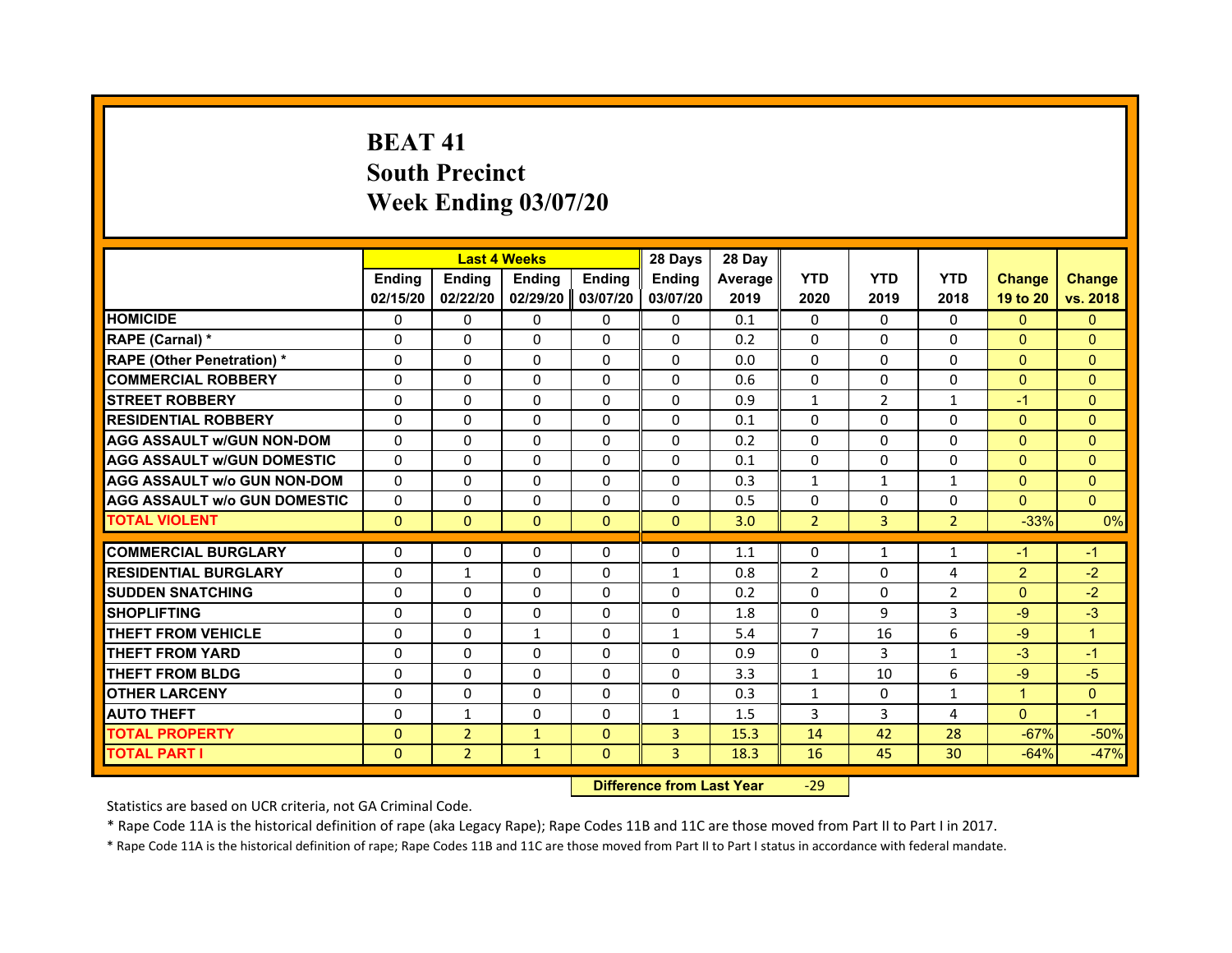# **BEAT 42South Precinct Week Ending 03/07/20**

|                                     |               |                | <b>Last 4 Weeks</b> |               | 28 Days       | 28 Day         |                |                |                |                      |                      |
|-------------------------------------|---------------|----------------|---------------------|---------------|---------------|----------------|----------------|----------------|----------------|----------------------|----------------------|
|                                     | <b>Endina</b> | <b>Ending</b>  | <b>Endina</b>       | <b>Endina</b> | <b>Endina</b> | <b>Average</b> | <b>YTD</b>     | <b>YTD</b>     | <b>YTD</b>     | <b>Change</b>        | <b>Change</b>        |
|                                     | 02/15/20      | 02/22/20       | 02/29/20            | 01/11/19      | 01/11/19      | 2019           | 2020           | 2019           | 2018           | 19 to 20             | vs. 2018             |
| <b>HOMICIDE</b>                     | 0             | 0              | 0                   | 0             | 0             | 0.1            | 0              | 0              | 0              | $\mathbf{0}$         | $\Omega$             |
| RAPE (Carnal) *                     | $\Omega$      | $\Omega$       | $\Omega$            | $\Omega$      | $\Omega$      | 0.2            | $\Omega$       | $\Omega$       | $\Omega$       | $\Omega$             | $\Omega$             |
| <b>RAPE (Other Penetration) *</b>   | $\Omega$      | $\Omega$       | $\Omega$            | $\Omega$      | $\Omega$      | 0.1            | $\mathbf{1}$   | $\Omega$       | $\mathbf{1}$   | $\overline{1}$       | $\Omega$             |
| <b>COMMERCIAL ROBBERY</b>           | $\Omega$      | $\Omega$       | $\Omega$            | $\Omega$      | $\Omega$      | 0.2            | 3              | 2              | $\mathbf{1}$   | $\blacktriangleleft$ | $\overline{2}$       |
| <b>STREET ROBBERY</b>               | $\Omega$      | $\Omega$       | $\Omega$            | $\Omega$      | $\Omega$      | 0.4            | $\Omega$       | $\mathbf{1}$   | $\overline{2}$ | $-1$                 | $-2$                 |
| <b>RESIDENTIAL ROBBERY</b>          | $\Omega$      | $\Omega$       | $\Omega$            | $\Omega$      | $\Omega$      | 0.1            | $\mathbf{1}$   | 0              | $\Omega$       | 1                    | 1                    |
| <b>AGG ASSAULT W/GUN NON-DOM</b>    | $\Omega$      | 0              | $\Omega$            | 0             | $\Omega$      | 0.4            | $\mathbf{1}$   | $\Omega$       | 0              | 1                    | 1                    |
| <b>AGG ASSAULT W/GUN DOMESTIC</b>   | $\Omega$      | $\Omega$       | $\Omega$            | $\Omega$      | $\Omega$      | 0.1            | $\Omega$       | $\Omega$       | $\Omega$       | $\Omega$             | $\Omega$             |
| <b>AGG ASSAULT W/o GUN NON-DOM</b>  | $\Omega$      | $\Omega$       | $\Omega$            | $\Omega$      | $\Omega$      | 0.2            | $\Omega$       | $\mathbf{1}$   | $\mathbf{1}$   | $-1$                 | $-1$                 |
| <b>AGG ASSAULT W/o GUN DOMESTIC</b> | 0             | 0              | 0                   | 0             | 0             | 0.3            | $\mathbf{1}$   | 0              | 0              | $\blacktriangleleft$ | $\blacktriangleleft$ |
| <b>TOTAL VIOLENT</b>                | $\mathbf{0}$  | $\mathbf{0}$   | $\mathbf{0}$        | $\mathbf{0}$  | $\mathbf{0}$  | 2.1            | $\overline{7}$ | $\overline{4}$ | 5              | 75%                  | 40%                  |
|                                     |               |                |                     |               |               |                |                |                |                |                      |                      |
| <b>COMMERCIAL BURGLARY</b>          | $\Omega$      | $\Omega$       | $\Omega$            | $\Omega$      | $\Omega$      | 0.9            | $\Omega$       | $\overline{2}$ | 0              | $-2$                 | $\mathbf{0}$         |
| <b>RESIDENTIAL BURGLARY</b>         | 0             | 0              | 0                   | 0             | 0             | 0.8            | $\Omega$       | 1              | 0              | $-1$                 | $\Omega$             |
| <b>SUDDEN SNATCHING</b>             | 0             | 0              | 0                   | 0             | $\Omega$      | 0.2            | $\Omega$       | 2              | 0              | $-2$                 | $\Omega$             |
| <b>SHOPLIFTING</b>                  | $\mathbf{1}$  | $\overline{7}$ | 5                   | 8             | 21            | 18.6           | 49             | 65             | 50             | $-16$                | $-1$                 |
| <b>THEFT FROM VEHICLE</b>           | $\Omega$      | $\mathbf{1}$   | $\mathbf{1}$        | $\mathbf{1}$  | 3             | 3.2            | 6              | $\overline{7}$ | 9              | $-1$                 | $-3$                 |
| <b>THEFT FROM YARD</b>              | $\Omega$      | $\mathbf{1}$   | $\Omega$            | $\Omega$      | $\mathbf{1}$  | 0.7            | $\overline{2}$ | $\mathbf{1}$   | 5              | $\mathbf{1}$         | $-3$                 |
| <b>THEFT FROM BLDG</b>              | 1             | 3              | 0                   | 1             | 5             | 2.3            | 9              | 8              | 0              | $\blacktriangleleft$ | 9                    |
| <b>OTHER LARCENY</b>                | $\Omega$      | $\Omega$       | 0                   | 0             | 0             | 0.8            | $\Omega$       | $\mathbf{1}$   | 0              | $-1$                 | $\Omega$             |
| <b>AUTO THEFT</b>                   | 3             | $\Omega$       | $\Omega$            | $\Omega$      | 3             | 2.0            | $\overline{3}$ | 3              | 4              | $\Omega$             | $-1$                 |
| <b>TOTAL PROPERTY</b>               | 5             | 12             | 6                   | 10            | 33            | 29.5           | 69             | 90             | 68             | $-23%$               | 1%                   |
| <b>TOTAL PART I</b>                 | 5             | 12             | 6                   | 10            | 33            | 31.5           | 76             | 94             | 73             | $-19%$               | 4%                   |

#### **Difference from Last Year**r -18

Statistics are based on UCR criteria, not GA Criminal Code.

\* Rape Code 11A is the historical definition of rape (aka Legacy Rape); Rape Codes 11B and 11C are those moved from Part II to Part I in 2017.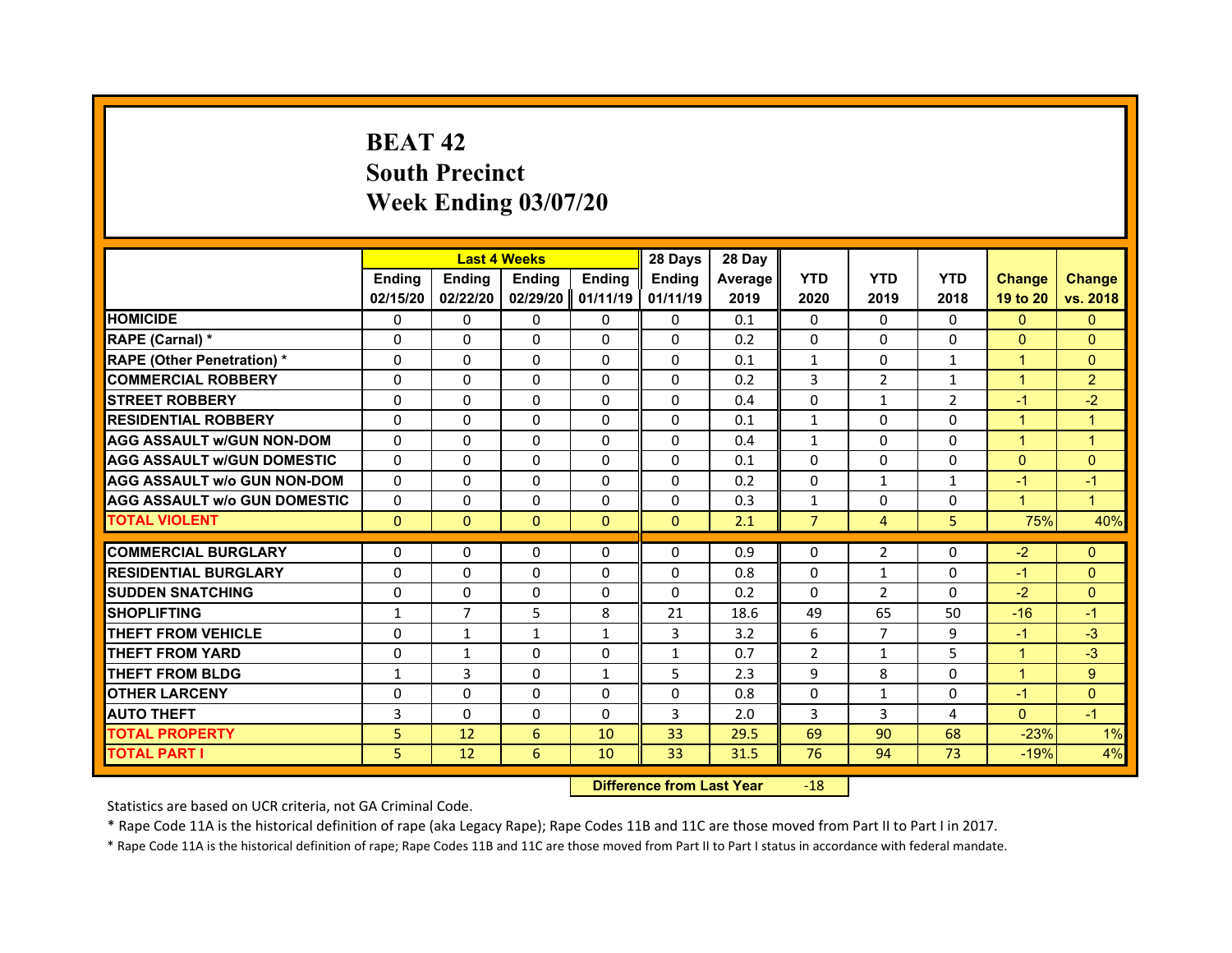# **BEAT 43South PrecinctWeek Ending 03/07/20**

|                                     |                | <b>Last 4 Weeks</b> |                |                   | 28 Days        | 28 Day  |                |                |              |                |                |
|-------------------------------------|----------------|---------------------|----------------|-------------------|----------------|---------|----------------|----------------|--------------|----------------|----------------|
|                                     | <b>Endina</b>  | <b>Ending</b>       | <b>Endina</b>  | <b>Endina</b>     | <b>Endina</b>  | Average | <b>YTD</b>     | <b>YTD</b>     | <b>YTD</b>   | <b>Change</b>  | <b>Change</b>  |
|                                     | 02/15/20       | 02/22/20            |                | 02/29/20 03/07/20 | 03/07/20       | 2019    | 2020           | 2019           | 2018         | 19 to 20       | vs. 2018       |
| <b>HOMICIDE</b>                     | $\Omega$       | $\mathbf{0}$        | $\Omega$       | 0                 | 0              | 0.2     | $\mathbf{0}$   | $\mathbf{1}$   | $\Omega$     | $-1$           | $\Omega$       |
| RAPE (Carnal) *                     | $\Omega$       | $\Omega$            | $\Omega$       | $\Omega$          | $\mathbf{0}$   | 0.2     | $\Omega$       | $\Omega$       | $\mathbf{1}$ | $\Omega$       | $-1$           |
| <b>RAPE (Other Penetration)*</b>    | 0              | $\Omega$            | $\Omega$       | $\mathbf{0}$      | $\Omega$       | 0.1     | $\Omega$       | $\Omega$       | $\Omega$     | $\Omega$       | $\Omega$       |
| <b>COMMERCIAL ROBBERY</b>           | 0              | 1                   | $\Omega$       | 0                 | $\mathbf{1}$   | 0.3     | $\overline{2}$ | 0              | $\Omega$     | $\overline{2}$ | $\overline{2}$ |
| <b>STREET ROBBERY</b>               | 0              | 0                   | 0              | $\mathbf{0}$      | 0              | 0.7     | 0              | $\overline{2}$ | $\Omega$     | $-2$           | $\Omega$       |
| <b>RESIDENTIAL ROBBERY</b>          | 0              | $\Omega$            | 0              | $\Omega$          | 0              | 0.1     | 0              | 0              | 0            | $\Omega$       | $\Omega$       |
| <b>AGG ASSAULT w/GUN ON-DOM</b>     | $\Omega$       | $\Omega$            | $\mathbf{1}$   | $\mathbf{0}$      | $\mathbf{1}$   | 0.6     | 4              | $\Omega$       | $\Omega$     | $\overline{4}$ | $\overline{4}$ |
| <b>AGG ASSAULT W/GUN DOMESTIC</b>   | 0              | 0                   | $\Omega$       | 0                 | $\Omega$       | 0.2     | $\Omega$       | $\Omega$       | $\Omega$     | $\Omega$       | $\Omega$       |
| AGG ASSAULT w/o GUN NON-DOM         | $\Omega$       | 0                   | $\Omega$       | $\Omega$          | $\Omega$       | 0.6     | $\Omega$       | $\mathbf{1}$   | 1            | $-1$           | $\overline{1}$ |
| <b>AGG ASSAULT W/o GUN DOMESTIC</b> | $\overline{2}$ | $\overline{2}$      | $\Omega$       | 0                 | 4              | 0.6     | 6              | $\mathbf{1}$   | $\mathbf{1}$ | 5              | 5              |
| <b>TOTAL VIOLENT</b>                | $\overline{2}$ | 3                   | $\mathbf{1}$   | $\mathbf{0}$      | 6              | 3.5     | 12             | 5              | 3            | 140%           | 300%           |
|                                     |                |                     |                |                   |                |         |                |                |              |                |                |
| <b>COMMERCIAL BURGLARY</b>          | 0              | 0                   | 0              | 0                 | 0              | 1.2     | 0              | 3              | 3            | $-3$           | $-3$           |
| <b>RESIDENTIAL BURGLARY</b>         | 0              | 0                   | 0              | 0                 | 0              | 2.1     | 6              | 3              | 11           | 3              | $-5$           |
| <b>SUDDEN SNATCHING</b>             | 0              | $\Omega$            | $\Omega$       | 0                 | $\Omega$       | 0.2     | $\Omega$       | $\Omega$       | $\Omega$     | $\Omega$       | $\Omega$       |
| <b>SHOPLIFTING</b>                  | $\Omega$       | $\Omega$            | $\mathbf{1}$   | $\mathbf{1}$      | $\overline{2}$ | 6.8     | 8              | 21             | 11           | $-13$          | $-3$           |
| <b>THEFT FROM VEHICLE</b>           | 3              | $\mathbf{1}$        | $\overline{2}$ | 0                 | 6              | 2.7     | 11             | 5              | 5            | 6              | 6              |
| <b>THEFT FROM YARD</b>              | 1              | 1                   | $\Omega$       | $\Omega$          | $\overline{2}$ | 1.2     | 3              | $\mathbf{1}$   | 1            | $\overline{2}$ | $\overline{2}$ |
| <b>THEFT FROM BLDG</b>              | 0              | $\Omega$            | 0              | $\mathbf{1}$      | $\mathbf{1}$   | 2.1     | $\overline{2}$ | 7              | 8            | $-5$           | $-6$           |
| <b>OTHER LARCENY</b>                | 0              | $\Omega$            | $\Omega$       | $\Omega$          | $\Omega$       | 0.5     | $\Omega$       | $\Omega$       | $\mathbf{1}$ | $\Omega$       | $-1$           |
| <b>AUTO THEFT</b>                   | $\Omega$       | $\Omega$            | $\mathbf{1}$   | $\mathbf{1}$      | $\overline{2}$ | 1.8     | $\overline{2}$ | $\overline{2}$ | 3            | $\Omega$       | $-1$           |
| <b>TOTAL PROPERTY</b>               | 4              | $\overline{2}$      | $\overline{4}$ | 3                 | 13             | 18.6    | 32             | 42             | 43           | $-24%$         | $-26%$         |
| <b>TOTAL PART I</b>                 | 6              | 5                   | 5              | 3                 | 19             | 22.1    | 44             | 47             | 46           | $-6%$          | $-4%$          |

 **Difference from Last Year**r -3

Statistics are based on UCR criteria, not GA Criminal Code.

\* Rape Code 11A is the historical definition of rape (aka Legacy Rape); Rape Codes 11B and 11C are those moved from Part II to Part I in 2017.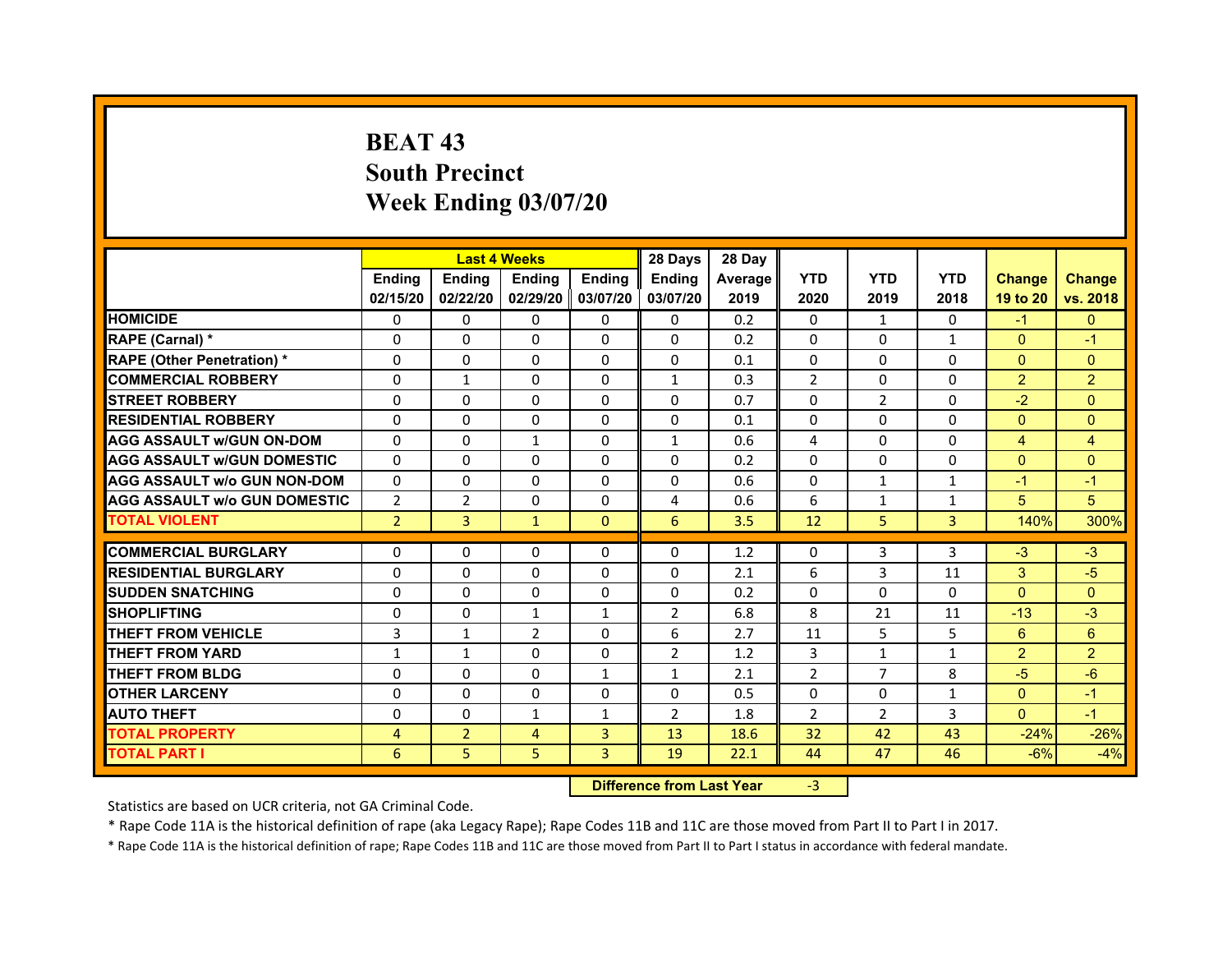# **BEAT 44South Precinct Week Ending 03/07/20**

|                                     |                | <b>Last 4 Weeks</b> |                |                   | 28 Days        | 28 Day  |                |                |                |                |                      |
|-------------------------------------|----------------|---------------------|----------------|-------------------|----------------|---------|----------------|----------------|----------------|----------------|----------------------|
|                                     | <b>Endina</b>  | <b>Ending</b>       | <b>Endina</b>  | <b>Endina</b>     | <b>Endina</b>  | Average | <b>YTD</b>     | <b>YTD</b>     | <b>YTD</b>     | <b>Change</b>  | <b>Change</b>        |
|                                     | 02/15/20       | 02/22/20            |                | 02/29/20 03/07/20 | 03/07/20       | 2019    | 2020           | 2019           | 2018           | 19 to 20       | vs. 2018             |
| <b>HOMICIDE</b>                     | $\Omega$       | $\mathbf{0}$        | $\Omega$       | $\mathbf{0}$      | 0              | 0.1     | $\Omega$       | $\mathbf{1}$   | $\Omega$       | $-1$           | $\mathbf{0}$         |
| RAPE (Carnal) *                     | $\Omega$       | $\Omega$            | $\Omega$       | $\Omega$          | $\Omega$       | 0.2     | $\Omega$       | $\mathbf{1}$   | $\Omega$       | $-1$           | $\Omega$             |
| <b>RAPE (Other Penetration) *</b>   | 0              | $\mathbf{1}$        | $\Omega$       | $\mathbf{0}$      | $\mathbf{1}$   | 0.0     | 2              | $\Omega$       | $\mathbf{1}$   | $\overline{2}$ | 1                    |
| <b>COMMERCIAL ROBBERY</b>           | 0              | 0                   | $\Omega$       | $\Omega$          | $\Omega$       | 0.0     | $\Omega$       | $\Omega$       | $\Omega$       | $\Omega$       | $\Omega$             |
| <b>STREET ROBBERY</b>               | 0              | $\Omega$            | $\Omega$       | $\Omega$          | $\Omega$       | 0.5     | $\overline{2}$ | $\mathbf{1}$   | $\Omega$       | $\mathbf{1}$   | $\overline{2}$       |
| <b>RESIDENTIAL ROBBERY</b>          | 0              | 0                   | 0              | $\Omega$          | 0              | 0.0     | $\mathbf{1}$   | $\mathbf{0}$   | $\mathbf{1}$   | $\mathbf{1}$   | $\Omega$             |
| <b>AGG ASSAULT w/GUN NON-DOM</b>    | $\mathbf{1}$   | $\Omega$            | $\Omega$       | $\mathbf{0}$      | $\mathbf{1}$   | 0.8     | 3              | $\overline{3}$ | $\mathbf{1}$   | $\Omega$       | $\overline{2}$       |
| <b>AGG ASSAULT W/GUN DOMESTIC</b>   | $\Omega$       | $\Omega$            | $\Omega$       | 0                 | $\Omega$       | 0.2     | $\Omega$       | $\mathbf{1}$   | $\mathbf{1}$   | $-1$           | $-1$                 |
| <b>AGG ASSAULT W/o GUN NON-DOM</b>  | 0              | $\mathbf{1}$        | $\mathbf{1}$   | 0                 | $\overline{2}$ | 0.4     | $\overline{2}$ | 0              | 1              | $\overline{2}$ | 1                    |
| <b>AGG ASSAULT W/o GUN DOMESTIC</b> | $\mathbf{1}$   | 0                   | 0              | 0                 | $\mathbf{1}$   | 1.2     | $\overline{2}$ | $\overline{2}$ | $\mathbf{1}$   | $\Omega$       | $\blacktriangleleft$ |
| <b>TOTAL VIOLENT</b>                | $\overline{2}$ | $\overline{2}$      | $\mathbf{1}$   | $\mathbf{0}$      | 5              | 3.3     | 12             | 9              | 6              | 33%            | 100%                 |
|                                     |                |                     |                |                   |                |         |                |                |                |                |                      |
| <b>COMMERCIAL BURGLARY</b>          | 0              | 0                   | $\mathbf{1}$   | 0                 | $\mathbf{1}$   | 0.8     | 2              | 2              | $\Omega$       | $\Omega$       | $\overline{c}$       |
| <b>RESIDENTIAL BURGLARY</b>         | $\mathbf{1}$   | $\mathbf{1}$        | $\mathbf{1}$   | $\mathbf{1}$      | 4              | 1.5     | 8              | $\Omega$       | 3              | 8              | 5                    |
| <b>SUDDEN SNATCHING</b>             | 0              | 0                   | 0              | $\Omega$          | 0              | 0.2     | $\Omega$       | $\overline{2}$ | $\Omega$       | $-2$           | $\Omega$             |
| <b>SHOPLIFTING</b>                  | $\mathbf{1}$   | $\Omega$            | $\mathbf{1}$   | $\overline{2}$    | 4              | 2.7     | 6              | $\mathbf{1}$   | 10             | 5              | $-4$                 |
| <b>THEFT FROM VEHICLE</b>           | 4              | $\mathbf{1}$        | $\mathbf{1}$   | $\mathbf{1}$      | $\overline{7}$ | 6.5     | 10             | 19             | 14             | $-9$           | $-4$                 |
| <b>THEFT FROM YARD</b>              | 0              | 0                   | $\Omega$       | 0                 | 0              | 0.7     | $\Omega$       | 2              | 2              | $-2$           | $-2$                 |
| <b>THEFT FROM BLDG</b>              | $\mathbf{1}$   | 0                   | 0              | 1                 | $\overline{2}$ | 1.4     | $\overline{2}$ | 4              | $\overline{2}$ | $-2$           | $\Omega$             |
| <b>OTHER LARCENY</b>                | 0              | 0                   | 0              | $\Omega$          | 0              | 0.8     | $\mathbf{1}$   | 2              | 3              | $-1$           | $-2$                 |
| <b>AUTO THEFT</b>                   | $\Omega$       | $\mathbf{1}$        | $\Omega$       | $\Omega$          | $\mathbf{1}$   | 2.7     | $\overline{2}$ | 5              | 3              | $-3$           | $-1$                 |
| <b>TOTAL PROPERTY</b>               | $\overline{7}$ | 3                   | $\overline{4}$ | 5                 | 19             | 17.3    | 31             | 37             | 37             | $-16%$         | $-16%$               |
| <b>TOTAL PART I</b>                 | 9              | 5                   | 5              | 5                 | 24             | 20.6    | 43             | 46             | 43             | $-7%$          | 0%                   |

 **Difference from Last Year**r -3

Statistics are based on UCR criteria, not GA Criminal Code.

\* Rape Code 11A is the historical definition of rape (aka Legacy Rape); Rape Codes 11B and 11C are those moved from Part II to Part I in 2017.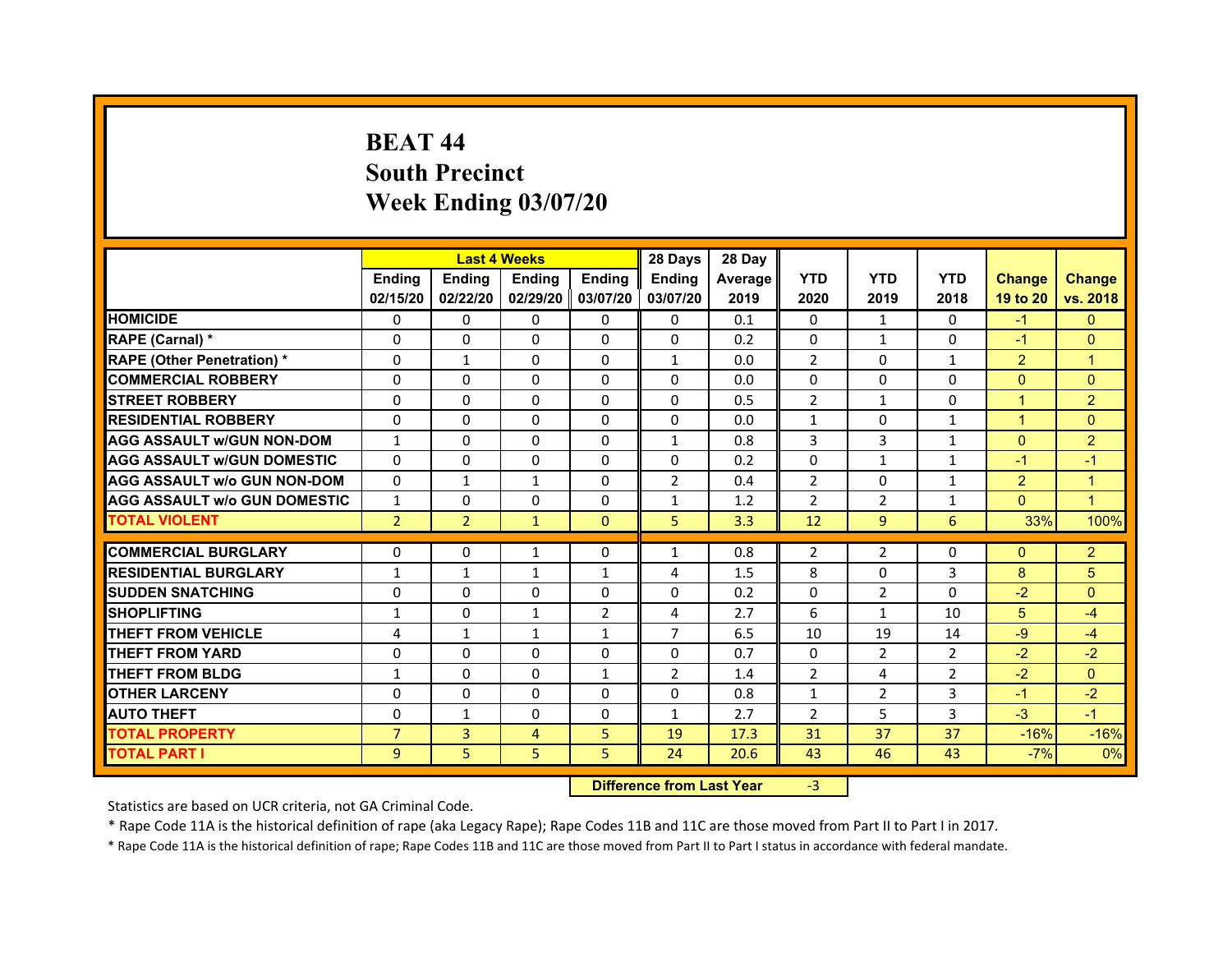# **BEAT 45South PrecinctWeek Ending 03/07/20**

|                                     |                | <b>Last 4 Weeks</b> |                     |               | 28 Days        | 28 Day  |                |                |                |                      |                |
|-------------------------------------|----------------|---------------------|---------------------|---------------|----------------|---------|----------------|----------------|----------------|----------------------|----------------|
|                                     | <b>Endina</b>  | <b>Endina</b>       | <b>Endina</b>       | <b>Endina</b> | <b>Endina</b>  | Average | <b>YTD</b>     | <b>YTD</b>     | <b>YTD</b>     | <b>Change</b>        | <b>Change</b>  |
|                                     | 02/15/20       | 02/22/20            | 02/29/20   03/07/20 |               | 03/07/20       | 2019    | 2020           | 2019           | 2018           | 19 to 20             | vs. 2018       |
| <b>HOMICIDE</b>                     | 0              | 0                   | 0                   | 0             | 0              | 0.0     | 1              | 0              | 0              | $\blacktriangleleft$ | 1              |
| RAPE (Carnal) *                     | $\Omega$       | $\Omega$            | $\Omega$            | $\Omega$      | $\Omega$       | 0.1     | $\mathbf{1}$   | $\Omega$       | $\mathbf{1}$   | $\mathbf{1}$         | $\mathbf{0}$   |
| <b>RAPE (Other Penetration)*</b>    | $\Omega$       | $\Omega$            | $\Omega$            | $\Omega$      | $\Omega$       | 0.0     | $\mathbf{1}$   | $\Omega$       | $\Omega$       | $\blacktriangleleft$ | $\overline{1}$ |
| <b>COMMERCIAL ROBBERY</b>           | 0              | 0                   | $\Omega$            | $\Omega$      | 0              | 0.2     | $\mathbf{1}$   | 0              | $\mathbf{1}$   | $\overline{1}$       | $\Omega$       |
| <b>STREET ROBBERY</b>               | $\mathbf 0$    | 0                   | $\Omega$            | 0             | $\Omega$       | 0.3     | $\Omega$       | $\overline{2}$ | 0              | $-2$                 | $\mathbf{0}$   |
| <b>RESIDENTIAL ROBBERY</b>          | $\mathbf 0$    | $\Omega$            | $\Omega$            | $\Omega$      | $\Omega$       | 0.1     | $\Omega$       | $\Omega$       | 0              | $\mathbf{0}$         | $\mathbf{0}$   |
| <b>AGG ASSAULT w/GUN NON-DOM</b>    | $\Omega$       | $\mathbf{0}$        | $\mathbf{1}$        | $\Omega$      | $\mathbf{1}$   | 0.5     | $\mathbf{1}$   | $\mathbf{1}$   | $\Omega$       | $\mathbf{0}$         | $\overline{1}$ |
| <b>AGG ASSAULT W/GUN DOMESTIC</b>   | $\Omega$       | 0                   | $\Omega$            | $\mathbf{1}$  | $\mathbf{1}$   | 0.2     | $\mathbf{1}$   | $\mathbf{1}$   | $\Omega$       | $\mathbf{0}$         | $\overline{1}$ |
| <b>AGG ASSAULT w/o GUN NON-DOM</b>  | $\Omega$       | $\Omega$            | $\Omega$            | $\Omega$      | $\Omega$       | 0.2     | $\Omega$       | $\Omega$       | 1              | $\Omega$             | $-1$           |
| <b>AGG ASSAULT w/o GUN DOMESTIC</b> | $\Omega$       | $\mathbf{0}$        | $\Omega$            | $\Omega$      | $\Omega$       | 0.5     | 1              | $\overline{2}$ | 0              | $-1$                 | $\overline{1}$ |
| <b>TOTAL VIOLENT</b>                | $\Omega$       | $\Omega$            | $\mathbf{1}$        | $\mathbf{1}$  | $\overline{2}$ | 1.9     | $\overline{7}$ | 6              | $\overline{3}$ | 17%                  | 133%           |
|                                     |                |                     |                     |               |                |         |                |                |                |                      |                |
| <b>COMMERCIAL BURGLARY</b>          | $\Omega$       | 0                   | $\Omega$            | $\Omega$      | $\Omega$       | 0.2     | $\Omega$       | $\mathbf{1}$   | $\Omega$       | $-1$                 | $\mathbf{0}$   |
| <b>RESIDENTIAL BURGLARY</b>         | 1              | 0                   | $\Omega$            | 1             | $\overline{2}$ | 1.2     | 3              | $\overline{2}$ | $\overline{7}$ | $\overline{1}$       | $-4$           |
| <b>SUDDEN SNATCHING</b>             | $\mathbf 0$    | $\Omega$            | $\Omega$            | $\Omega$      | $\Omega$       | 0.1     | $\Omega$       | $\Omega$       | 0              | $\Omega$             | $\Omega$       |
| <b>SHOPLIFTING</b>                  | $\overline{2}$ | 0                   | $\Omega$            | $\mathbf{1}$  | 3              | 8.0     | 4              | 25             | 5              | $-21$                | $-1$           |
| <b>THEFT FROM VEHICLE</b>           | $\mathbf 0$    | $\mathbf{1}$        | 0                   | $\mathbf{1}$  | $\overline{2}$ | 3.1     | 6              | 6              | 11             | $\mathbf{0}$         | $-5$           |
| <b>THEFT FROM YARD</b>              | $\Omega$       | $\Omega$            | $\Omega$            | $\mathbf{1}$  | $\mathbf{1}$   | 1.2     | $\overline{2}$ | 6              | $\overline{2}$ | $-4$                 | $\mathbf{0}$   |
| <b>THEFT FROM BLDG</b>              | 0              | $\overline{2}$      | 1                   | 1             | 4              | 1.2     | 4              | 1              | 0              | 3                    | 4              |
| <b>OTHER LARCENY</b>                | $\mathbf 0$    | $\Omega$            | $\Omega$            | $\Omega$      | $\Omega$       | 0.5     | $\mathbf{1}$   | 0              | $\mathbf{1}$   | $\overline{1}$       | $\Omega$       |
| <b>AUTO THEFT</b>                   | $\mathbf 0$    | 0                   | $\Omega$            | 0             | $\Omega$       | 1.0     | 2              | $\overline{2}$ | 4              | $\mathbf{0}$         | $-2$           |
| <b>TOTAL PROPERTY</b>               | 3              | 3                   | $\mathbf{1}$        | 5             | 12             | 16.3    | 22             | 43             | 30             | $-49%$               | $-27%$         |
| <b>TOTAL PART I</b>                 | 3              | 3                   | $\overline{2}$      | 6             | 14             | 18.2    | 29             | 49             | 33             | $-41%$               | $-12%$         |

#### **Difference from Last Year**‐20

Statistics are based on UCR criteria, not GA Criminal Code.

\* Rape Code 11A is the historical definition of rape (aka Legacy Rape); Rape Codes 11B and 11C are those moved from Part II to Part I in 2017.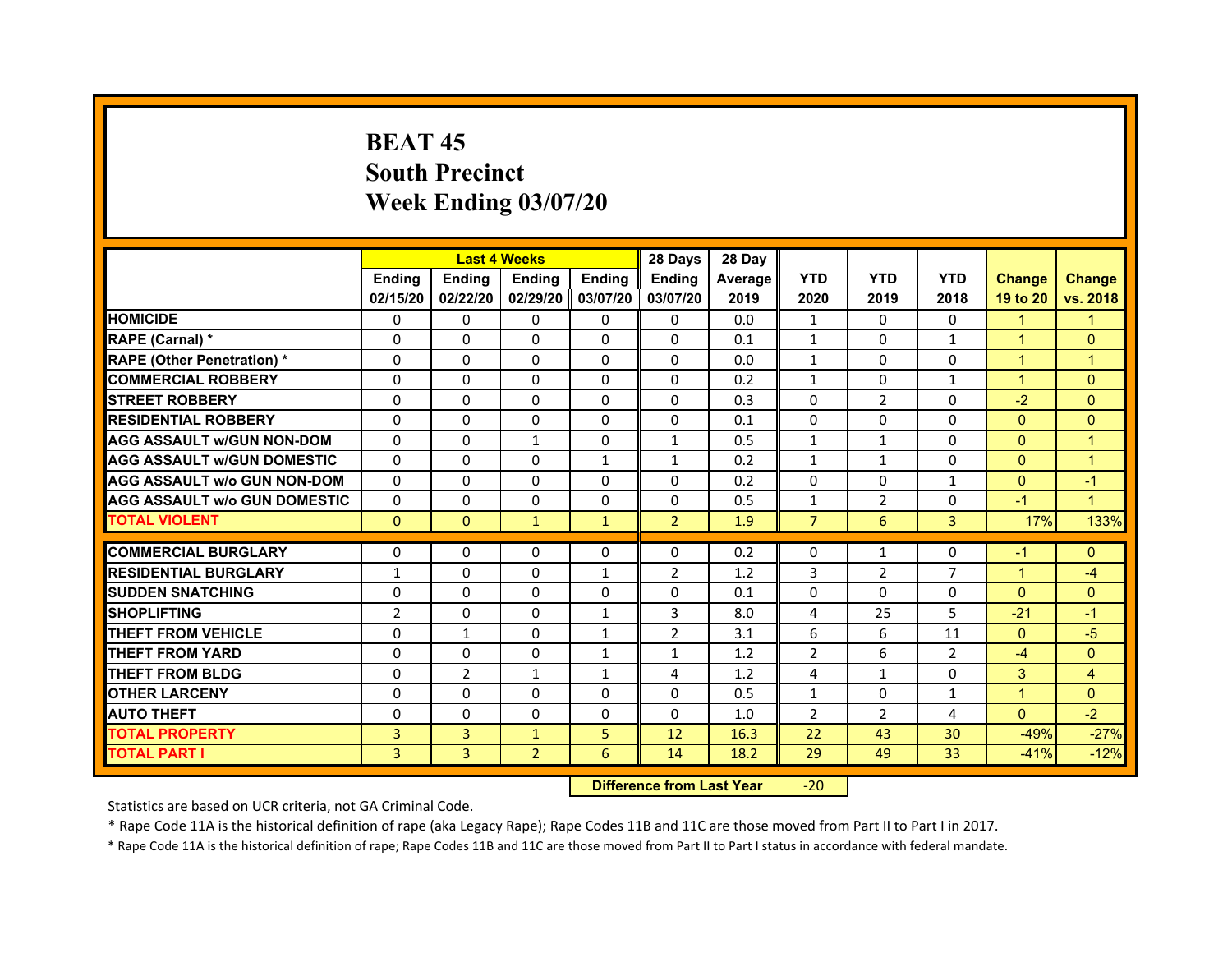# **BEAT 46South Precinct Week Ending 03/07/20**

|                                     |                                |                   | <b>Last 4 Weeks</b> |              | 28 Days        | 28 Day         |                    |                |                    |                      |                |
|-------------------------------------|--------------------------------|-------------------|---------------------|--------------|----------------|----------------|--------------------|----------------|--------------------|----------------------|----------------|
|                                     | <b>Endina</b>                  | <b>Ending</b>     | <b>Endina</b>       | Ending       | <b>Endina</b>  | <b>Average</b> | <b>YTD</b>         | <b>YTD</b>     | <b>YTD</b>         | <b>Change</b>        | <b>Change</b>  |
|                                     | 02/15/20                       | 02/22/20          | 02/29/20            | 03/07/20     | 03/07/20       | 2019           | 2020               | 2019           | 2018               | 19 to 20             | vs. 2019       |
| <b>HOMICIDE</b>                     | 0                              | 0                 | $\Omega$            | 0            | 0              | 0.2            | $\Omega$           | $\overline{2}$ | $\Omega$           | $-2$                 | $\mathbf{0}$   |
| RAPE (Carnal) *                     | $\Omega$                       | $\Omega$          | $\Omega$            | $\Omega$     | $\Omega$       | 0.2            | $\mathbf{1}$       | $\Omega$       | $\mathbf{1}$       | $\mathbf{1}$         | $\mathbf{0}$   |
| <b>RAPE (Other Penetration) *</b>   | $\Omega$                       | $\Omega$          | $\Omega$            | $\Omega$     | $\Omega$       | 0.0            | $\Omega$           | $\Omega$       | $\mathbf{1}$       | $\Omega$             | $-1$           |
| <b>COMMERCIAL ROBBERY</b>           | $\Omega$                       | $\Omega$          | $\Omega$            | $\Omega$     | $\Omega$       | 0.2            | $\Omega$           | $\mathbf{1}$   | $\overline{2}$     | $-1$                 | $-2$           |
| <b>STREET ROBBERY</b>               | $\Omega$                       | $\Omega$          | 1                   | $\Omega$     | $\mathbf{1}$   | 0.2            | $\overline{2}$     | $\Omega$       | $\Omega$           | 2                    | $\overline{c}$ |
| <b>RESIDENTIAL ROBBERY</b>          | $\Omega$                       | $\Omega$          | $\Omega$            | $\Omega$     | $\Omega$       | 0.0            | $\Omega$           | $\Omega$       | $\Omega$           | $\Omega$             | $\Omega$       |
| <b>AGG ASSAULT W/GUN NON-DOM</b>    | $\Omega$                       | $\Omega$          | 1                   | $\Omega$     | $\mathbf{1}$   | 0.3            | $\overline{2}$     | $\mathbf{1}$   | $\Omega$           | $\overline{1}$       | $\overline{a}$ |
| <b>AGG ASSAULT W/GUN DOMESTIC</b>   | $\Omega$                       | $\Omega$          | $\Omega$            | $\Omega$     | $\Omega$       | 0.2            | $\Omega$           | $\Omega$       | $\Omega$           | $\Omega$             | $\Omega$       |
| <b>AGG ASSAULT W/o GUN NON-DOM</b>  | $\Omega$                       | $\Omega$          | $\Omega$            | $\Omega$     | $\Omega$       | 0.4            | $\mathbf{1}$       | $\Omega$       | $\Omega$           | $\blacktriangleleft$ | $\mathbf{1}$   |
| <b>AGG ASSAULT W/o GUN DOMESTIC</b> | $\Omega$                       | $\Omega$          | $\Omega$            | $\Omega$     | $\Omega$       | 0.9            | $\Omega$           | $\overline{2}$ | 1                  | $-2$                 | $-1$           |
| <b>TOTAL VIOLENT</b>                | $\mathbf{0}$                   | $\mathbf{0}$      | $\overline{2}$      | $\mathbf{0}$ | $\overline{2}$ | 2.5            | 6                  | 6              | 5                  | 0%                   | 20%            |
| <b>COMMERCIAL BURGLARY</b>          | 0                              | 0                 | $\Omega$            | $\Omega$     | $\Omega$       | 0.8            | $\Omega$           | 2              | $\overline{2}$     | $-2$                 | $-2$           |
| <b>RESIDENTIAL BURGLARY</b>         | $\Omega$                       | 0                 | 0                   | 0            | 0              | 2.2            | $\overline{2}$     | $\mathbf{1}$   | 11                 | $\mathbf{1}$         | $-9$           |
| <b>SUDDEN SNATCHING</b>             | $\Omega$                       | $\Omega$          | $\Omega$            | $\Omega$     | 0              |                |                    | $\Omega$       |                    | 1                    | $\Omega$       |
| <b>SHOPLIFTING</b>                  |                                |                   | $\Omega$            | 4            |                | 0.3<br>9.6     | $\mathbf{1}$<br>18 | 26             | $\mathbf{1}$<br>22 | $-8$                 |                |
| <b>THEFT FROM VEHICLE</b>           | $\overline{2}$<br>$\mathbf{1}$ | 2<br>$\mathbf{1}$ | $\Omega$            | $\mathbf{1}$ | 8<br>3         | 4.1            | 4                  | 9              | 6                  | $-5$                 | $-4$<br>$-2$   |
| <b>THEFT FROM YARD</b>              |                                | $\Omega$          | $\Omega$            | $\Omega$     |                | 0.6            |                    |                | $\Omega$           |                      | $\overline{1}$ |
| <b>THEFT FROM BLDG</b>              | $\mathbf{1}$                   |                   |                     |              | $\mathbf{1}$   |                | $\mathbf{1}$       | $\mathbf{1}$   |                    | $\Omega$             |                |
|                                     | 0                              | 0                 | 2                   | $\mathbf{1}$ | 3              | 2.1            | 6                  | 2              | 4                  | 4                    | $\overline{a}$ |
| <b>OTHER LARCENY</b>                | $\Omega$                       | $\Omega$          | $\Omega$            | $\Omega$     | $\Omega$       | 0.8            | $\mathbf{1}$       | $\Omega$       | $\mathbf{1}$       | 1                    | $\Omega$       |
| <b>AUTO THEFT</b>                   | $\mathbf{1}$                   | 0                 | $\Omega$            | $\Omega$     | $\mathbf{1}$   | 1.9            | $\mathbf{1}$       | $\overline{7}$ | 12                 | $-6$                 | $-11$          |
| <b>TOTAL PROPERTY</b>               | 5                              | 3                 | $\overline{2}$      | 6            | 16             | 22.3           | 34                 | 48             | 59                 | $-29%$               | $-42%$         |
| <b>TOTAL PART I</b>                 | 5                              | 3                 | 4                   | 6            | 18             | 24.8           | 40                 | 54             | 64                 | $-26%$               | $-38%$         |

#### **Difference from Last Year**r -14

Statistics are based on UCR criteria, not GA Criminal Code.

\* Rape Code 11A is the historical definition of rape (aka Legacy Rape); Rape Codes 11B and 11C are those moved from Part II to Part I in 2017.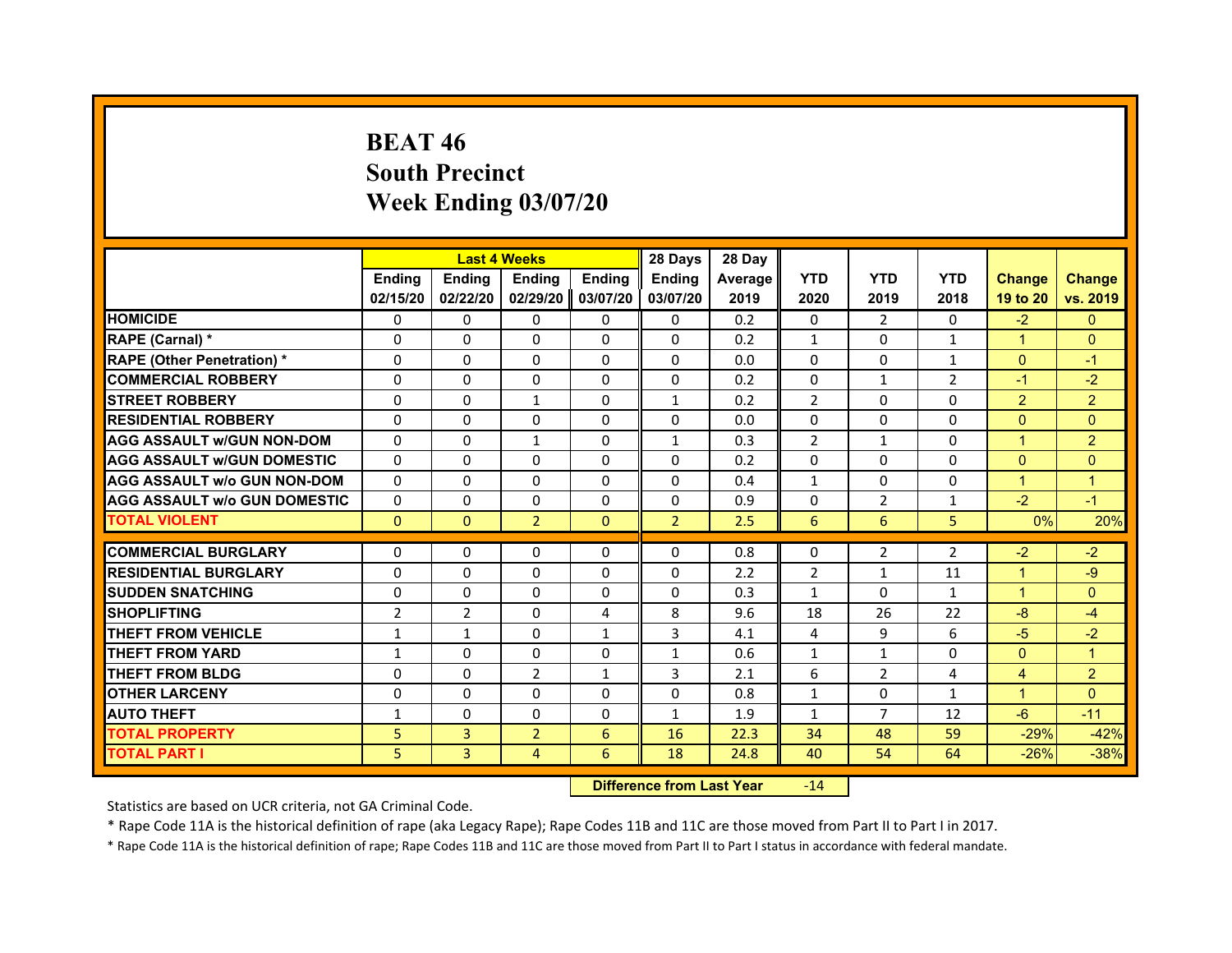# **BEAT 47South Precinct Week Ending 03/07/20**

|                                     |               | <b>Last 4 Weeks</b> |                |               | 28 Days        | 28 Day  |                |                |                |                |                |
|-------------------------------------|---------------|---------------------|----------------|---------------|----------------|---------|----------------|----------------|----------------|----------------|----------------|
|                                     | <b>Endina</b> | <b>Endina</b>       | <b>Endina</b>  | <b>Endina</b> | <b>Endina</b>  | Average | <b>YTD</b>     | <b>YTD</b>     | <b>YTD</b>     | <b>Change</b>  | <b>Change</b>  |
|                                     | 02/15/20      | 02/22/20            | 02/29/20       | 03/07/20      | 03/07/20       | 2019    | 2020           | 2019           | 2018           | 19 to 20       | vs. 2018       |
| <b>HOMICIDE</b>                     | $\Omega$      | $\Omega$            | $\Omega$       | $\Omega$      | $\Omega$       | 0.0     | $\Omega$       | $\Omega$       | $\Omega$       | $\Omega$       | $\mathbf{0}$   |
| RAPE (Carnal) *                     | $\Omega$      | $\Omega$            | $\Omega$       | $\Omega$      | $\Omega$       | 0.0     | $\mathbf 0$    | $\Omega$       | $\Omega$       | $\mathbf{0}$   | $\mathbf{0}$   |
| <b>RAPE (Other Penetration) *</b>   | $\Omega$      | $\Omega$            | $\Omega$       | $\Omega$      | $\Omega$       | 0.0     | $\Omega$       | $\Omega$       | $\Omega$       | $\Omega$       | $\mathbf{0}$   |
| <b>COMMERCIAL ROBBERY</b>           | 0             | 0                   | 0              | 0             | 0              | 0.0     | 0              | 0              | 0              | $\Omega$       | $\Omega$       |
| <b>STREET ROBBERY</b>               | $\Omega$      | $\Omega$            | $\Omega$       | $\Omega$      | $\Omega$       | 0.1     | $\Omega$       | $\Omega$       | 0              | $\mathbf{0}$   | $\mathbf{0}$   |
| <b>RESIDENTIAL ROBBERY</b>          | $\Omega$      | $\Omega$            | $\mathbf{1}$   | $\Omega$      | $\mathbf{1}$   | 0.0     | $\mathbf{1}$   | $\Omega$       | 0              | $\overline{1}$ | $\overline{1}$ |
| <b>AGG ASSAULT w/GUN NON-GUN</b>    | $\Omega$      | $\Omega$            | $\Omega$       | $\Omega$      | $\Omega$       | 0.2     | $\Omega$       | $\Omega$       | $\Omega$       | $\mathbf{0}$   | $\mathbf{0}$   |
| <b>AGG ASSAULT W/GUN DOMESTIC</b>   | $\Omega$      | $\Omega$            | $\Omega$       | $\Omega$      | $\Omega$       | 0.1     | $\Omega$       | 0              | 0              | $\mathbf{0}$   | $\mathbf{0}$   |
| <b>AGG ASSAULT W/o GUN NON-DOM</b>  | $\Omega$      | $\Omega$            | $\Omega$       | $\Omega$      | $\Omega$       | 0.3     | $\Omega$       | $\Omega$       | 0              | $\Omega$       | $\Omega$       |
| <b>AGG ASSAULT W/o GUN DOMESTIC</b> | $\Omega$      | $\Omega$            | $\Omega$       | $\Omega$      | $\Omega$       | 0.4     | $\Omega$       | $\mathbf{1}$   | 0              | $-1$           | $\mathbf{0}$   |
| <b>TOTAL VIOLENT</b>                | $\mathbf{0}$  | $\mathbf{0}$        | $\mathbf{1}$   | $\mathbf{0}$  | $\mathbf{1}$   | 1.1     | $\mathbf{1}$   | $\mathbf{1}$   | $\mathbf{0}$   | $0\%$          | #DIV/0!        |
|                                     |               |                     |                |               |                |         |                |                |                |                |                |
| <b>COMMERCIAL BURGLARY</b>          | 0             | 0                   | 0              | 0             | 0              | 0.1     | 0              | 0              | 0              | $\mathbf{0}$   | $\mathbf{0}$   |
| <b>RESIDENTIAL BURGLARY</b>         | 0             | 0                   | $\Omega$       | $\Omega$      | $\mathbf 0$    | 0.3     | $\mathbf{1}$   | $\mathbf{1}$   | 4              | $\Omega$       | $-3$           |
| <b>SUDDEN SNATCHING</b>             | 0             | 0                   | 0              | $\Omega$      | 0              | 0.0     | $\Omega$       | 0              | 0              | $\mathbf{0}$   | $\mathbf{0}$   |
| <b>SHOPLIFTING</b>                  | $\Omega$      | $\Omega$            | $\Omega$       | $\Omega$      | $\Omega$       | 0.1     | $\Omega$       | $\Omega$       | $\mathbf{1}$   | $\mathbf{0}$   | $-1$           |
| <b>THEFT FROM VEHICLE</b>           | $\mathbf{1}$  | $\mathbf{1}$        | $\Omega$       | $\Omega$      | $\overline{2}$ | 1.3     | $\overline{2}$ | 3              | 6              | $-1$           | $-4$           |
| <b>THEFT FROM YARD</b>              | 0             | 0                   | 0              | 0             | 0              | 0.7     | $\overline{2}$ | $\mathbf{1}$   | $\overline{2}$ | $\overline{1}$ | $\Omega$       |
| <b>THEFT FROM BLDG</b>              | $\Omega$      | 0                   | $\Omega$       | $\Omega$      | $\Omega$       | 0.5     | $\mathbf{1}$   | 0              | $\overline{2}$ | $\overline{1}$ | $-1$           |
| <b>OTHER LARCENY</b>                | $\Omega$      | $\Omega$            | $\Omega$       | $\Omega$      | $\Omega$       | 0.8     | $\Omega$       | 2              | 0              | $-2$           | $\mathbf{0}$   |
| <b>AUTO THEFT</b>                   | $\Omega$      | $\Omega$            | $\mathbf{1}$   | $\Omega$      | $\mathbf{1}$   | 0.5     | $\mathbf{1}$   | $\Omega$       | $\mathbf{1}$   | $\overline{1}$ | $\Omega$       |
| <b>TOTAL PROPERTY</b>               | $\mathbf{1}$  | $\mathbf{1}$        | $\mathbf{1}$   | $\mathbf{0}$  | 3              | 4.2     | $\overline{7}$ | $\overline{7}$ | 16             | 0%             | $-56%$         |
| <b>TOTAL PART I</b>                 | $\mathbf{1}$  | $\mathbf{1}$        | $\overline{2}$ | $\mathbf{0}$  | $\overline{4}$ | 5.3     | 8              | 8              | 16             | 0%             | $-50%$         |

#### **Difference from Last Year**r 0

Statistics are based on UCR criteria, not GA Criminal Code.

\* Rape Code 11A is the historical definition of rape (aka Legacy Rape); Rape Codes 11B and 11C are those moved from Part II to Part I in 2017.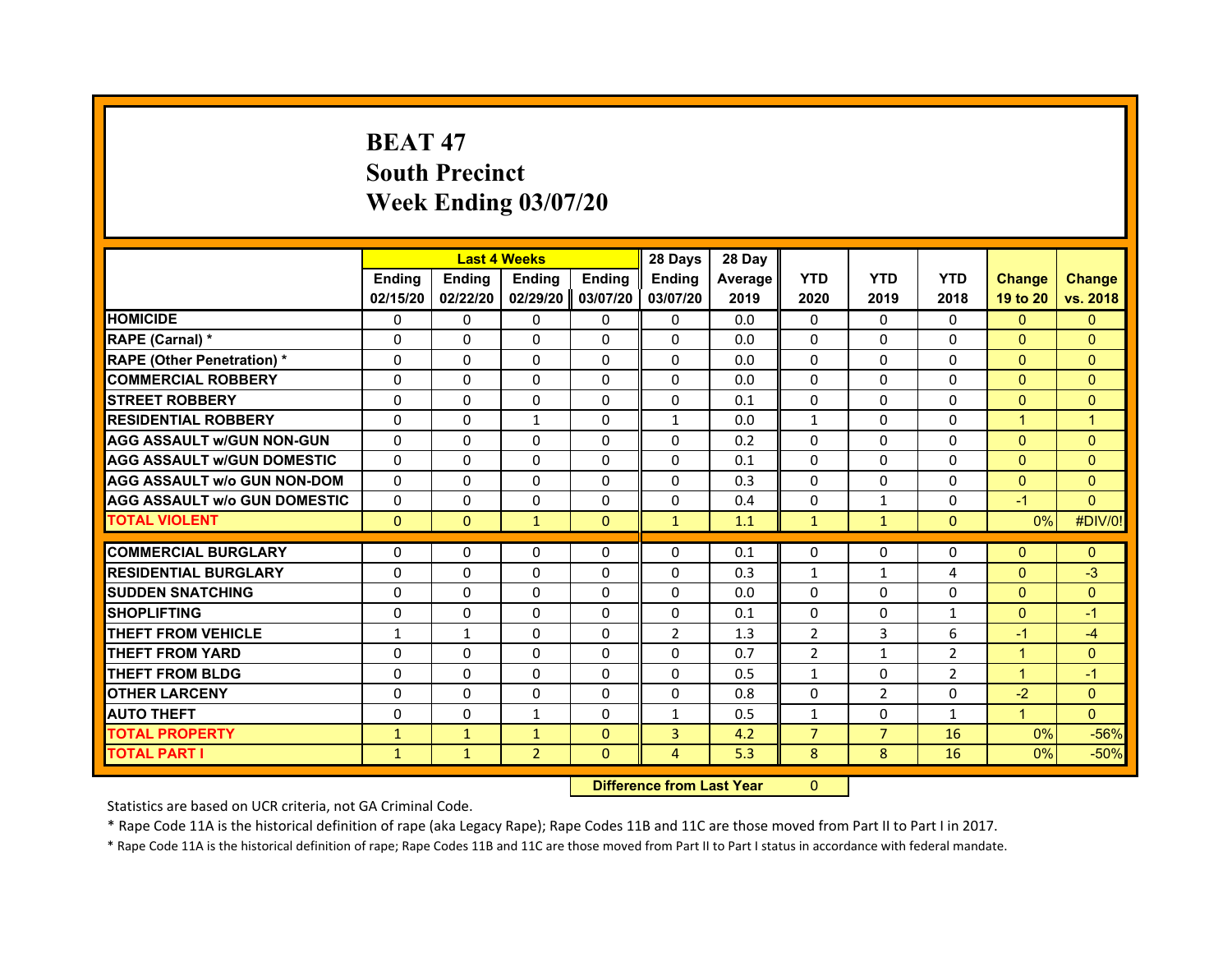#### **BEAT 51East Precinct Week Ending 03/07/20**

|                                     |                | <b>Last 4 Weeks</b> |                |                   | 28 Days        | 28 Day  |                |                |                |                      |                |
|-------------------------------------|----------------|---------------------|----------------|-------------------|----------------|---------|----------------|----------------|----------------|----------------------|----------------|
|                                     | <b>Ending</b>  | <b>Endina</b>       | <b>Endina</b>  | <b>Ending</b>     | <b>Endina</b>  | Average | <b>YTD</b>     | <b>YTD</b>     | <b>YTD</b>     | <b>Change</b>        | <b>Change</b>  |
|                                     | 02/15/20       | 02/22/20            | 02/29/20       | 03/07/20          | 03/07/20       | 2019    | 2020           | 2019           | 2018           | 19 to 20             | vs. 2018       |
| <b>HOMICIDE</b>                     | 0              | $\mathbf{0}$        | $\mathbf{0}$   | 0                 | 0              | 0.2     | $\Omega$       | $\mathbf{1}$   | $\mathbf{0}$   | $-1$                 | $\mathbf{0}$   |
| RAPE (Carnal) *                     | $\Omega$       | 0                   | $\Omega$       | $\Omega$          | $\Omega$       | 0.2     | $\Omega$       | 0              | $\mathbf{1}$   | $\mathbf{0}$         | $-1$           |
| <b>RAPE (Other Penetration) *</b>   | $\Omega$       | 0                   | $\Omega$       | $\Omega$          | $\Omega$       | 0.1     | 0              | $\Omega$       | 1              | $\Omega$             | $-1$           |
| <b>COMMERCIAL ROBBERY</b>           | 0              | $\Omega$            | $\Omega$       | $\Omega$          | $\Omega$       | 0.1     | 0              | $\Omega$       | 0              | $\Omega$             | $\Omega$       |
| <b>STREET ROBBERY</b>               | $\Omega$       | $\Omega$            | $\Omega$       | $\Omega$          | $\Omega$       | 1.2     | $\mathbf{1}$   | $\Omega$       | $\Omega$       | $\overline{1}$       | $\overline{1}$ |
| <b>RESIDENTIAL ROBBERY</b>          | $\Omega$       | 0                   | 0              | $\Omega$          | $\Omega$       | 0.2     | $\Omega$       | $\mathbf{0}$   | $\Omega$       | $\mathbf{0}$         | $\Omega$       |
| <b>AGG ASSAULT W/GUN NON-DOM</b>    | $\Omega$       | $\Omega$            | $\Omega$       | $\Omega$          | $\Omega$       | 1.7     | $\overline{2}$ | 4              | $\overline{2}$ | $-2$                 | $\Omega$       |
| <b>AGG ASSAULT W/GUN DOMESTIC</b>   | $\Omega$       | 0                   | 0              | $\Omega$          | 0              | 0.5     | 0              | 0              | 0              | $\Omega$             | $\mathbf{0}$   |
| <b>AGG ASSAULT w/o GUN NON-DOM</b>  | $\mathbf{1}$   | $\Omega$            | $\Omega$       | $\Omega$          | $\mathbf{1}$   | 1.5     | $\overline{2}$ | 3              | $\mathbf{1}$   | $-1$                 | $\overline{1}$ |
| <b>AGG ASSAULT W/o GUN DOMESTIC</b> | $\mathbf{1}$   | 0                   | $\Omega$       | $\Omega$          | $\mathbf{1}$   | 0.8     | 3              | $\overline{2}$ | $\mathbf{1}$   | $\overline{1}$       | $\overline{2}$ |
| <b>TOTAL VIOLENT</b>                | $\overline{2}$ | $\Omega$            | $\Omega$       | $\Omega$          | $\overline{2}$ | 6.4     | 8              | 10             | 6              | $-20%$               | 33%            |
| <b>COMMERCIAL BURGLARY</b>          | $\Omega$       | 0                   | $\Omega$       | $\Omega$          | $\Omega$       | 0.2     | $\overline{2}$ | $\mathbf{1}$   | $\overline{2}$ | -1                   | $\mathbf{0}$   |
| <b>RESIDENTIAL BURGLARY</b>         | $\Omega$       | $\Omega$            | $\Omega$       | $\Omega$          | $\Omega$       | 2.8     | 5              | 10             | 4              | $-5$                 | $\overline{1}$ |
| <b>SUDDEN SNATCHING</b>             | $\Omega$       | $\Omega$            | $\Omega$       | $\Omega$          | $\Omega$       | 0.0     | 0              | $\Omega$       | $\overline{2}$ | $\mathbf{0}$         | $-2$           |
| <b>SHOPLIFTING</b>                  | $\mathbf{1}$   | $\Omega$            | $\Omega$       | $\Omega$          | $\mathbf{1}$   | 2.0     | 5              | 4              | 4              | $\blacktriangleleft$ | $\overline{1}$ |
| <b>THEFT FROM VEHICLE</b>           | $\Omega$       | $\Omega$            | $\overline{2}$ | $\mathbf{1}$      | 3              | 2.2     | 9              | 6              | $\overline{7}$ | 3                    | $\overline{2}$ |
| <b>THEFT FROM YARD</b>              | 1              | $\Omega$            | $\Omega$       | $\Omega$          | $\mathbf{1}$   | 1.2     | 6              | $\mathbf{1}$   | $\overline{2}$ | 5                    | $\overline{4}$ |
| <b>THEFT FROM BLDG</b>              | $\Omega$       | 3                   | $\Omega$       | $\Omega$          | 3              | 1.3     | 8              | $\mathbf{1}$   | 5              | $\overline{7}$       | 3              |
| <b>OTHER LARCENY</b>                | 0              | 0                   | 0              | $\Omega$          | 0              | 1.4     | $\overline{2}$ | 4              | 4              | $-2$                 | $-2$           |
| <b>AUTO THEFT</b>                   | 1              | 0                   | $\mathbf{1}$   | $\Omega$          | $\overline{2}$ | 2.3     | 3              | 6              | 5              | $-3$                 | $-2$           |
| <b>TOTAL PROPERTY</b>               | 3              | 3                   | 3              | $\mathbf{1}$      | 10             | 13.3    | 40             | 33             | 35             | 21%                  | 14%            |
| <b>TOTAL PART I</b>                 | 5              | 3                   | 3              | $\mathbf{1}$      | 12             | 19.8    | 48             | 43             | 41             | 12%                  | 17%            |
|                                     |                |                     |                | <b>CONTRACTOR</b> |                |         |                |                |                |                      |                |

#### **Difference from Last Year**r 5

Statistics are based on UCR criteria, not GA Criminal Code.

\* Rape Code 11A is the historical definition of rape (aka Legacy Rape); Rape Codes 11B and 11C are those moved from Part II to Part I in 2017.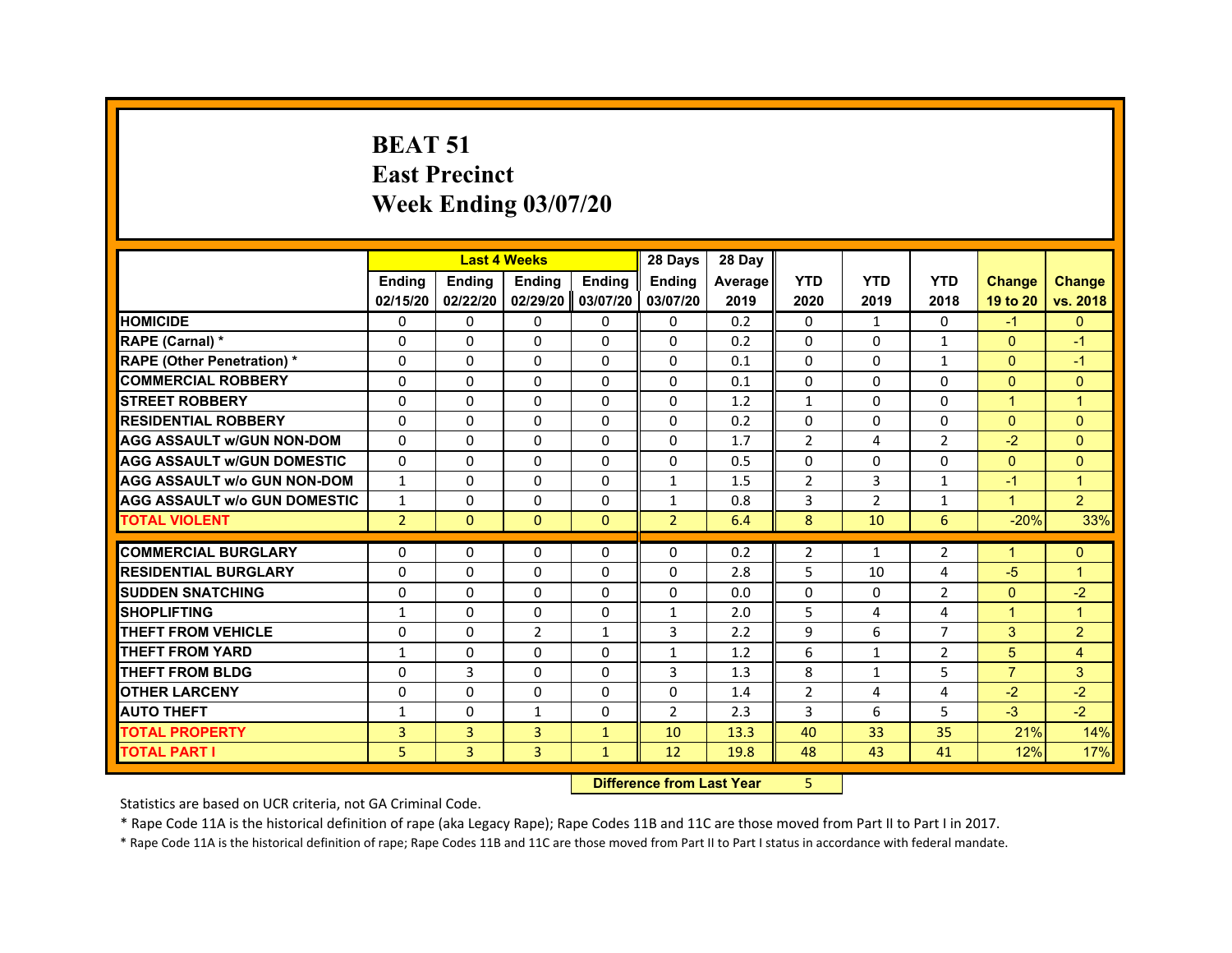# **BEAT 52East Precinct Week Ending 03/07/20**

|                                     |                | <b>Last 4 Weeks</b> |               |                   | 28 Days        | 28 Day  |                |                |                |                |                |
|-------------------------------------|----------------|---------------------|---------------|-------------------|----------------|---------|----------------|----------------|----------------|----------------|----------------|
|                                     | <b>Endina</b>  | <b>Ending</b>       | <b>Endina</b> | <b>Endina</b>     | <b>Endina</b>  | Average | <b>YTD</b>     | <b>YTD</b>     | <b>YTD</b>     | <b>Change</b>  | <b>Change</b>  |
|                                     | 02/15/20       | 02/22/20            |               | 02/29/20 03/07/20 | 03/07/20       | 2019    | 2020           | 2019           | 2018           | 19 to 20       | vs. 2018       |
| <b>HOMICIDE</b>                     | 0              | 0                   | $\mathbf{0}$  | 0                 | 0              | 0.1     | 0              | $\Omega$       | 0              | $\mathbf{0}$   | $\mathbf{0}$   |
| RAPE (Carnal) *                     | $\Omega$       | $\Omega$            | $\Omega$      | $\Omega$          | $\Omega$       | 0.3     | $\Omega$       | $\Omega$       | $\Omega$       | $\Omega$       | $\Omega$       |
| <b>RAPE (Other Penetration) *</b>   | 0              | $\Omega$            | $\Omega$      | $\Omega$          | $\Omega$       | 0.0     | $\Omega$       | $\Omega$       | $\Omega$       | $\Omega$       | $\Omega$       |
| <b>COMMERCIAL ROBBERY</b>           | 0              | 0                   | $\Omega$      | $\Omega$          | $\Omega$       | 0.2     | $\Omega$       | $\Omega$       | 1              | $\Omega$       | $-1$           |
| <b>STREET ROBBERY</b>               | 0              | $\Omega$            | 0             | $\Omega$          | 0              | 0.9     | $\Omega$       | $\mathbf{1}$   | $\Omega$       | $-1$           | $\Omega$       |
| <b>RESIDENTIAL ROBBERY</b>          | 0              | $\Omega$            | 0             | $\mathbf{0}$      | 0              | 0.2     | 0              | 2              | 0              | $-2$           | $\Omega$       |
| <b>AGG ASSAULT w/GUN NON-DOM</b>    | $\Omega$       | $\mathbf 0$         | $\Omega$      | $\mathbf{0}$      | $\Omega$       | 1.1     | $\mathbf{1}$   | $\overline{2}$ | 3              | $-1$           | $-2$           |
| <b>AGG ASSAULT W/GUN DOMESTIC</b>   | $\Omega$       | $\Omega$            | $\Omega$      | $\mathbf{0}$      | $\Omega$       | 0.2     | $\Omega$       | $\Omega$       | $\mathbf{1}$   | $\Omega$       | $-1$           |
| <b>AGG ASSAULT W/o GUN NON-DOM</b>  | $\Omega$       | 0                   | $\Omega$      | $\overline{2}$    | $\overline{2}$ | 0.8     | 3              | $\mathbf{1}$   | $\overline{2}$ | $\overline{2}$ | $\overline{1}$ |
| <b>AGG ASSAULT W/o GUN DOMESTIC</b> | $\Omega$       | 0                   | $\mathbf{1}$  | $\mathbf{1}$      | $\overline{2}$ | 0.8     | 5              | 3              | $\overline{2}$ | $\overline{2}$ | 3              |
| <b>TOTAL VIOLENT</b>                | $\Omega$       | $\Omega$            | $\mathbf{1}$  | 3                 | 4              | 4.6     | 9              | 9              | 9              | 0%             | 0%             |
|                                     |                |                     |               |                   |                |         |                |                |                | 1              |                |
| <b>COMMERCIAL BURGLARY</b>          | 0              | 0                   | $\Omega$      | $\mathbf{1}$      | $\mathbf{1}$   | 0.1     | $\mathbf{1}$   | $\Omega$       | $\Omega$       |                | $\mathbf 1$    |
| <b>RESIDENTIAL BURGLARY</b>         | $\mathbf{1}$   | 1                   | $\Omega$      | $\Omega$          | $\overline{2}$ | 4.4     | 5              | 10             | 9              | $-5$           | $-4$           |
| <b>SUDDEN SNATCHING</b>             | 0              | $\mathbf{1}$        | $\Omega$      | $\Omega$          | $\mathbf{1}$   | 0.2     | $\overline{2}$ | $\Omega$       | $\Omega$       | $\overline{2}$ | $\overline{2}$ |
| <b>SHOPLIFTING</b>                  | $\mathbf 0$    | 0                   | 0             | $\Omega$          | 0              | 0.5     | 3              | $\mathbf{0}$   | 0              | 3              | 3              |
| <b>THEFT FROM VEHICLE</b>           | $\mathbf{1}$   | $\Omega$            | 3             | $\overline{2}$    | 6              | 4.9     | 14             | 9              | 5              | 5              | 9              |
| <b>THEFT FROM YARD</b>              | 0              | 0                   | $\Omega$      | $\mathbf{1}$      | $\mathbf{1}$   | 2.5     | 3              | $\overline{2}$ | 3              | 1              | $\Omega$       |
| <b>THEFT FROM BLDG</b>              | 0              | 1                   | 1             | $\overline{2}$    | 4              | 2.8     | 9              | 7              | 3              | 2              | 6              |
| <b>OTHER LARCENY</b>                | 0              | $\Omega$            | $\Omega$      | 0                 | $\Omega$       | 0.8     | $\mathbf{1}$   | 0              | $\overline{4}$ | 1              | $-3$           |
| <b>AUTO THEFT</b>                   | $\mathbf 0$    | 0                   | $\Omega$      | $\mathbf{1}$      | $\mathbf{1}$   | 2.0     | 3              | 5              | $\overline{7}$ | $-2$           | $-4$           |
| <b>TOTAL PROPERTY</b>               | $\overline{2}$ | 3                   | 4             | $\overline{7}$    | 16             | 18.3    | 41             | 33             | 31             | 24%            | 32%            |
| <b>TOTAL PART I</b>                 | $\overline{2}$ | 3                   | 5             | 10                | 20             | 22.9    | 50             | 42             | 40             | 19%            | 25%            |

#### **Difference from Last Year**r 8

Statistics are based on UCR criteria, not GA Criminal Code.

\* Rape Code 11A is the historical definition of rape (aka Legacy Rape); Rape Codes 11B and 11C are those moved from Part II to Part I in 2017.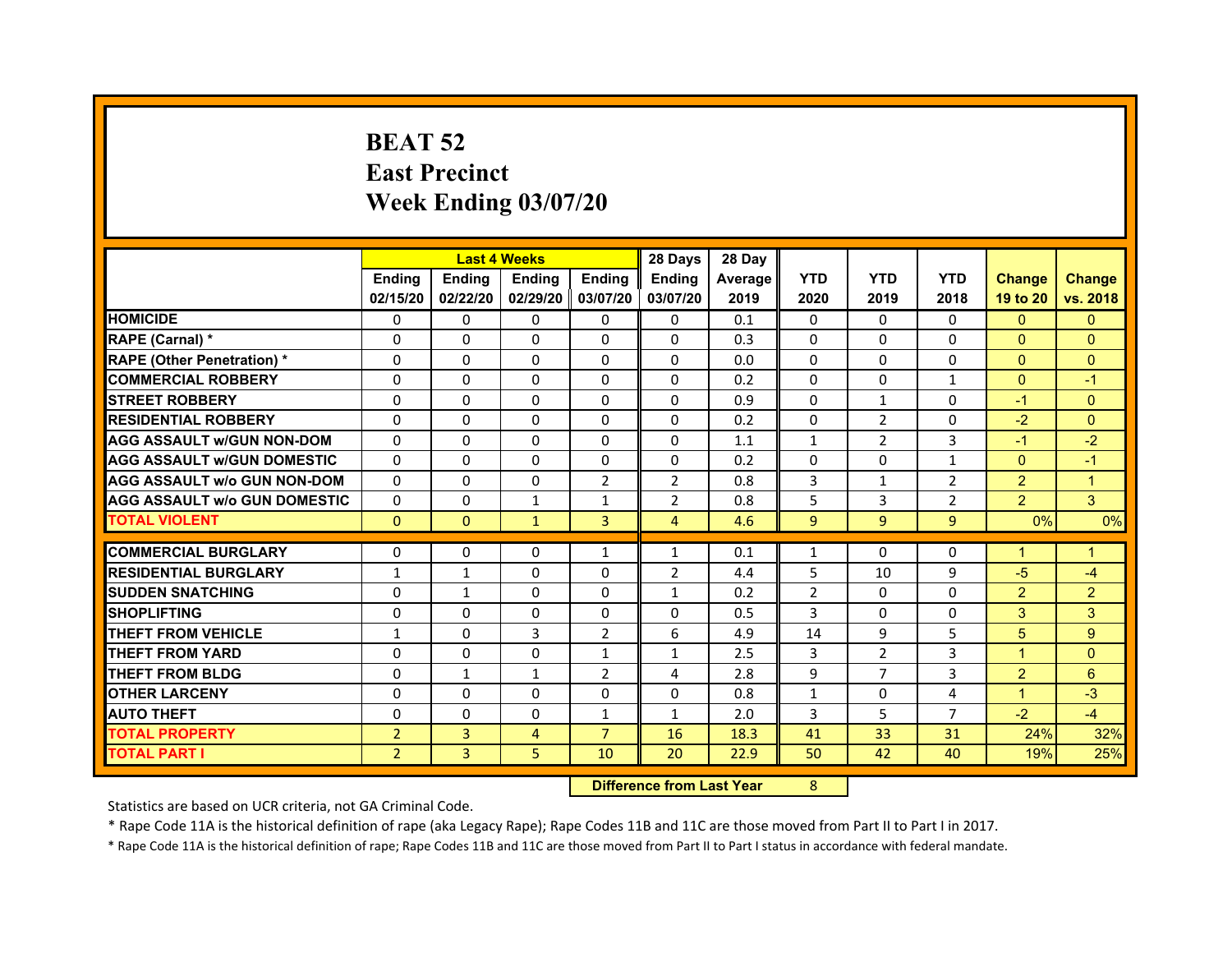# **BEAT 53East Precinct Week Ending 03/07/20**

|                                     |               | <b>Last 4 Weeks</b> |                |               | 28 Days        | 28 Day  |                |                |                |                      |                |
|-------------------------------------|---------------|---------------------|----------------|---------------|----------------|---------|----------------|----------------|----------------|----------------------|----------------|
|                                     | <b>Endina</b> | Ending              | <b>Endina</b>  | <b>Endina</b> | <b>Endina</b>  | Average | <b>YTD</b>     | <b>YTD</b>     | <b>YTD</b>     | <b>Change</b>        | <b>Change</b>  |
|                                     | 02/15/20      | 02/22/20            | 02/29/20       | 03/07/20      | 03/07/20       | 2019    | 2020           | 2019           | 2018           | 19 to 20             | vs. 2018       |
| <b>HOMICIDE</b>                     | $\Omega$      | $\Omega$            | $\Omega$       | 0             | $\Omega$       | 0.0     | $\mathbf{0}$   | $\Omega$       | $\Omega$       | $\Omega$             | $\mathbf{0}$   |
| RAPE (Carnal) *                     | $\Omega$      | $\Omega$            | $\mathbf{0}$   | $\Omega$      | $\Omega$       | 0.0     | $\Omega$       | $\mathbf{0}$   | $\Omega$       | $\Omega$             | $\Omega$       |
| <b>RAPE (Other Penetration)*</b>    | $\Omega$      | $\mathbf{1}$        | $\Omega$       | $\Omega$      | $\mathbf{1}$   | 0.1     | $\mathbf{1}$   | $\mathbf{0}$   | $\Omega$       | $\mathbf{1}$         | 1              |
| <b>COMMERCIAL ROBBERY</b>           | $\Omega$      | 0                   | $\Omega$       | $\Omega$      | $\Omega$       | 0.0     | 0              | $\Omega$       | $\Omega$       | $\Omega$             | $\Omega$       |
| <b>STREET ROBBERY</b>               | $\Omega$      | $\Omega$            | $\Omega$       | $\Omega$      | $\Omega$       | 0.8     | $\mathbf{1}$   | 1              | 1              | $\Omega$             | $\Omega$       |
| <b>RESIDENTIAL ROBBERY</b>          | 0             | 0                   | 0              | 0             | 0              | 0.0     | $\mathbf{1}$   | 0              | 0              | $\blacktriangleleft$ | $\mathbf 1$    |
| <b>AGG ASSAULT w/GUN NON-DOM</b>    | $\Omega$      | $\Omega$            | $\Omega$       | $\Omega$      | $\Omega$       | 1.3     | $\overline{2}$ | $\overline{2}$ | $\mathbf{1}$   | $\Omega$             | $\overline{1}$ |
| <b>AGG ASSAULT W/GUN DOMESTIC</b>   | $\Omega$      | $\Omega$            | $\Omega$       | $\Omega$      | $\Omega$       | 0.2     | $\mathbf{1}$   | $\mathbf{1}$   | $\Omega$       | $\Omega$             | 1              |
| <b>AGG ASSAULT W/o GUN NON-DOM</b>  | $\Omega$      | $\Omega$            | $\mathbf{1}$   | 0             | $\mathbf{1}$   | 0.6     | 3              | 0              | $\overline{2}$ | 3                    | 1              |
| <b>AGG ASSAULT W/o GUN DOMESTIC</b> | $\Omega$      | $\Omega$            | $\Omega$       | $\Omega$      | $\Omega$       | 1.7     | $\mathbf{1}$   | 3              | $\overline{2}$ | $-2$                 | $-1$           |
| <b>TOTAL VIOLENT</b>                | $\Omega$      | $\mathbf{1}$        | $\mathbf{1}$   | $\Omega$      | $\overline{2}$ | 4.7     | 10             | $\overline{7}$ | 6              | 43%                  | 67%            |
|                                     |               |                     |                |               |                |         |                |                |                |                      |                |
| <b>COMMERCIAL BURGLARY</b>          | 0             | 0                   | 0              | 0             | 0              | 0.2     | $\mathbf{1}$   | 0              | $\mathbf{1}$   | $\blacktriangleleft$ | $\mathbf{0}$   |
| <b>RESIDENTIAL BURGLARY</b>         | $\Omega$      | $\Omega$            | $\mathbf{1}$   | 0             | $\mathbf{1}$   | 3.8     | 5              | 11             | 9              | $-6$                 | $-4$           |
| <b>SUDDEN SNATCHING</b>             | $\Omega$      | $\Omega$            | $\Omega$       | $\Omega$      | $\Omega$       | 0.2     | $\Omega$       | $\Omega$       | $\mathbf{1}$   | $\Omega$             | $-1$           |
| <b>SHOPLIFTING</b>                  | $\Omega$      | $\Omega$            | $\Omega$       | $\Omega$      | $\Omega$       | 0.3     | $\Omega$       | $\mathbf{0}$   | $\overline{2}$ | $\Omega$             | $-2$           |
| <b>THEFT FROM VEHICLE</b>           | $\Omega$      | 3                   | $\overline{2}$ | $\mathbf{1}$  | 6              | 3.7     | 10             | 10             | 11             | $\Omega$             | $-1$           |
| <b>THEFT FROM YARD</b>              | 0             | 0                   | $\mathbf{1}$   | 0             | $\mathbf{1}$   | 1.4     | 3              | $\mathbf{1}$   | 5              | $\overline{2}$       | $-2$           |
| <b>THEFT FROM BLDG</b>              | $\Omega$      | $\Omega$            | $\mathbf{1}$   | 0             | $\mathbf{1}$   | 2.7     | 1              | 8              | 6              | $-7$                 | $-5$           |
| <b>OTHER LARCENY</b>                | $\Omega$      | $\Omega$            | $\Omega$       | $\Omega$      | $\Omega$       | 1.1     | $\overline{2}$ | 4              | $\overline{2}$ | $-2$                 | $\Omega$       |
| <b>AUTO THEFT</b>                   | $\mathbf{1}$  | $\Omega$            | $\mathbf{0}$   | $\Omega$      | $\mathbf{1}$   | 1.3     | $\overline{2}$ | 6              | 6              | $-4$                 | $-4$           |
| <b>TOTAL PROPERTY</b>               | $\mathbf{1}$  | 3                   | 5              | $\mathbf{1}$  | 10             | 14.6    | 24             | 40             | 43             | $-40%$               | $-44%$         |
| <b>TOTAL PART I</b>                 | $\mathbf{1}$  | $\overline{4}$      | 6              | $\mathbf{1}$  | 12             | 19.3    | 34             | 47             | 49             | $-28%$               | $-31%$         |

 **Difference from Last Year**r -13

Statistics are based on UCR criteria, not GA Criminal Code.

\* Rape Code 11A is the historical definition of rape (aka Legacy Rape); Rape Codes 11B and 11C are those moved from Part II to Part I in 2017.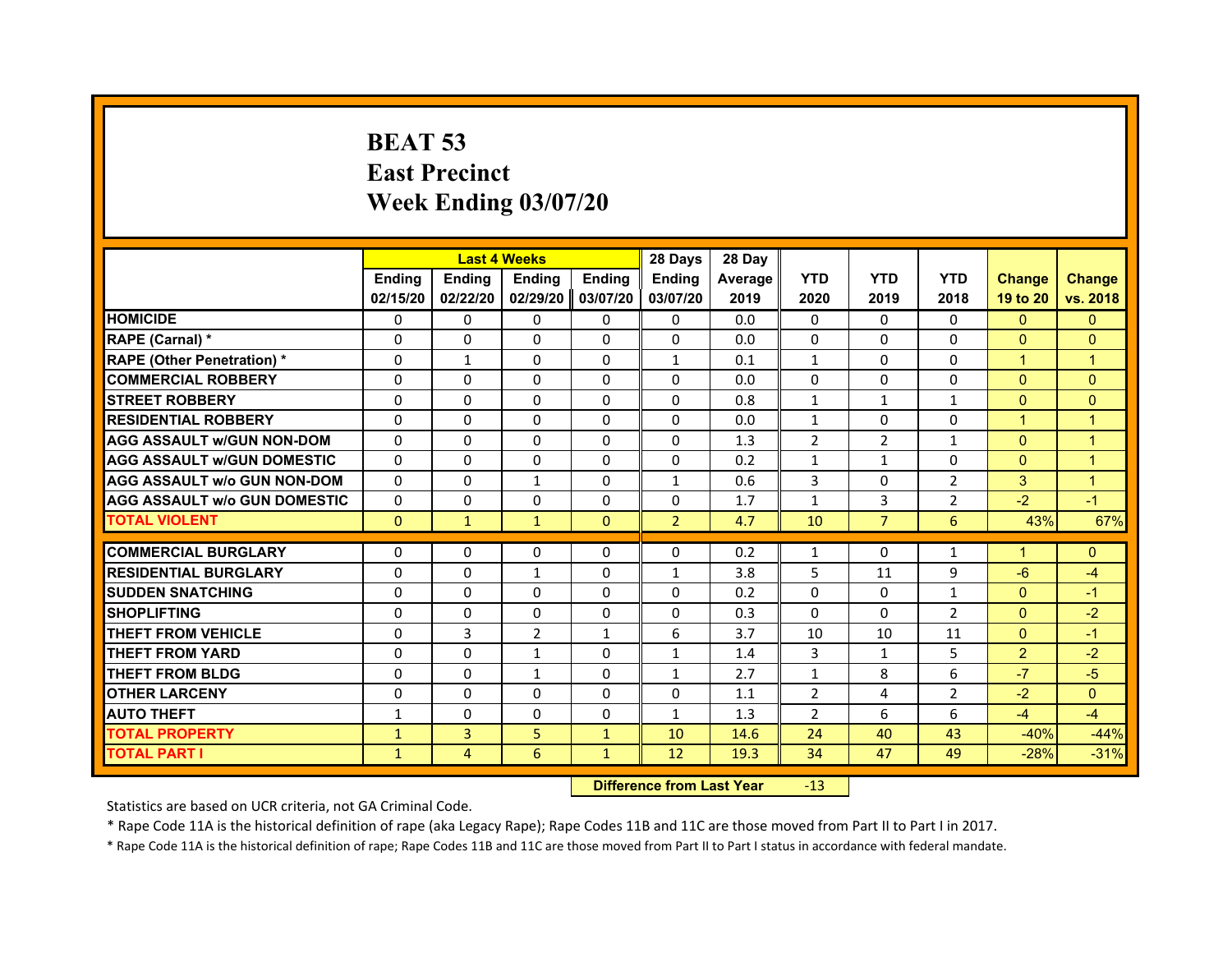# **BEAT 54East Precinct Week Ending 03/07/20**

|                                                           |                | <b>Last 4 Weeks</b> |                   |                | 28 Days        | 28 Day  |                |                |                |                |                      |
|-----------------------------------------------------------|----------------|---------------------|-------------------|----------------|----------------|---------|----------------|----------------|----------------|----------------|----------------------|
|                                                           | <b>Endina</b>  | <b>Ending</b>       | <b>Endina</b>     | <b>Endina</b>  | <b>Endina</b>  | Average | <b>YTD</b>     | <b>YTD</b>     | <b>YTD</b>     | <b>Change</b>  | <b>Change</b>        |
|                                                           | 02/15/20       | 02/22/20            | 02/29/20 03/07/20 |                | 03/07/20       | 2019    | 2020           | 2019           | 2018           | 19 to 20       | vs. 2018             |
| <b>HOMICIDE</b>                                           | 0              | 0                   | $\mathbf{0}$      | 0              | 0              | 0.0     | 0              | 0              | 2              | $\mathbf{0}$   | $-2$                 |
| RAPE (Carnal) *                                           | $\Omega$       | $\Omega$            | $\Omega$          | $\Omega$       | $\Omega$       | 0.2     | $\Omega$       | $\mathbf{1}$   | $\Omega$       | $-1$           | $\Omega$             |
| <b>RAPE (Other Penetration) *</b>                         | 0              | $\Omega$            | $\Omega$          | $\Omega$       | $\Omega$       | 0.0     | $\Omega$       | $\Omega$       | $\Omega$       | $\Omega$       | $\Omega$             |
| <b>COMMERCIAL ROBBERY</b>                                 | 0              | 0                   | $\Omega$          | $\Omega$       | $\Omega$       | 0.3     | 3              | $\mathbf{1}$   | 1              | $\overline{2}$ | $\overline{2}$       |
| <b>STREET ROBBERY</b>                                     | 0              | $\Omega$            | 0                 | $\Omega$       | 0              | 0.7     | $\mathbf{1}$   | 3              | $\Omega$       | $-2$           | $\overline{1}$       |
| <b>RESIDENTIAL ROBBERY</b>                                | 0              | $\Omega$            | 0                 | 0              | 0              | 0.2     | 0              | 0              | 0              | $\mathbf{0}$   | $\Omega$             |
| <b>AGG ASSAULT w/GUN NON-DOM</b>                          | $\Omega$       | $\mathbf 0$         | $\Omega$          | $\mathbf{0}$   | $\Omega$       | 1.7     | $\mathbf{1}$   | 6              | 4              | $-5$           | $-3$                 |
| <b>AGG ASSAULT W/GUN DOMESTIC</b>                         | $\Omega$       | $\Omega$            | $\Omega$          | $\mathbf{0}$   | $\Omega$       | 0.2     | $\Omega$       | $\Omega$       | $\mathbf{1}$   | $\Omega$       | $-1$                 |
| <b>AGG ASSAULT W/o GUN NON-DOM</b>                        | $\Omega$       | 0                   | $\Omega$          | 0              | $\Omega$       | 0.8     | $\mathbf{1}$   | $\mathbf{1}$   | $\Omega$       | $\Omega$       | $\overline{1}$       |
| <b>AGG ASSAULT W/o GUN DOMESTIC</b>                       | $\mathbf{1}$   | 0                   | $\mathbf{1}$      | $\mathbf{0}$   | $\overline{2}$ | 0.2     | $\overline{2}$ | $\mathbf{1}$   | 1              | $\overline{1}$ | $\blacktriangleleft$ |
| <b>TOTAL VIOLENT</b>                                      | $\mathbf{1}$   | $\Omega$            | $\mathbf{1}$      | $\mathbf{0}$   | $\overline{2}$ | 4.2     | 8              | 13             | 9              | $-38%$         | $-11%$               |
|                                                           |                |                     |                   |                |                |         | $\Omega$       |                | $\Omega$       |                |                      |
| <b>COMMERCIAL BURGLARY</b><br><b>RESIDENTIAL BURGLARY</b> | 0              | 0                   | $\Omega$          | 0              | $\Omega$       | 0.5     | $\overline{7}$ | $\mathbf{1}$   |                | $-1$           | $\Omega$<br>$-7$     |
|                                                           | 0              | $\mathbf{1}$        | $\Omega$          | $\overline{2}$ | 3              | 2.9     |                | 5              | 14             | $\overline{2}$ |                      |
| <b>SUDDEN SNATCHING</b>                                   | 0              | 0                   | $\Omega$          | $\Omega$       | $\Omega$       | 0.3     | $\Omega$       | $\overline{2}$ | $\Omega$       | $-2$           | $\Omega$             |
| <b>SHOPLIFTING</b>                                        | 4              | 0                   | 0                 | $\mathbf{1}$   | 5              | 3.1     | 11             | 7              | 14             | $\overline{4}$ | $-3$                 |
| <b>THEFT FROM VEHICLE</b>                                 | $\mathbf{1}$   | $\overline{2}$      | $\mathbf{1}$      | 3              | $\overline{7}$ | 6.4     | 16             | 31             | 8              | $-15$          | 8                    |
| <b>THEFT FROM YARD</b>                                    | 1              | 0                   | $\Omega$          | $\Omega$       | $\mathbf{1}$   | 2.1     | 3              | 6              | $\overline{2}$ | $-3$           | $\overline{1}$       |
| <b>THEFT FROM BLDG</b>                                    | $\overline{2}$ | 0                   | 1                 | 0              | 3              | 2.2     | 8              | 3              | 6              | 5              | $\overline{2}$       |
| <b>OTHER LARCENY</b>                                      | 0              | $\Omega$            | $\mathbf{1}$      | 0              | $\mathbf{1}$   | 0.5     | 4              | $\overline{2}$ | $\mathbf{1}$   | $\overline{2}$ | 3                    |
| <b>AUTO THEFT</b>                                         | $\mathbf 0$    | 1                   | $\Omega$          | $\Omega$       | $\mathbf{1}$   | 2.4     | $\overline{2}$ | 8              | 8              | $-6$           | $-6$                 |
| <b>TOTAL PROPERTY</b>                                     | 8              | 4                   | 3                 | 6              | 21             | 20.6    | 51             | 65             | 53             | $-22%$         | $-4%$                |
| <b>TOTAL PART I</b>                                       | 9              | 4                   | $\overline{4}$    | 6              | 23             | 24.8    | 59             | 78             | 62             | $-24%$         | $-5%$                |

#### **Difference from Last Year**r -19

Statistics are based on UCR criteria, not GA Criminal Code.

\* Rape Code 11A is the historical definition of rape (aka Legacy Rape); Rape Codes 11B and 11C are those moved from Part II to Part I in 2017.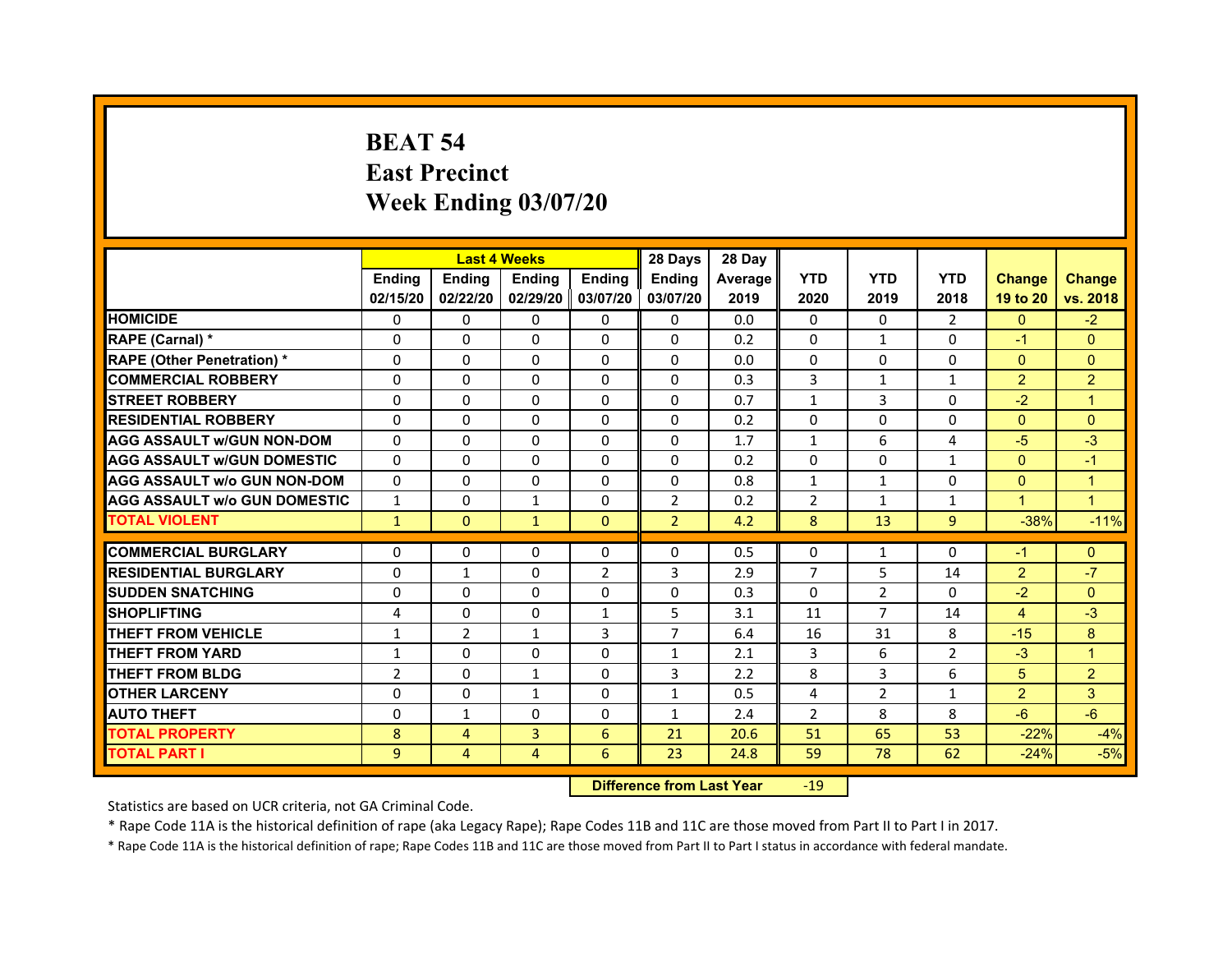# **BEAT 55East Precinct Week Ending 03/07/20**

|                                     |                | <b>Last 4 Weeks</b> |                |          | 28 Days        | 28 Day  |                |                |                |                |               |
|-------------------------------------|----------------|---------------------|----------------|----------|----------------|---------|----------------|----------------|----------------|----------------|---------------|
|                                     | <b>Endina</b>  | <b>Endina</b>       | <b>Ending</b>  | Ending   | <b>Ending</b>  | Average | <b>YTD</b>     | <b>YTD</b>     | <b>YTD</b>     | <b>Change</b>  | <b>Change</b> |
|                                     | 02/15/20       | 02/22/20            | 02/29/20       | 03/07/20 | 03/07/20       | 2019    | 2020           | 2019           | 2018           | 19 to 20       | vs. 2018      |
| <b>HOMICIDE</b>                     | 0              | $\mathbf{0}$        | 0              | 0        | 0              | 0.0     | 0              | 0              | $\mathbf{1}$   | $\mathbf{0}$   | $-1$          |
| RAPE (Carnal) *                     | $\Omega$       | $\Omega$            | $\Omega$       | $\Omega$ | $\Omega$       | 0.2     | $\Omega$       | $\mathbf{1}$   | $\Omega$       | $-1$           | $\mathbf{0}$  |
| <b>RAPE (Other Penetration) *</b>   | $\Omega$       | $\Omega$            | $\Omega$       | $\Omega$ | $\Omega$       | 0.0     | $\Omega$       | $\Omega$       | $\Omega$       | $\Omega$       | $\Omega$      |
| <b>COMMERCIAL ROBBERY</b>           | $\Omega$       | $\Omega$            | $\Omega$       | 0        | 0              | 0.1     | 0              | $\Omega$       | $\Omega$       | $\Omega$       | $\Omega$      |
| <b>STREET ROBBERY</b>               | $\Omega$       | $\Omega$            | $\Omega$       | $\Omega$ | $\Omega$       | 0.3     | $\mathbf{1}$   | $\mathbf{1}$   | 1              | $\Omega$       | $\Omega$      |
| <b>RESIDENTIAL ROBBERY</b>          | $\Omega$       | $\Omega$            | $\Omega$       | $\Omega$ | $\Omega$       | 0.1     | $\Omega$       | $\Omega$       | $\Omega$       | $\mathbf{0}$   | $\Omega$      |
| <b>AGG ASSAULT W/GUN NON- DOM</b>   | $\Omega$       | $\Omega$            | $\Omega$       | $\Omega$ | $\Omega$       | 0.2     | $\Omega$       | $\Omega$       | $\overline{2}$ | $\mathbf{0}$   | $-2$          |
| <b>AGG ASSAULT W/GUN DOMESTIC</b>   | $\Omega$       | $\Omega$            | $\Omega$       | $\Omega$ | $\Omega$       | 0.3     | $\Omega$       | $\Omega$       | $\Omega$       | $\Omega$       | $\Omega$      |
| <b>AGG ASSAULT w/o GUN NON-DOM</b>  | $\Omega$       | $\Omega$            | $\Omega$       | $\Omega$ | $\Omega$       | 0.4     | $\mathbf{1}$   | $\mathbf{1}$   | $\Omega$       | $\Omega$       | $\mathbf{1}$  |
| <b>AGG ASSAULT W/o GUN DOMESTIC</b> | $\Omega$       | 0                   | $\Omega$       | $\Omega$ | $\Omega$       | 0.4     | 1              | $\mathbf{1}$   | $\Omega$       | $\Omega$       | $\mathbf{1}$  |
| <b>TOTAL VIOLENT</b>                | $\Omega$       | $\Omega$            | $\Omega$       | $\Omega$ | $\Omega$       | 2.0     | 3              | $\overline{4}$ | $\overline{4}$ | $-25%$         | $-25%$        |
| <b>COMMERCIAL BURGLARY</b>          | $\Omega$       | $\Omega$            | $\Omega$       | $\Omega$ | $\Omega$       | 0.5     | $\mathbf{1}$   | $\Omega$       | $\mathbf{1}$   | $\mathbf{1}$   | $\mathbf{0}$  |
| <b>RESIDENTIAL BURGLARY</b>         | 1              | 2                   | $\Omega$       | $\Omega$ | 3              | 1.8     | 4              | 5              | 4              | $-1$           | $\Omega$      |
| <b>SUDDEN SNATCHING</b>             | $\Omega$       | $\Omega$            | $\Omega$       | $\Omega$ | $\Omega$       | 0.2     | $\Omega$       | $\mathbf{1}$   | $\Omega$       | $-1$           | $\Omega$      |
| <b>SHOPLIFTING</b>                  | 5              | 6                   | 6              | 8        | 25             | 16.0    | 49             | 32             | 28             | 17             | 21            |
| <b>THEFT FROM VEHICLE</b>           | $\mathbf{1}$   | $\Omega$            | $\overline{2}$ | $\Omega$ | 3              | 3.6     | 4              | 8              | 10             | $-4$           | $-6$          |
| <b>THEFT FROM YARD</b>              | $\Omega$       | $\Omega$            | $\Omega$       | $\Omega$ | $\Omega$       | 1.3     | $\overline{2}$ | 4              | 4              | $-2$           | $-2$          |
| <b>THEFT FROM BLDG</b>              | $\Omega$       | 1                   | 1              | $\Omega$ | $\overline{2}$ | 1.8     | 4              | $\overline{2}$ | 4              | $\overline{2}$ | $\Omega$      |
| <b>OTHER LARCENY</b>                | $\Omega$       | $\Omega$            | $\Omega$       | $\Omega$ | $\Omega$       | 0.3     | $\mathbf{1}$   | 0              | $\mathbf{1}$   | $\mathbf{1}$   | $\Omega$      |
| <b>AUTO THEFT</b>                   | $\Omega$       | $\mathbf{1}$        | $\Omega$       | $\Omega$ | $\mathbf{1}$   | 0.8     | $\overline{2}$ | 3              | 4              | $-1$           | $-2$          |
| <b>TOTAL PROPERTY</b>               | $\overline{7}$ | 10                  | 9              | 8        | 34             | 26.2    | 67             | 55             | 56             | 22%            | 20%           |
| <b>TOTAL PART I</b>                 | $\overline{7}$ | 10                  | 9              | 8        | 34             | 28.2    | 70             | 59             | 60             | 19%            | 17%           |
|                                     |                |                     |                |          |                |         |                |                |                |                |               |

 **Difference from Last Year**r 11

Statistics are based on UCR criteria, not GA Criminal Code.

\* Rape Code 11A is the historical definition of rape (aka Legacy Rape); Rape Codes 11B and 11C are those moved from Part II to Part I in 2017.